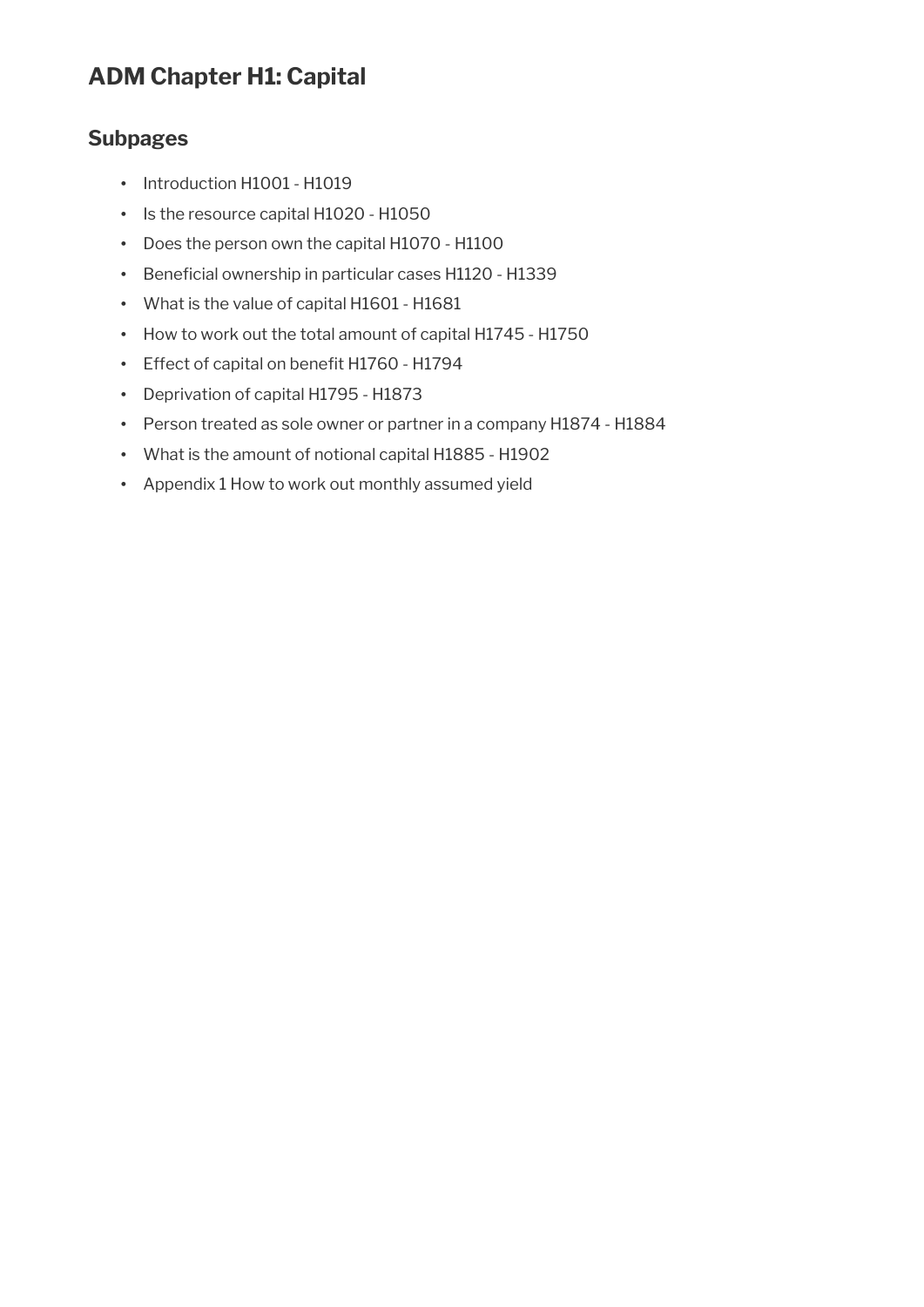# **Introduction H1001 - H1019**

# **Introduction**

H1001 This Chapter gives guidance on capital and its effect on UC.

H1002 – H1014

### **The law**

H1015 The law says

- **1.** how capital is worked out<sup>1</sup>
- **2.** when people can be treated as having capital they do not have<sup>2</sup>
- **3.** when capital people have can be disregarded  $3$
- **4.** when income can be treated as capital<sup>4</sup>
- **5.** when capital can be treated as income<sup>5</sup>
- **6.** single claimants cannot get UC if their capital is above £16,000<sup>6</sup>
- **7.** joint claimants cannot get UC if their combined capital is above £16,000<sup>7</sup>
- ${\bf 8}.$  when the total of capital is above a certain limit, the claimant is treated as having income $^8.$

1 [WR Act 12, s 5\(1\)\(a\) & \(2\)\(a\);](http://www.legislation.gov.uk/ukpga/2012/5/section/5) [UC Regs, reg 45;](http://www.legislation.gov.uk/uksi/2013/376/regulation/45) 2 [reg 50;](http://www.legislation.gov.uk/uksi/2013/376/regulation/50) 3 [reg 46\(1\)\(b\); 4](http://www.legislation.gov.uk/uksi/2013/376/regulation/46) [reg 72\(3\);](http://www.legislation.gov.uk/uksi/2013/376/regulation/72) 5 [reg 46\(1\)\(a\);](http://www.legislation.gov.uk/uksi/2013/376/regulation/46) 6 [WR Act 12, s 5\(1\)\(a\)](http://www.legislation.gov.uk/ukpga/2012/5/section/5); [UC Regs, reg 18\(1\)\(a\)](http://www.legislation.gov.uk/uksi/2013/376/regulation/18); 7 [WR Act 12, s 5\(2\)\(a\);](http://www.legislation.gov.uk/ukpga/2012/5/section/5) [UC Regs, reg 18\(1\)\(b\);](http://www.legislation.gov.uk/uksi/2013/376/regulation/18) 8 [reg 72\(1\)](http://www.legislation.gov.uk/uksi/2013/376/regulation/72)

H1016 – H1019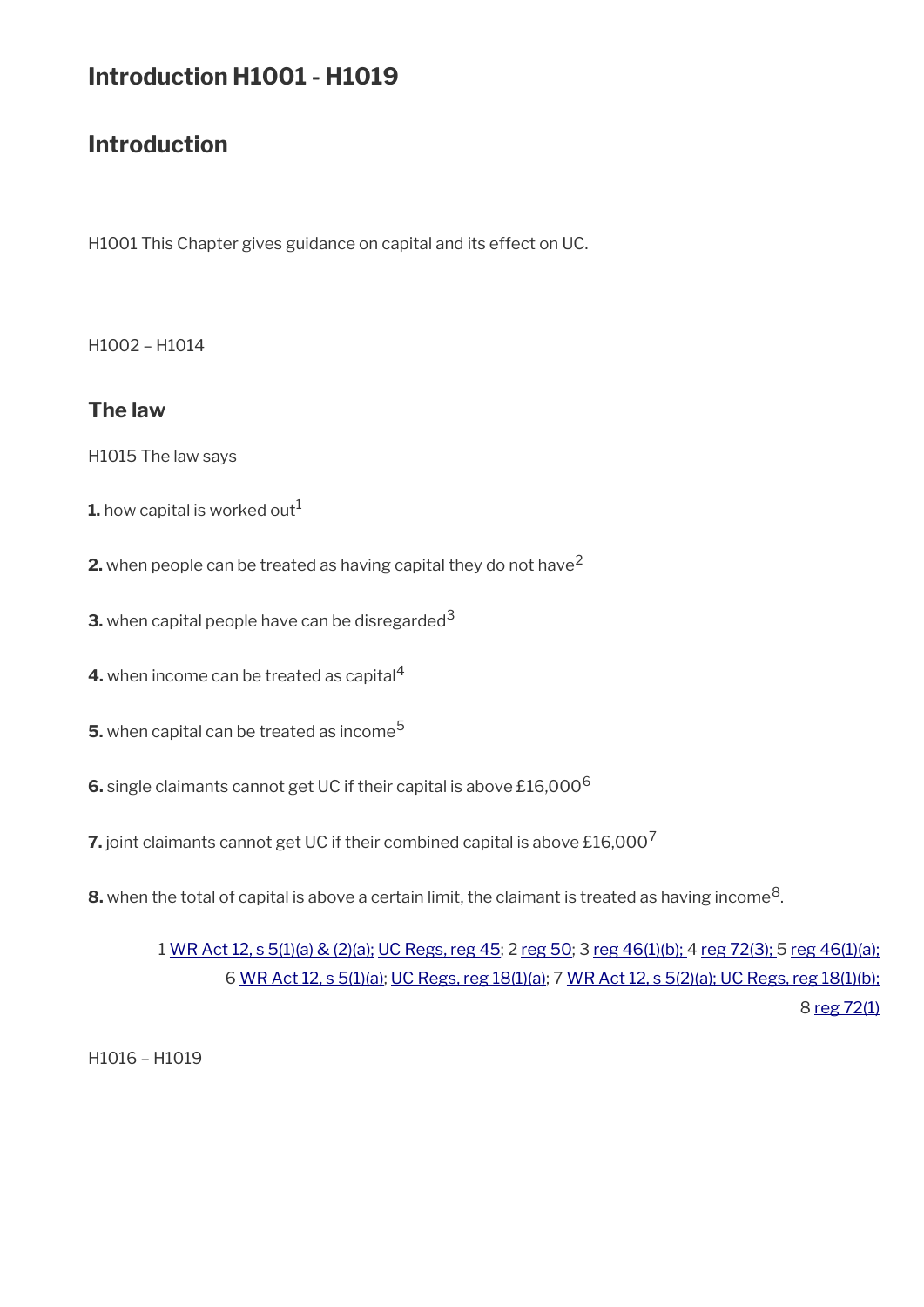# **Is the resource capital H1020 - H1050**

#### **What is capital**

H1020 Capital is not defined in the regulations but what is meant by capital can be found in general law. The items listed below cover the kinds of things that would normally be regarded as a person's capital but is not a definitive list

**1.** savings from income such as money held in

- cash
- a bank or building society account
- a save as you earn scheme
- Post Office account
- **2.** a lump-sum or one-off payment such as
	- compensation for a personal injury
	- money which has been borrowed
	- one made by an employer to a person who is made redundant and the payment is not earnings
	- one made by the HO to people on the Refugee Resettlement Programme
	- one made to recompense people who have incorrectly had to pay care charges in the past

#### **3.** investments such as

- businesses
- capital and income bonds
- individual savings accounts (ISAs)
- national savings certificates
- personal pension schemes
- premium bonds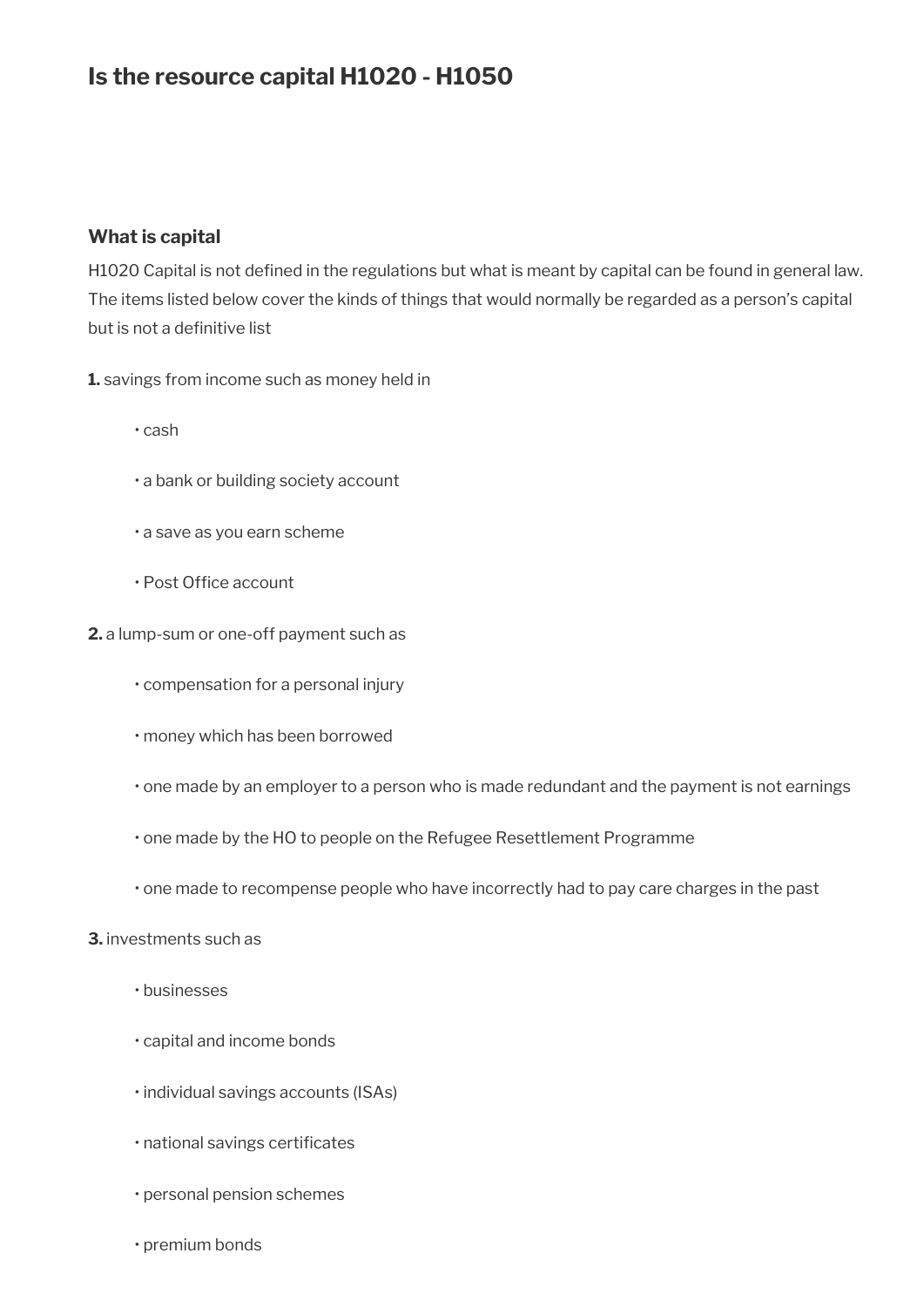- stocks and shares
- unit trusts
- crypto assets

**4.** real property or in Scotland heritable property, that is land and anything that has its foundations in the land such as a house **and** 

**5.** a beneficial interest in the capital of a trust.

H1021 A payment is capital if it is

**1.** not made or due to be made regularly **and** 

**2.** made without reference to a period.

The payment is income if this does not apply $^1$ .

1 [UC Regs, reg 46\(3\)](http://www.legislation.gov.uk/uksi/2013/376/regulation/46)

H1022 A person's personal possessions are not to be treated as capital $^{\rm 1}$ .

#### 1 [UC Regs, reg 46\(2\)](http://www.legislation.gov.uk/uksi/2013/376/regulation/46)

### **Capital payable by instalments**

H1023 Where capital is payable by instalments, each payment of an instalment is to be treated as income if the amount outstanding combined with any other capital the person has (including the other member of a couple where this applies) exceeds £16,000. Where this does not apply, then the payments of instalments are to be treated as capital $^{\rm 1}$ .

1 [UC Regs, reg 46\(4\)](http://www.legislation.gov.uk/uksi/2013/376/regulation/46)

H1024 – H1034

### **Rights to capital**

H1035 People have a right to capital that is due to them now or in the future. That right can be sold unless there is something that says they cannot sell it.

H1036 They also have a right to sue, which means go to Court, if

**1.** the capital is not paid to them when due **and**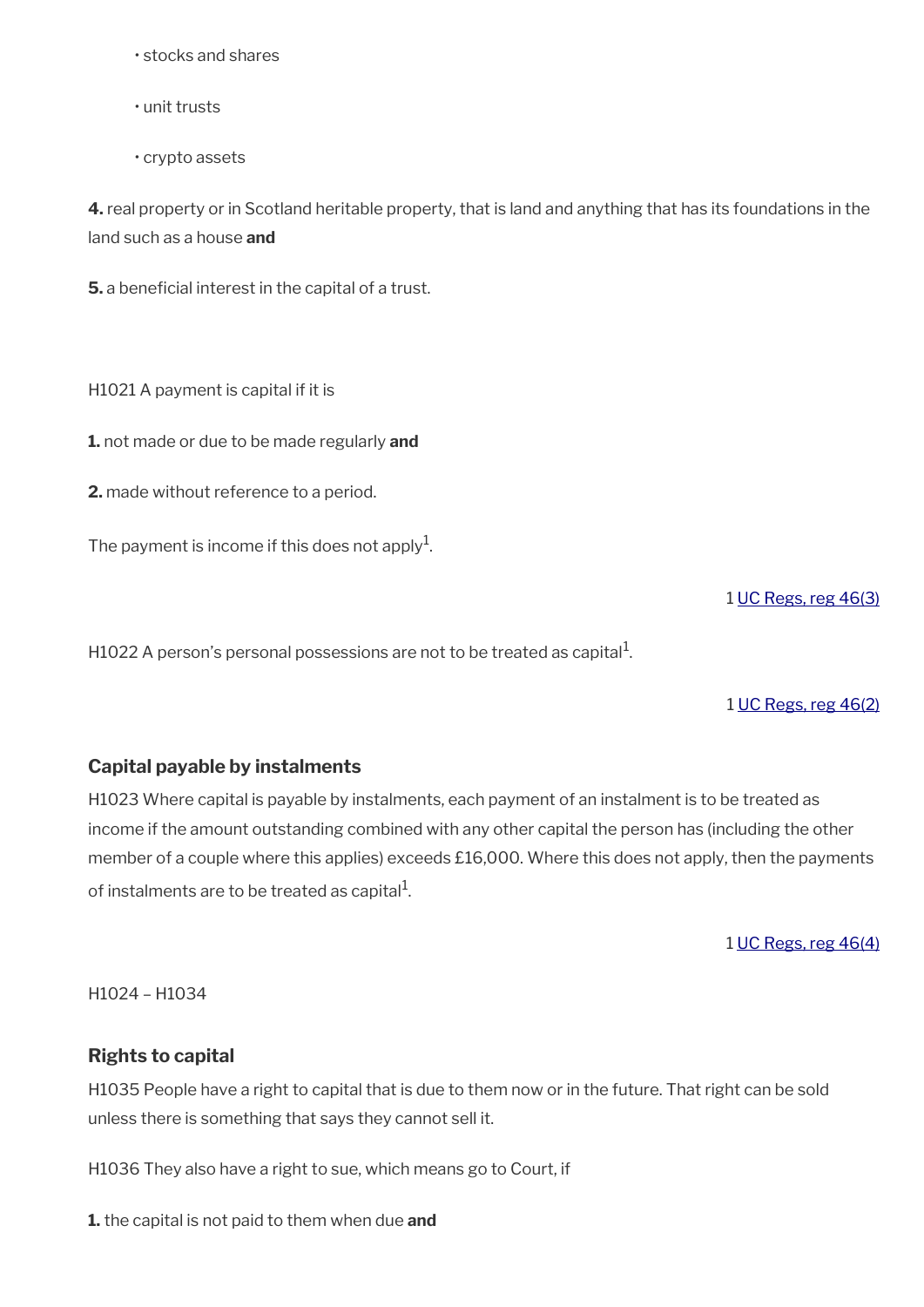**2.** there is no other way they can get the capital.

In England and Wales this is sometimes called "a chose in action". In Scotland the action is sometimes called "accounting".

H1037 Such rights are capital because they can be sold $^{\rm 1}$ .

#### 1 [R\(SB\) 31/83.pdf](../file/886192/download/R%2528SB%2529%252031%252F83.pdf)

#### **Example**

On 1.3.10 Sonia agreed to sell her house to her brother Norman for £95,000. Norman could not afford to pay his sister the full amount so Sonia agreed that he could pay £40,000 on 1.3.10 and the remaining £55,000 on 1.3.14. On 8.3.14 Sonia makes a claim for UC. She states she has no capital but that she is owed £55,000 as Norman did not pay her as agreed. The DM decides that Sonia has rights to capital.

**Note:** See H1643 for guidance on how to get an expert valuation of rights to capital.

H1038 – H1049

#### **When income becomes capital**

H1050 Income becomes capital if it has not been spent by the end of the assessment period after the one in which it was received.

#### **Example**

Pearl makes a claim for UC on 6 February. She declares savings in a bank account of £5,973.00. On 24 February, her earnings of £250.00 are paid into that account. Her assessment period is calculated as 6 Feb to 5 March and the earnings are taken into account as part of her income for that assessment period. When the next assessment period begins on 6 March, Pearl still has some of the unspent earnings so the bank account balance is now £6,105.00. In the assessment period from 6 March to 5 April she will therefore be treated as having an assumed yield from that capital of £4.35.

H1051 – H1069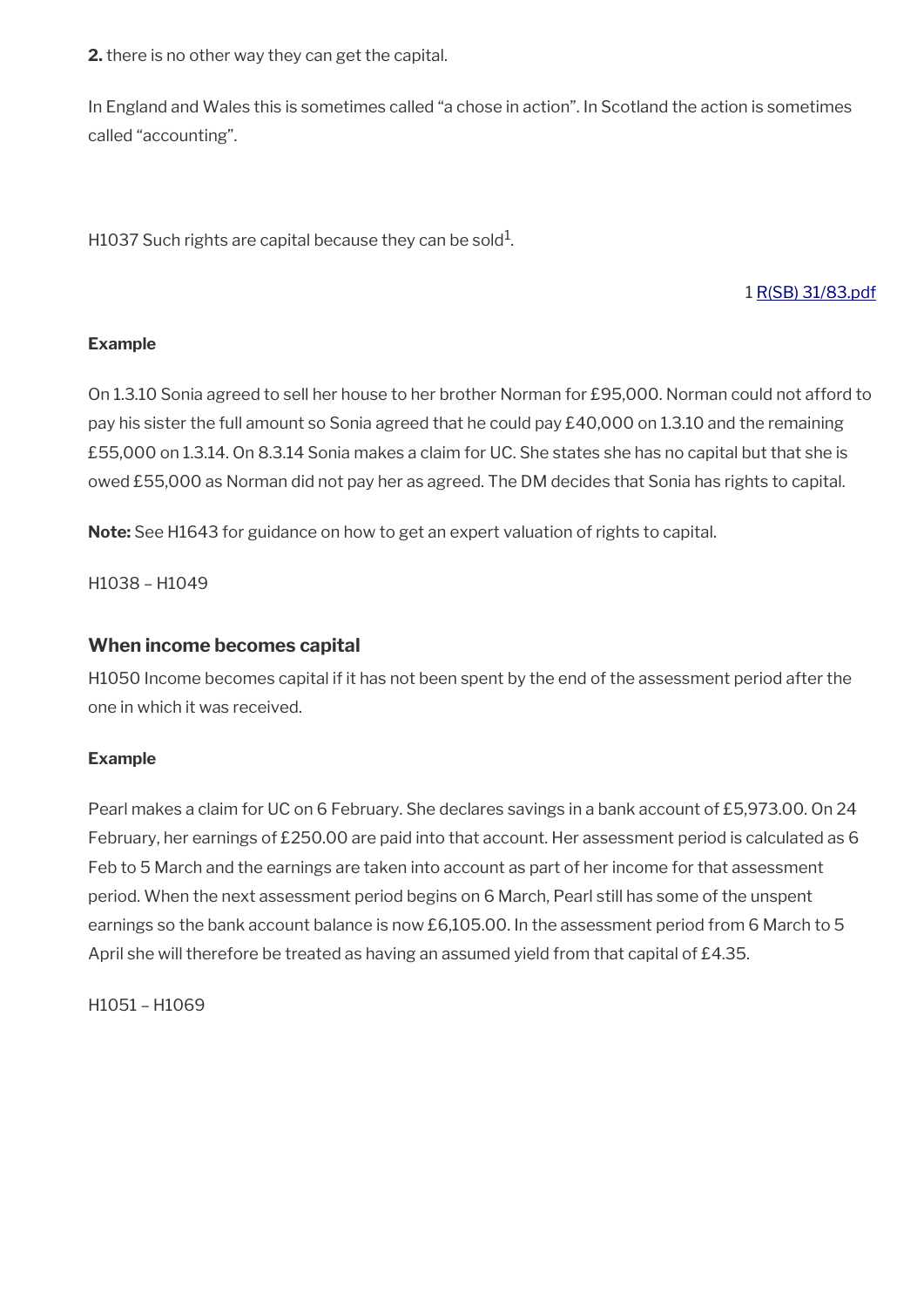# **Does the person own the capital H1070 - H1100**

[General](#page-5-0) H1070 - H1081

How to work out if a person is the beneficial owner of capital H1090 - H1100

### <span id="page-5-0"></span>**General**

### **Ownership of capital**

H1070 Only the capital where people are the beneficial owners is included when working out what capital they have.

H1071 People are beneficial owners of capital if they have a beneficial interest in it. A person is the joint beneficial owner of capital if more than one person has a beneficial interest in the same capital.

H1072 A person whose name the capital is in is called the legal owner. A person is the joint legal owner of capital if more than one person is the legal owner of the same capital.

H1073 People who are the benefcial owners of capital are usually the legal owners. People who are the legal and beneficial owners of capital hold that capital for themselves and can use it as they wish.

H1074 Legal owners who are not the beneficial owners of capital are holding that capital on trust for the beneficial owners $^1$ . They cannot use the capital for themselves. It should be used for the beneficial owners.

1 [R\(SB\) 23/85.pdf](../file/886198/download/R%2528SB%2529%252023%252F85.pdf)

H1075 Legal owners can hold capital which

- **1.** they **and**
- **2.** other people who are not the legal owners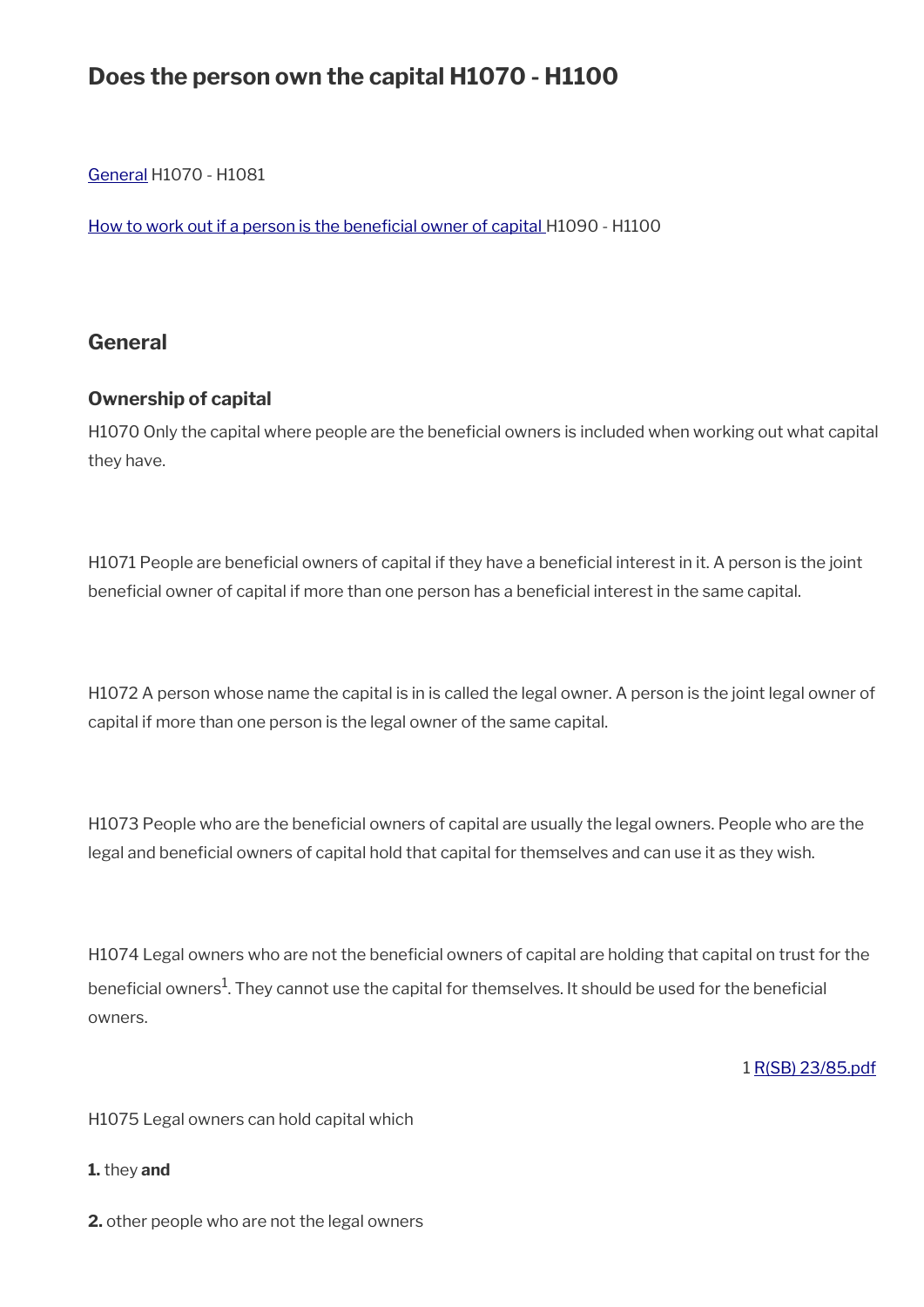are the beneficial owners of. In that case the legal owners are holding the capital on trust for themselves and the other benefcial owners. The legal owners can use for themselves only the capital which they are the beneficial owners of. The remaining capital should be used for the other beneficial owners.

H1076 Only the legal owners of capital can withdraw or sell it.

### **Ownership of capital of a child or young person**

H1077 Capital owned either legally or beneficially by a dependent child or qualifying young person is not to be included in the capital of the claimant $^{\rm 1}$ . However, the DM may still need to make enquiries about such capital if it appears to be owned by the claimant but is actually beneficially owned by a child or young person for whom they are responsible.

### 1 [WR Act 12, s 5](http://www.legislation.gov.uk/ukpga/2012/5/section/5)

H1078 Children and young people may not be the legal owners of the capital of which they are the beneficial owners. This is because businesses, such as banks, will not enter into a contract with them. If they are the beneficial owners and not the legal owners their capital will be held on trust by another person.

H1079 Children and young people become the legal owners of their capital when the terms of the trust say they can have the capital. In England and Wales this may be when they are 18 years old and in Scotland when they are 16.

H1080 A child or young person cannot be the legal owner of

**1.** real or heritable property (see H1020 **4.**) **or** 

**2.** shares.

Sometimes a mistake is made and a child or young person is shown as the legal owner.

### How a person gets a beneficial interest in capital

H1081 People can get a beneficial interest in capital by

**1.** saving up their income such as money in a bank account

**2.** using their money to buy capital such as premium bonds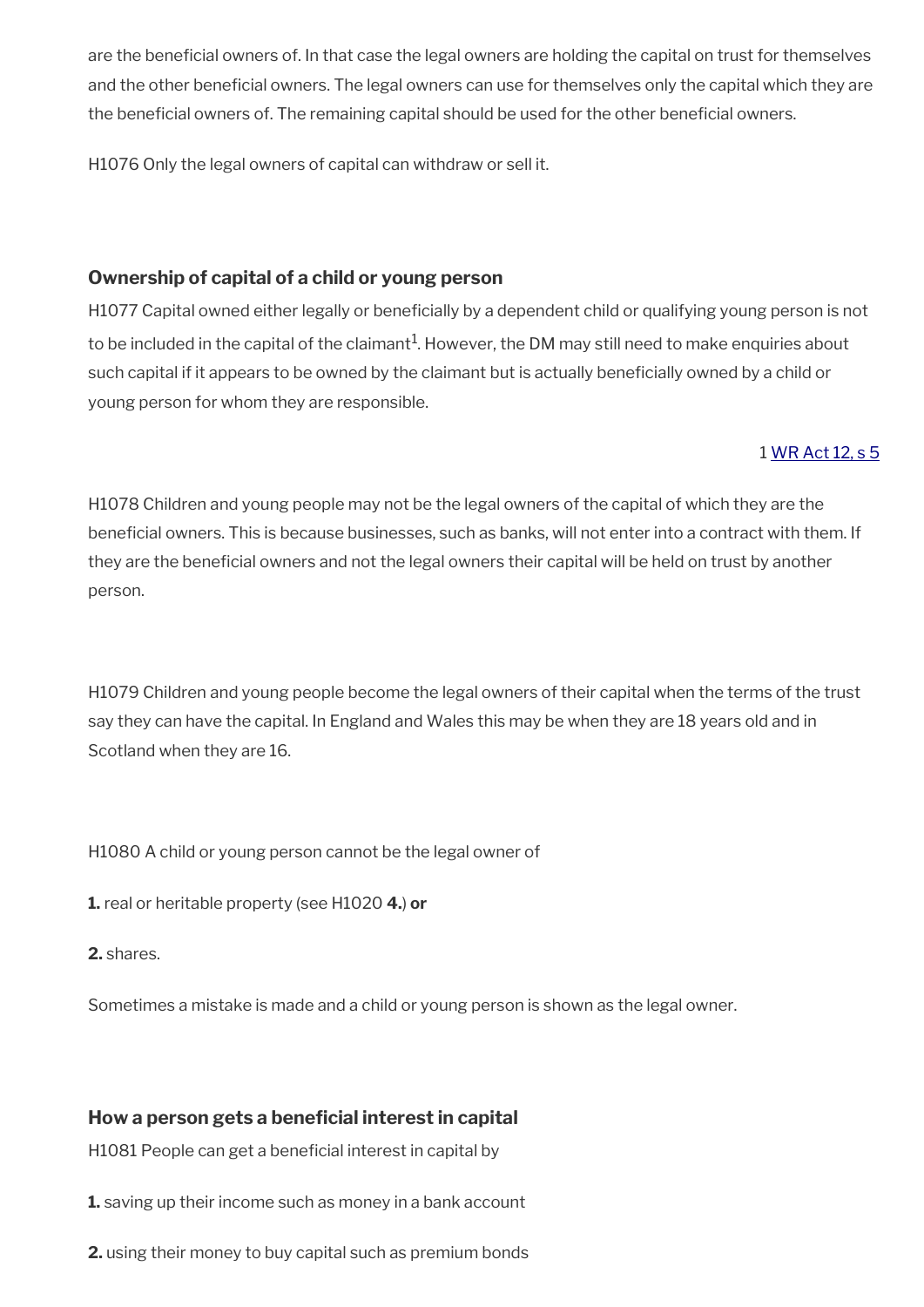**3.** using money which has been lent to them, such as a mortgage, to buy capital $^1$ 

**4.** being given capital such as a lump-sum payment of compensation

**5.** having a beneficial interest in a trust.

1 [R\(IS\) 8/92](http://intranet.dwp.gov.uk/manual/decision-benefit/ris-8-92) 

H1082 - H1089

### <span id="page-7-0"></span>How to work out if a person is the beneficial owner of capital

### **The person is the legal owner**

H1090 If people are the legal owners of capital, assume that they are the beneficial owners unless

**1.** there is written evidence such as a Deed of Trust which says who has a beneficial interest in the capital **or** 

**2.** the legal owners say they have

**2.1** no beneficial interest or

**2.2** only a share in the beneficial interest.

Note: It is the responsibility of the legal owners of capital to establish that they are not the beneficial owners.

### **Written evidence**

H1091 If there is written evidence naming who has a beneficial interest in the capital the people named in the evidence are the beneficial owners.

### **No benefcial interest in the capital or only a share in it**

H1092 If the legal owners say they have no beneficial interest in the capital or only a share in it the DM has to decide who has a beneficial interest in the capital in order to decide who the beneficial owners are.

H1093 To decide who has a beneficial interest the DM needs to know

**1.** whose capital it is **and**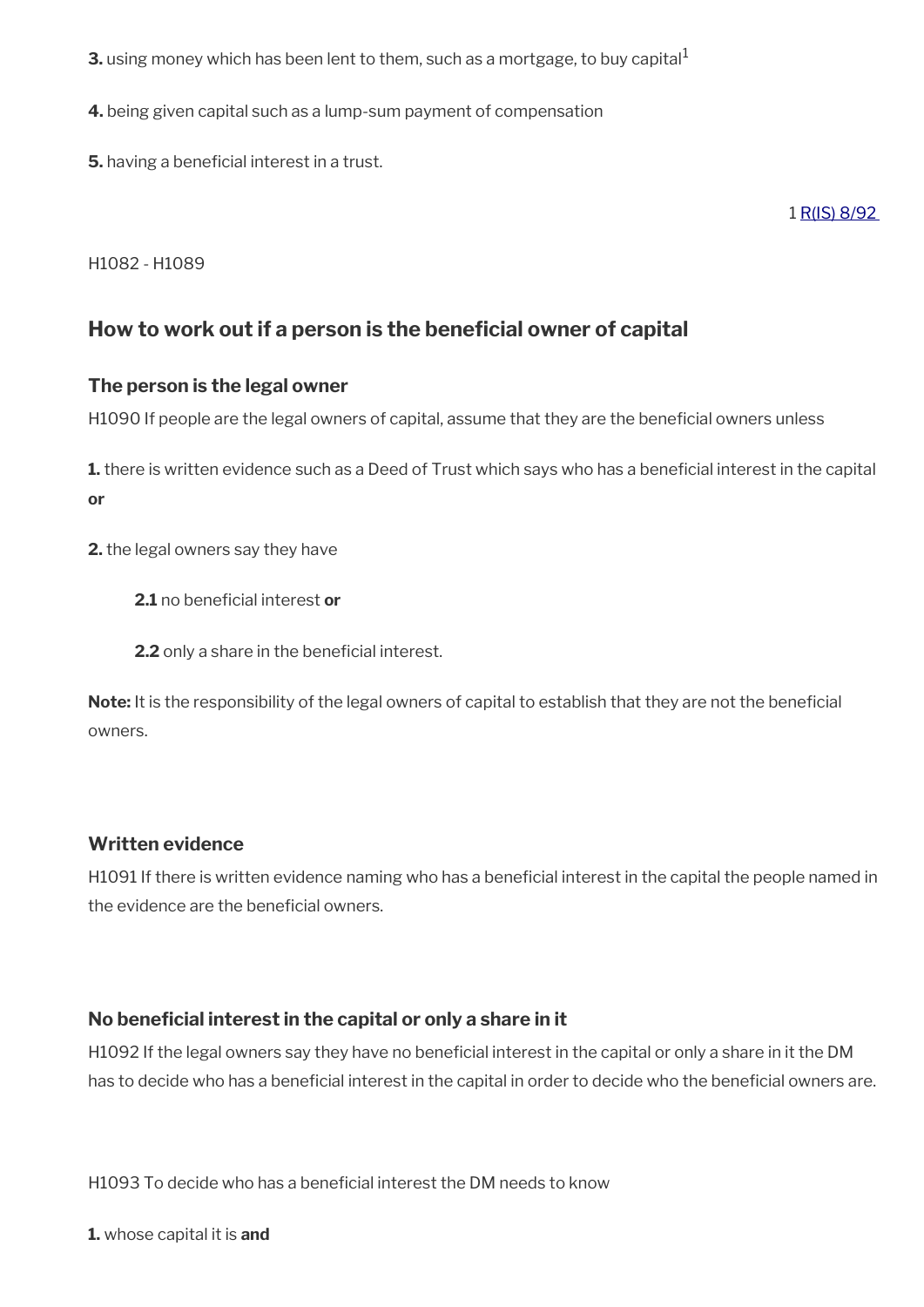**2.** what the person whose capital it is says it has to be used for.

To decide whose capital it is the DM needs to know whose money was used to get the capital.

#### **The legal owners use their money to get capital**

H1094 Legal owners who use their money to get capital have a benefcial interest in that capital and are beneficial owners of it.

H1095 A legal owner of a bank account is the

**1.** sole beneficial owner of the account if only the legal owner's money is paid into the account **and** 

**2.** joint beneficial owner if there is more than one legal owner and one or more of the legal owners pays money into the account.

H1096 If the legal owners

**1.** use their money to get capital **and** 

**2.** they say they cannot use the capital because they have set it aside for another person

the legal owners are the beneficial owners of the capital unless they have actually created a trust $^1$ .

#### **Example**

Hugh has some money in a building society account. The account is in his name so he is the legal owner of the money. He says that the money in the account, which he alone deposited, is not his because it is used to pay his grandchild's school fees. The DM decides that Hugh is the beneficial owner of all the money in the account.

This is because he is the only person who has put money into the account and there is no evidence of a clear indication that his intention was to create a trust.

1 [R\(IS\) 1/90.pdf](../file/886207/download/R%2528IS%2529%25201%252F90.pdf)

### **The legal owners do not use their money to get the capital**

H1097 If the legal owners

**1.** do not use their own money to get the capital **and**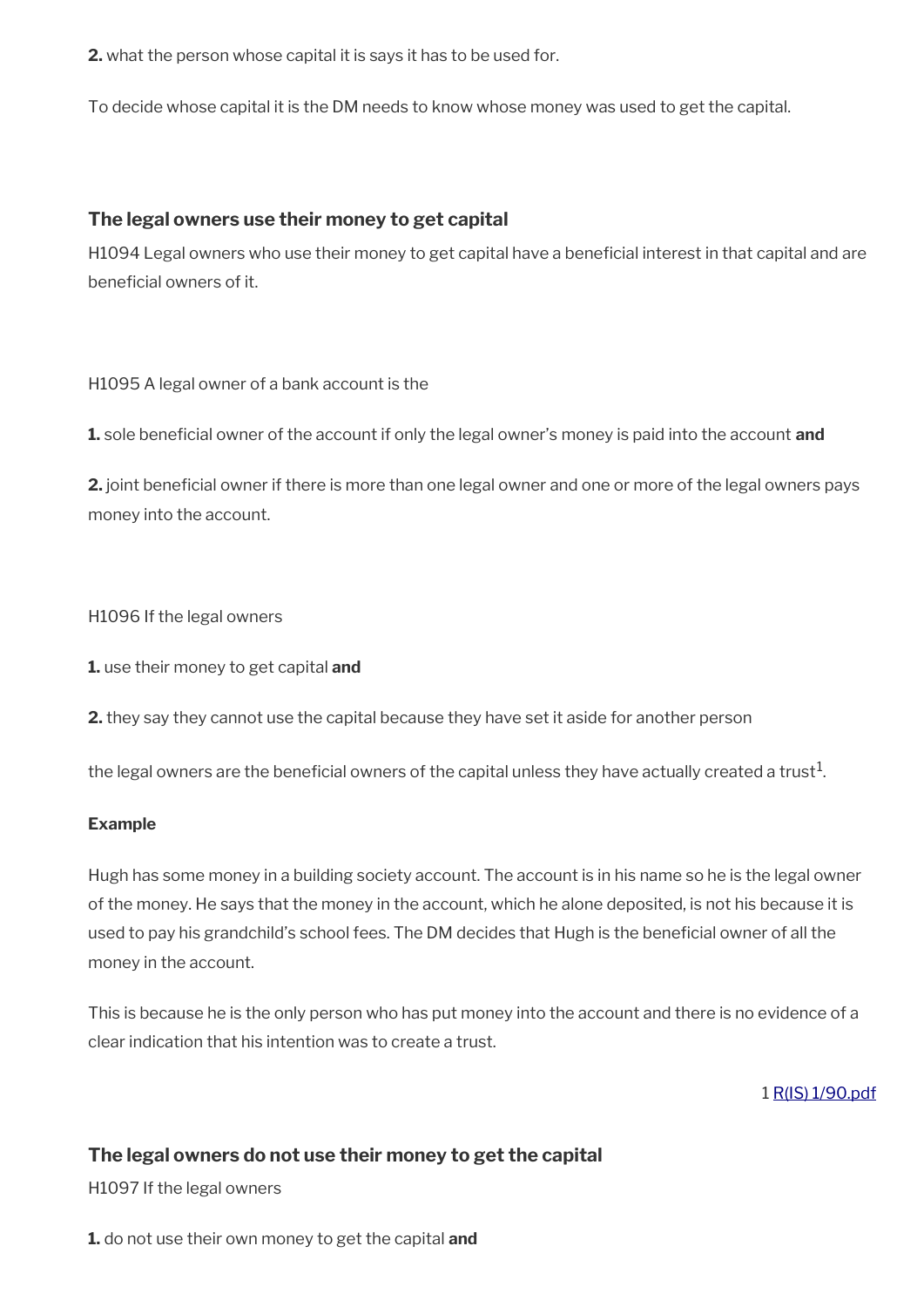**2.** the person whose money has been used says the money has been

**2.1** lent **or** 

**2.2** given

to the legal owners

the legal owners are the beneficial owners of the capital.

H1098 A legal owner of a bank account is the beneficial owner of any money in the account which has been lent or given to the legal owner by another person.

H1099 If the legal owners

- **1.** do not use their own money to get capital **and**
- **2.** the money which has been used belongs to
	- **2.1** a child or young person **or**
	- **2.2** some other people and they say
		- **2.2.a** it is their capital **and**
		- **2.2.b** who the capital is to be used for

the legal owners are not the beneficial owners of the capital because they are holding it on trust.

#### **Example**

Pradeep has a building society account. It is in her name so she is the legal owner of the money in that account. However, she says that the money in the account belongs to her sister Leena who is working abroad. On the day the account was opened £20,000 was put into it. Nothing has been paid into the account except interest and no money has been taken out. The DM has evidence from Leena that she gave £20,000 to Pradeep to save for her whilst she was working abroad and she wants it, and the interest, back when she returns. The DM decides that Pradeep is not the beneficial owner of the money in the building society account because she is holding it on trust for Leena.

### **More guidance**

H1100 H1120 - H1339 gives guidance on how to work out the beneficial interest a person has in capital in certain types of cases.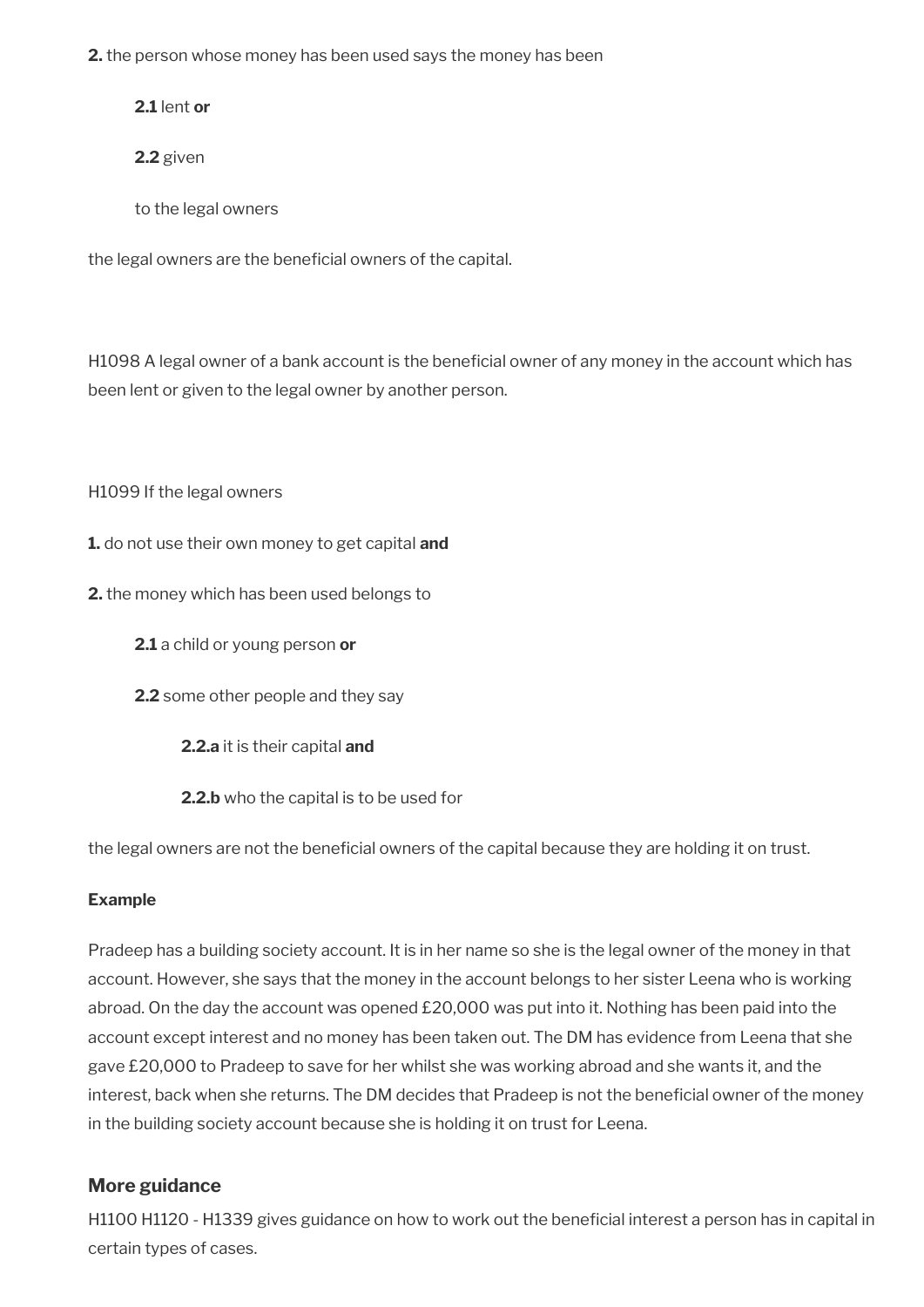H1101 - H1119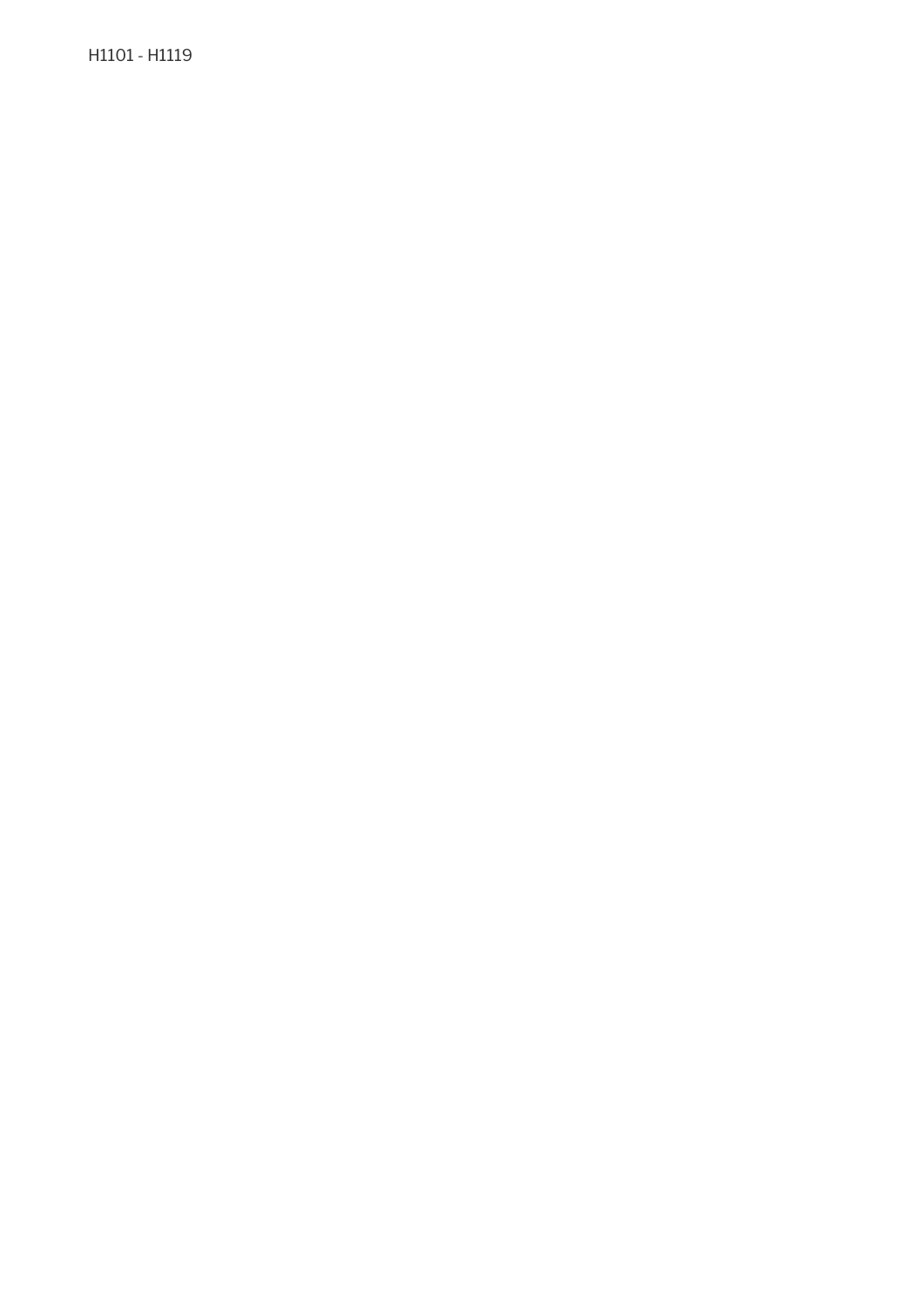# **Beneficial ownership in particular cases H1120 - H1339**

[About the guidance](#page-11-0) H1120 - 1121

[Business and limited companies](#page-12-0) H1130 - H1134

Bank, post office and building society accounts H1135

[Capital held by a solicitor](#page-13-0) H1140 - H1144

[Gifts](#page-15-1) H1150 - H1153

[Tax-Free Childcare](#page-15-0) H1154 - H1158

[Interest in the estate of a person who has died](#page-16-0) H1169 - H1178

[Interest in a trust H](#page-18-0)1180 - H1242

[Jointly-owned capital](#page-25-0) H1244 - 1263

[Couples who are separated, divorced or whose civil partnership has been dissolved](#page-30-0) H1266 - H1273

[Mentally sick or disabled persons H](#page-32-0)1276 - H1290

[Real or heritable property H](#page-35-0)1300 - H1311

When a person is not the beneficial owner of capital H1330 - H1339

### <span id="page-11-0"></span>**About the guidance**

H1120 This part gives guidance on how to work out if a person is the beneficial owner of capital in certain types of cases.

H1121 The guidance in this part involves principles of law. The law in England and Wales can be different from the law in Scotland but the outcome may be the same. If the outcome is different, the guidance will be distinguished.

H1122 - H1129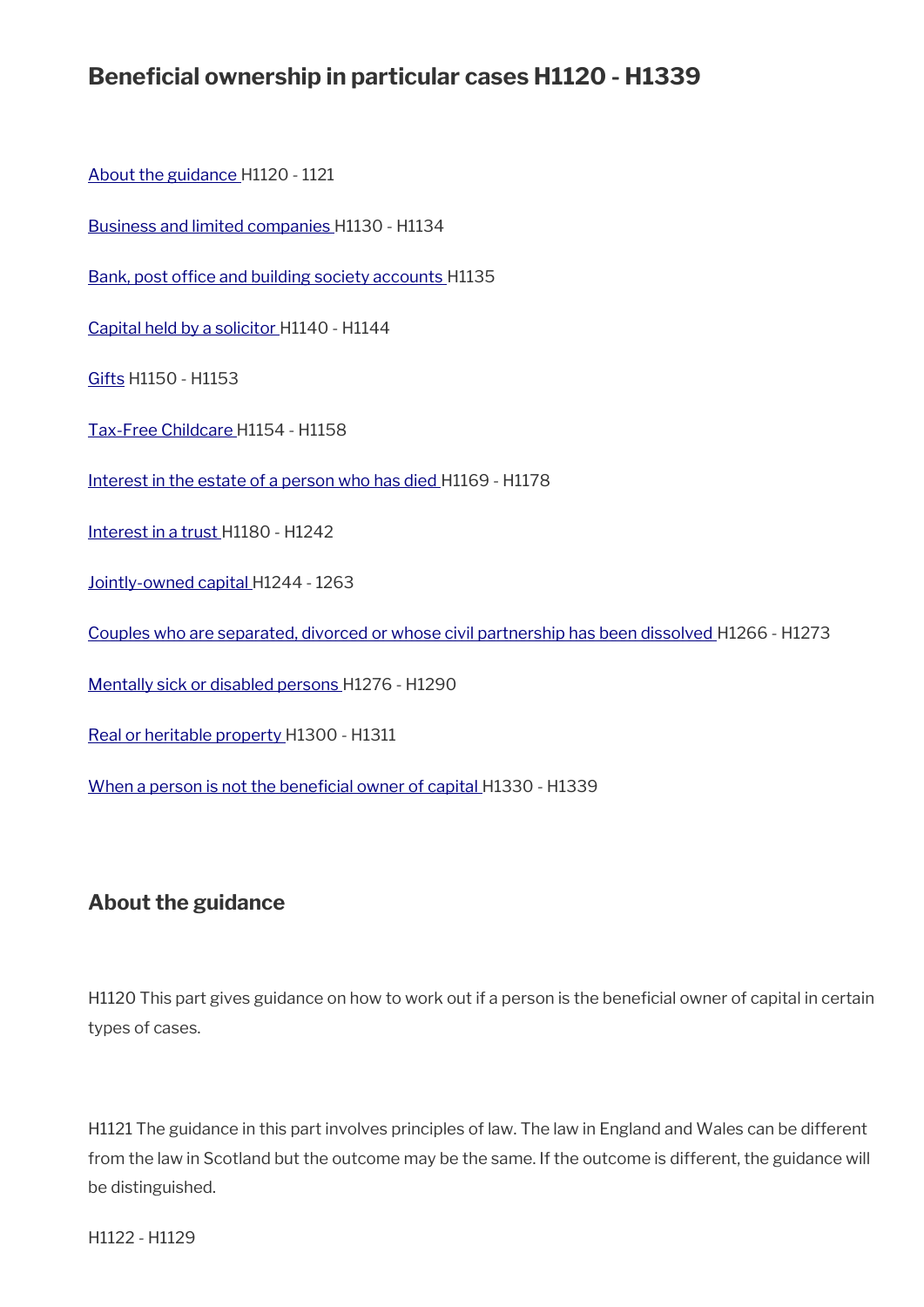### <span id="page-12-0"></span>**Businesses and limited companies**

#### **Businesses**

H1130 A person who is the only owner of a business is the beneficial owner of all of the capital of the business.

H1131 A person who owns a business with others has an equal share of the beneficial interest in the capital of the business unless the owners agree the shares should not be equal<sup>1</sup>. The agreement between the owners does not have to be in writing. A person who has a share in the beneficial interest is a joint beneficial owner.

1 Partnership Act 1924, s 24(1)

### **Limited companies**

H1132 A company's capital is owned by the company. Directors of the company are not the beneficial owners of the capital of the company.

H1133 If a director has lent capital to the company the loan is included in the capital of the company. The director's rights to the capital that has been lent are included when working out the director's capital.

H1134 If a director

**1.** has shares in the company **and** 

**2.** is the sole or joint beneficial owner of those shares

the shares will be included when working out the director's capital.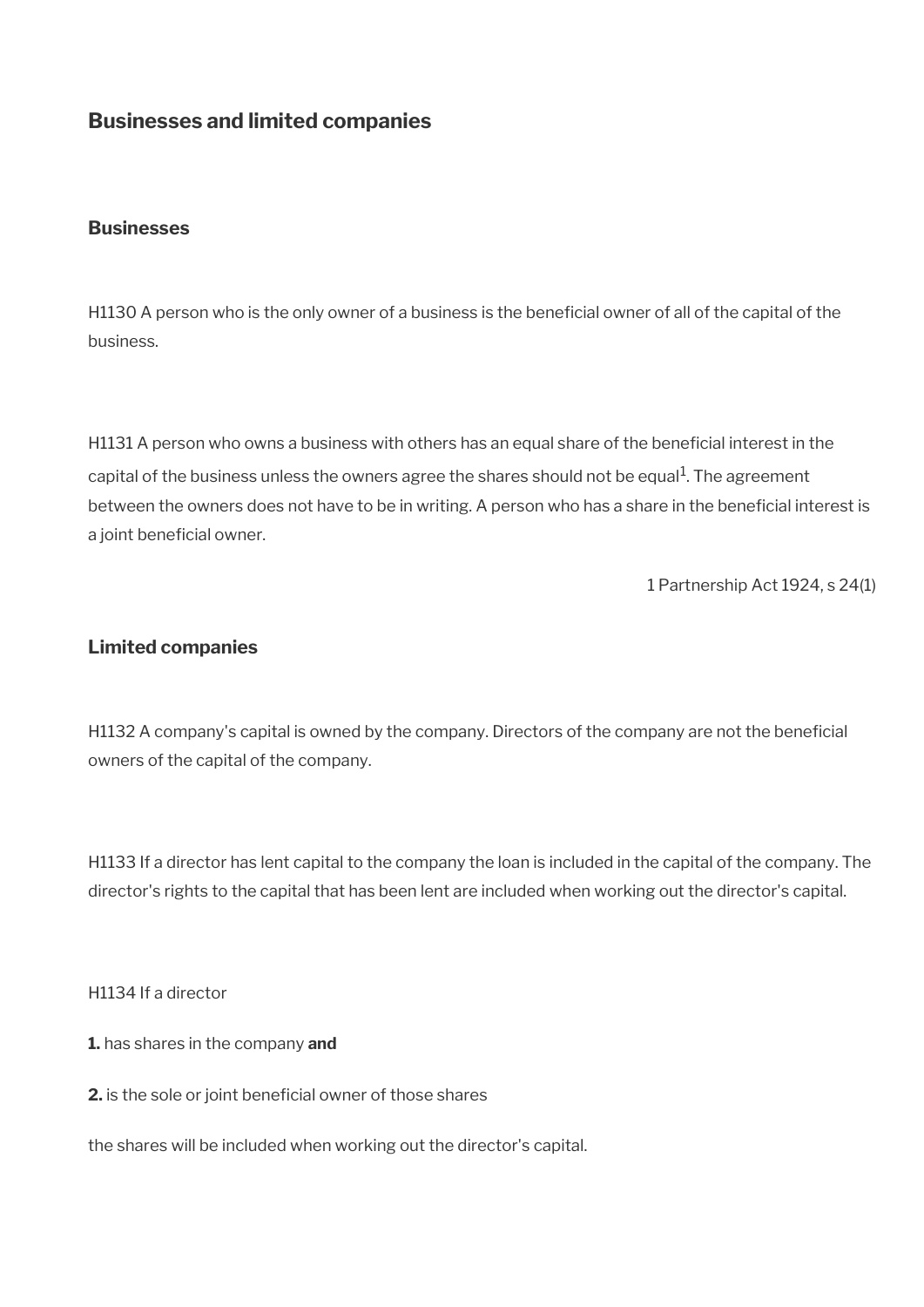### <span id="page-13-1"></span>**Bank, post office and building society accounts**

H1135 A bank, PO or building society account can be more than one asset in certain circumstances. This applies if evidence clearly shows that there is a separate part of a jointly owned bank or similar account where a claimant has

**1.** no beneficial interest or

**2.** a sole beneficial interest.

If 1. applies, the claimant is only treated as possessing an equal share of the amount where the beneficial interest is shared.

If **2.** applies, the claimant is treated as possessing the whole amount that is solely owned and an equal share of the amount where the beneficial interest is shared.

If neither **1.** or **2.** apply the claimant is treated as benefcially owning the whole account in equal shares with the other joint owners.

#### **Example**

On 8 March Andrew makes a claim for UC. He has a joint bank account with his mother, Hilda, who is in a care home. There is no dispute that Andrew and Hilda are the joint legal owners of the account in which, on 8 March, there is the sum of £12,400. Andrew provides evidence that he received a legacy of £2,000 which he paid into the account and that Hilda has made all other deposits. The only withdrawals have been made to pay Hilda's care home fees. The DM decides that Andrew has capital of £2,000, the amount of his beneficial interest in the account.

H1136 - H1139

## <span id="page-13-0"></span>**Capital held by a solicitor**

H1140 People are the beneficial owners of capital, such as a payment of damages for personal injury, if it is held by their solicitor $^1$  unless

**1.** in England and Wales the amount to be repaid to the Legal Services Commission has not been worked out (see H1141 - H1142) **or**

#### **2.** in Scotland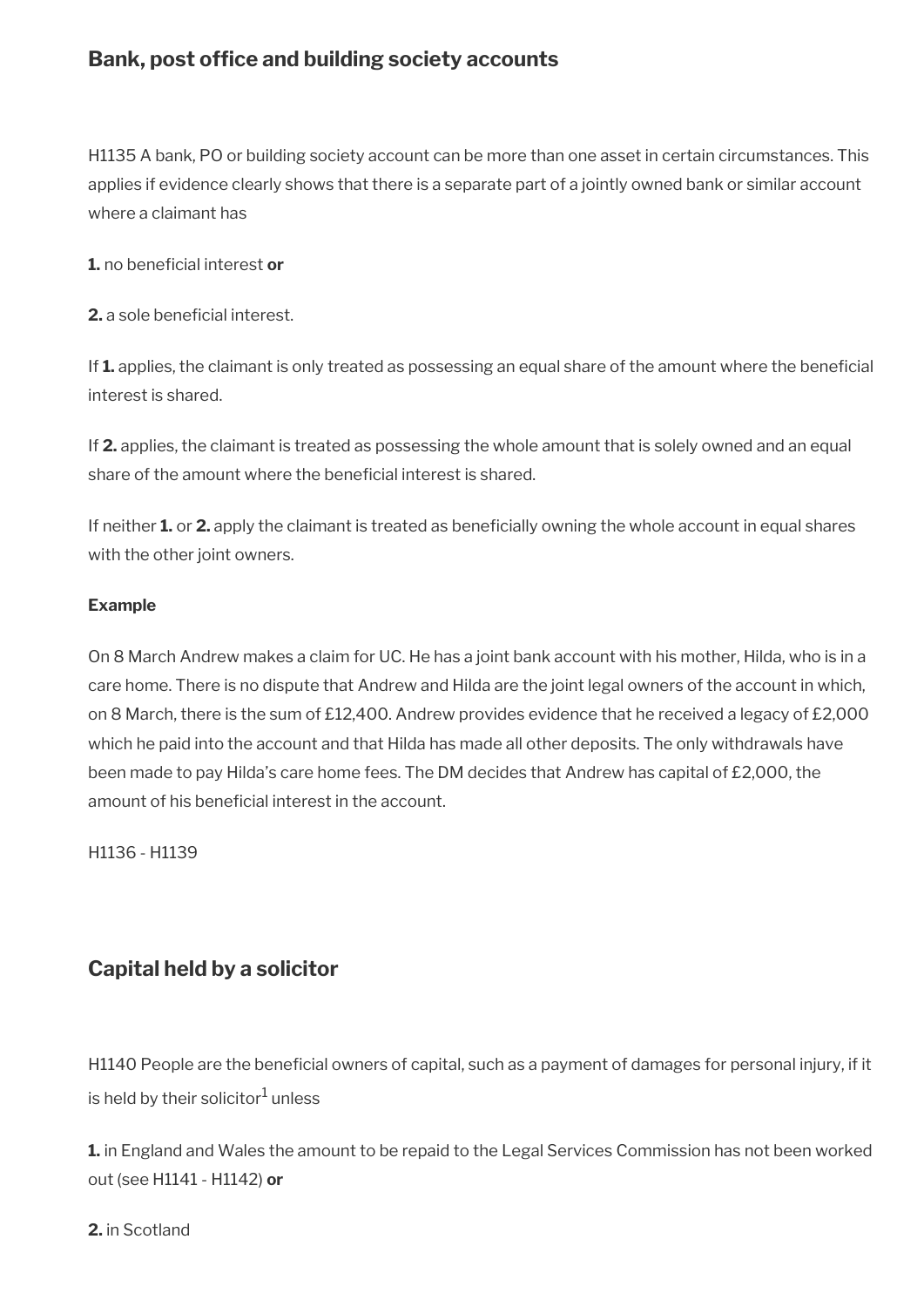#### **2.1** the amount to be repaid to the Scotland Legal Aid Board has not been recovered **and**

**2.2** a discharge has not been granted (see H1143 - H1144).

#### 1 [R\(SB\) 17/87.pdf](../file/886222/download/R%2528SB%2529%252017%252F87.pdf)

H1141 In England and Wales the Legal Services Commission provides funding to help people take or defend legal proceedings. A person may have to repay all or some of their legal costs out of money or property they have gained or kept as a result of the proceedings. In such cases, the funding provided by the Legal Services Commission can act as a loan.

H1142 Where H1141 applies the Legal Services Commission work out a fair and reasonable amount of the costs to be repaid. Until the Legal Services Commission do this, money or property gained or kept is held by a person's solicitor. A person is not the beneficial owner of any such money or property until after the amount to be repaid to the Legal Services Commission has been worked out.

#### **Example**

Alison was awarded the sum of £25,000 as payment of damages following a road traffic accident. This money is being held by Alison's solicitor. Alison received funding from the Legal Services Commission. Alison is not the beneficial owner of the sum she was awarded until the Legal Services Commission work out the amount to be repaid.

H1143 In Scotland the Scottish Legal Aid Board provides funding to help certain people take or defend legal proceedings. The Board is able to recoup their expenditure out of any property recovered or preserved for the person granted legal aid. The Board is also able to recoup their expenditure where there is a settlement to avoid proceedings or bring them to an end. In such cases, the funding provided by the Scottish Legal Aid Board can act as a loan.

H1144 Where H1143 applies the money or property gained or preserved is usually paid to the Scottish Legal Aid Board. However, the money or property may be held by a person's solicitor and the amount to be repaid worked out by the Scottish Legal Aid Board. The person's solicitor cannot dispose of the money or property or use it in any way until the Board has recovered the amount due and granted the person a discharge. A person is not the benefcial owner of such money or property until

**1.** the amount to be repaid to the Scottish Legal Aid Board has been recovered **and**

**2.** a discharge has been granted.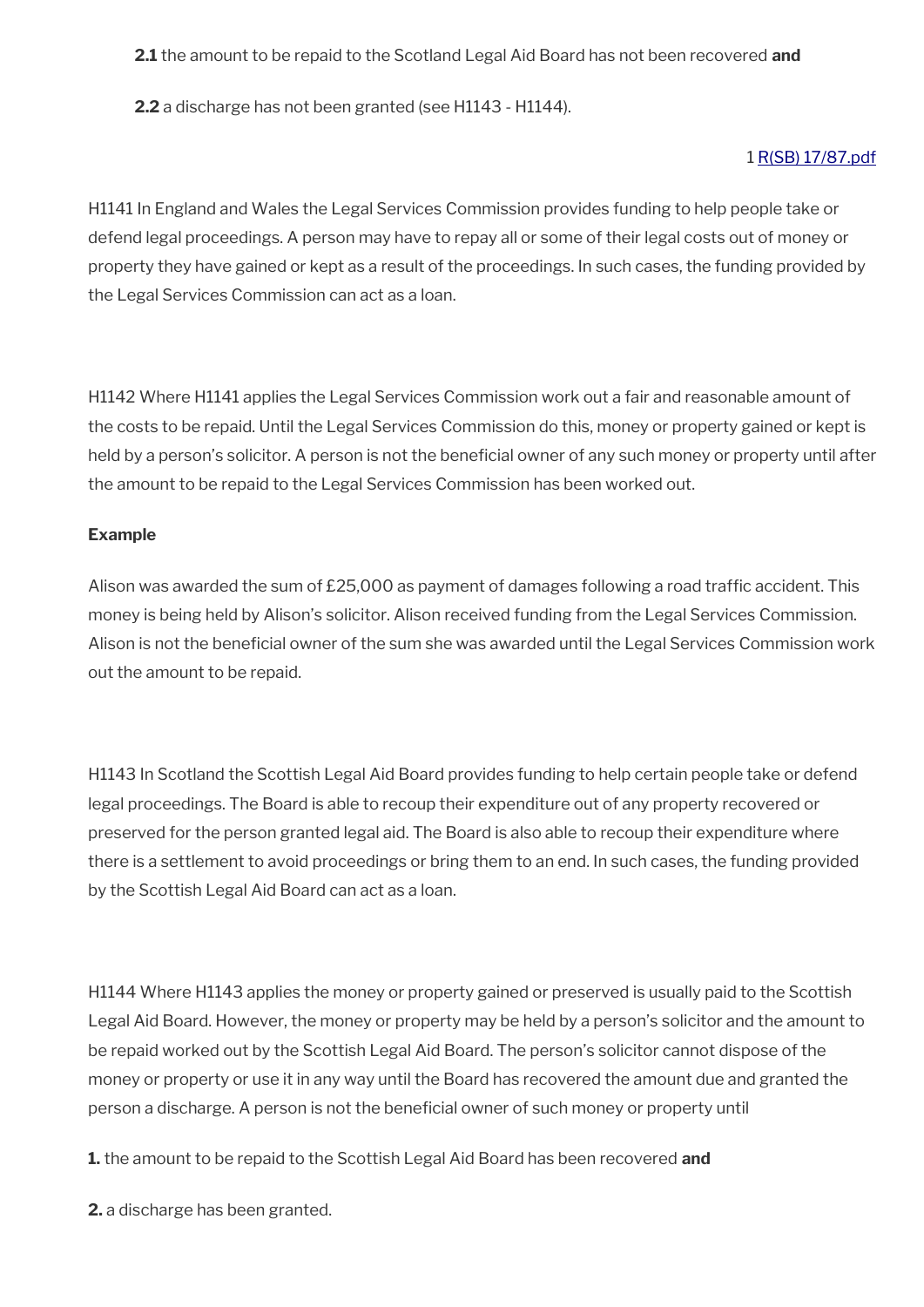### <span id="page-15-1"></span>**Gifts**

H1150 A person who is given capital is the beneficial owner of that capital. In England and Wales it can be assumed a gift has been made if the people involved are related in certain recognised ways. This is called presumption of advancement.

H1151 It can be assumed a child has been given the beneficial ownership of capital if

**1.** the parent of **or** 

**2.** a person who has assumed financial responsibility for

the child gives legal ownership of the capital to that child.

H1152 It can be assumed wives have been given the beneficial ownership of capital if the husband has given legal ownership of the capital to them. This also applies to women who are given legal ownership of capital by the man they are going to marry.

H1153 It has been held that the presumption of advancement does not have the force that it had in the past. Accordingly it is easier for circumstances to show that the transfer of capital from husband to wife is not a gift $^1$ . The DM should not therefore assume that beneficial ownership has been given away if there is evidence to show that an outright gift was not made.

#### 1 [R\(IS\) 2/93](http://intranet.dwp.gov.uk/manual/decision-benefit/ris-2-93)

### <span id="page-15-0"></span>**Tax-Free Childcare**

H1154 Tax-Free Childcare is a scheme to help working parents with the cost of childcare launched in 2017 $^1$ . It is payable for any number of eligible children up to the age of 12, or up to 17 where the child is disabled. Parents will be able to open an online account which they can use to pay for childcare from a registered provider. For every £8 the parent puts into the account, the government will pay in an extra £2. The government will pay up to a maximum of £2000 per year per child or £4000 per year for an eligible disabled child.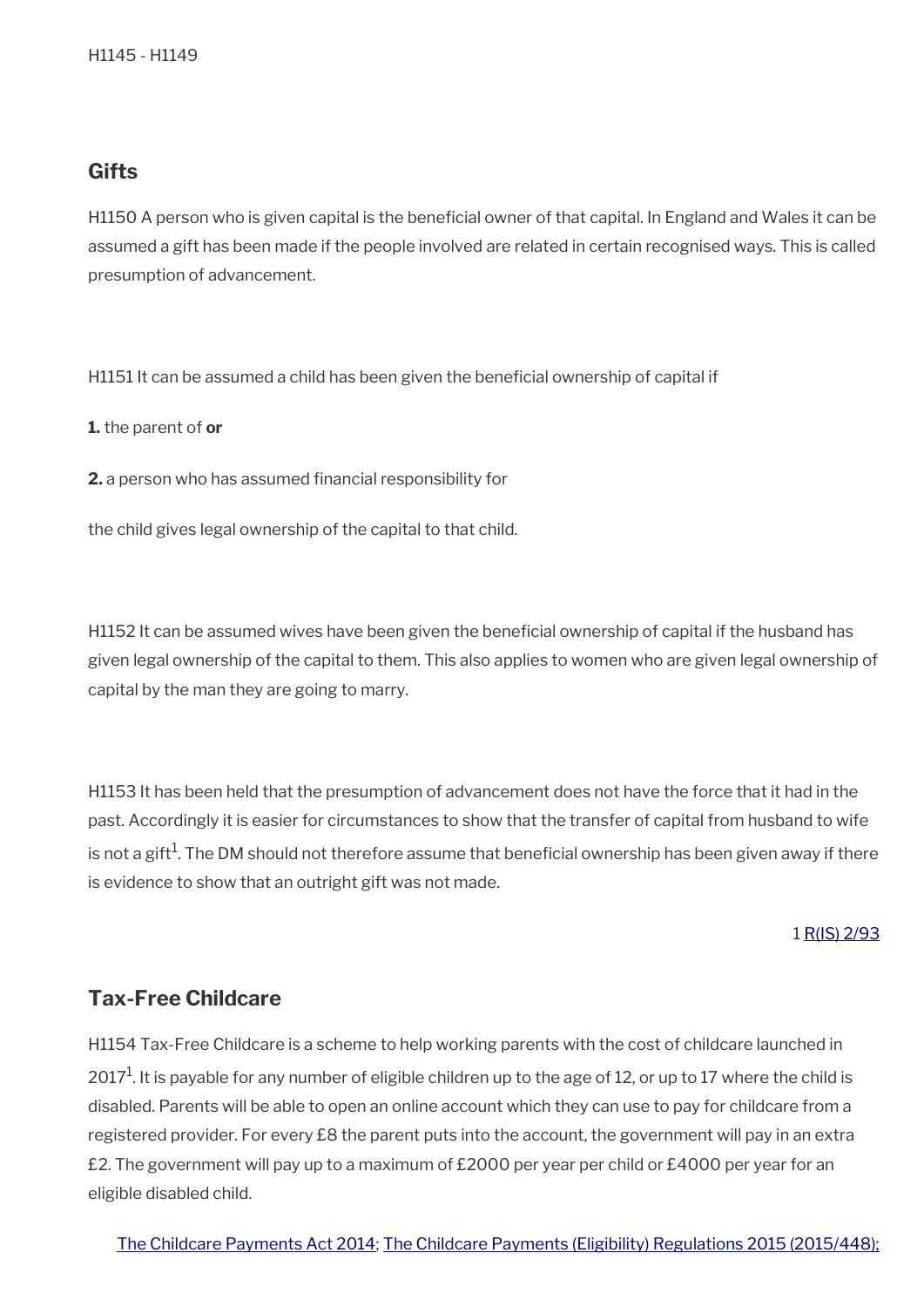H1155 National Savings and Investments will run the accounts on behalf of HMRC and the parent will be the account holder. The account holder is restricted to only being able to

**1.** instruct the account provider to make payments to a registered childcare provider **and**

**2.** withdraw their 80% share from the account (with the government's 20% share going back to the government).

H1156 The Tax-Free Childcare account is not a normal bank account belonging to the parent. The parent does not have unrestricted access to the 20% top up element. They cannot access that element for general purposes and so it is not considered to be their capital.

H1157 One of the conditions of being eligible for Tax-Free Childcare payments is that neither the claimant nor partner is in receipt of UC. However, it is recognised that people will move between Tax-Free Childcare and UC as their circumstances change. To ease transition between the two, it has been agreed that the parent will still remain entitled to the Tax-Free top up payments until the end of the quarterly entitlement period in which they join UC. Also they may use up any balance that there may be in their Tax-Free Childcare account when they claim UC. They have up to 2 years after they leave Tax-Free Childcare to do this.

H1158 Where a person makes a claim for UC and they have one of these online accounts, 80% of what is in the account will be taken into account as capital for the purposes of calculating entitlement to UC. The remaining 20% in the account will be ignored. The parent can also decide to close the account at which point 80% of what is in the account will be paid back to the parent and the remaining 20% will be returned to the government.

H1159 - H1168

### <span id="page-16-0"></span>**Interest in the estate of a person who has died**

H1169 When people die the capital they have is called the estate.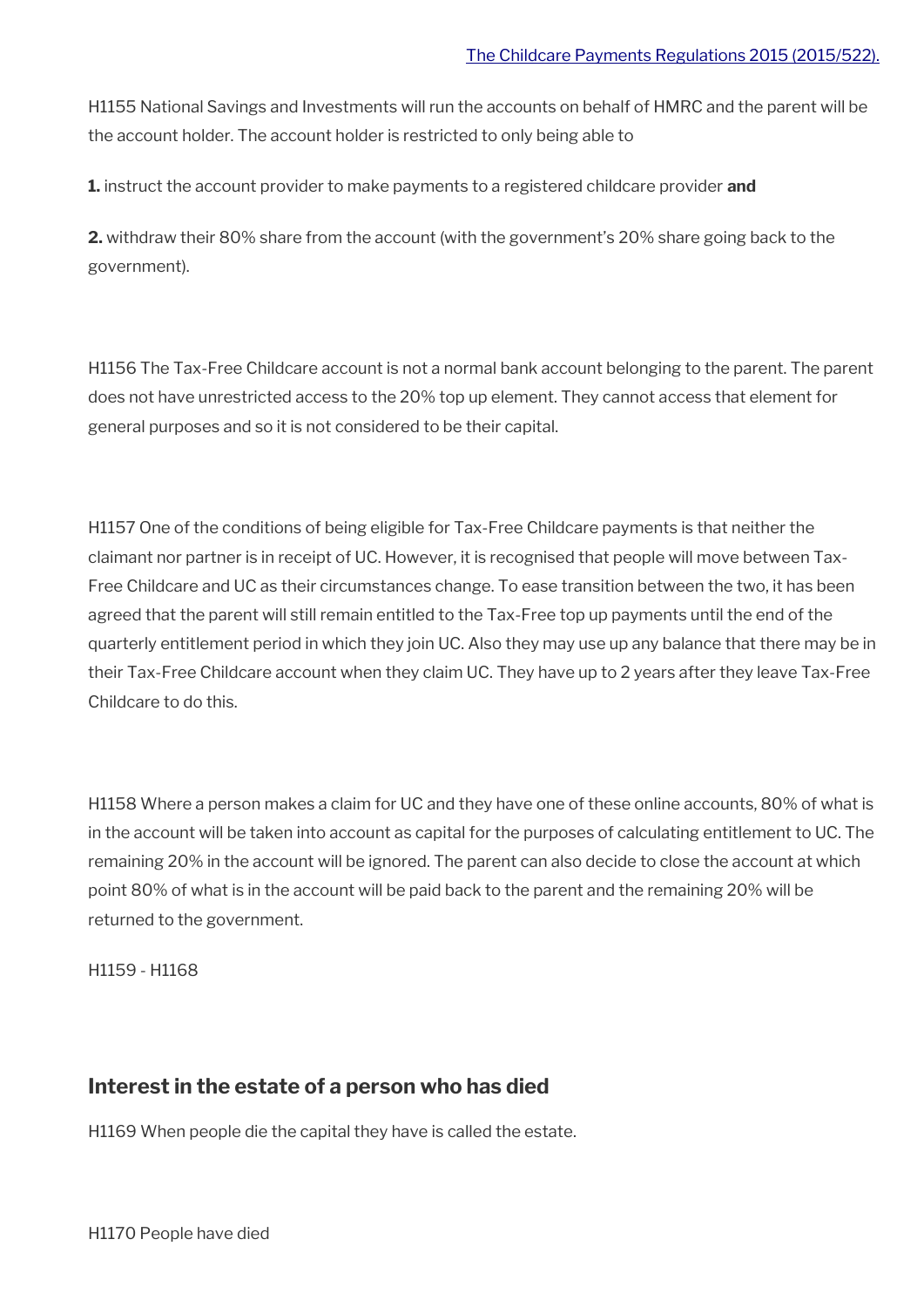**1.** testate if they have left a will which says who gets the capital **or** 

**2.** intestate if they have not left a will.

H1171 An estate is administered or distributed by

**1.** executors if there is a will **or** 

**2.** if there is not a will

**2.1** in England or Wales administrators

**2.2** in Scotland executors dative.

They hold the dead person's estate on trust and may also be beneficiaries of the estate.

H1172 It may take a long time before the executor, administrator or executor dative can administer or distribute the estate. The administration or distribution is usually complete when

**1.** all the dead person's

**1.1** capital is accounted for **and** 

**1.2** debts are paid **and**

**2.** any dispute is settled.

H1173 An executor, administrator or executor dative does not have to administer an estate $^{\rm 1}$  until

**1.** in England and Wales one year after the date of death **or** 

**2.** in Scotland six months after the date of death **or** 

**3.** a longer period if the estate is complex.

#### 1 [R\(SB\) 5/85T.pdf](../file/886239/download/R%2528SB%2529%25205%252F85T.pdf)

H1174 The people named in a will or the relatives of a person who has died intestate have no interest in specific property in the estate until the executors, administrators or executors dative

**1.** are in a position to distribute the estate **or**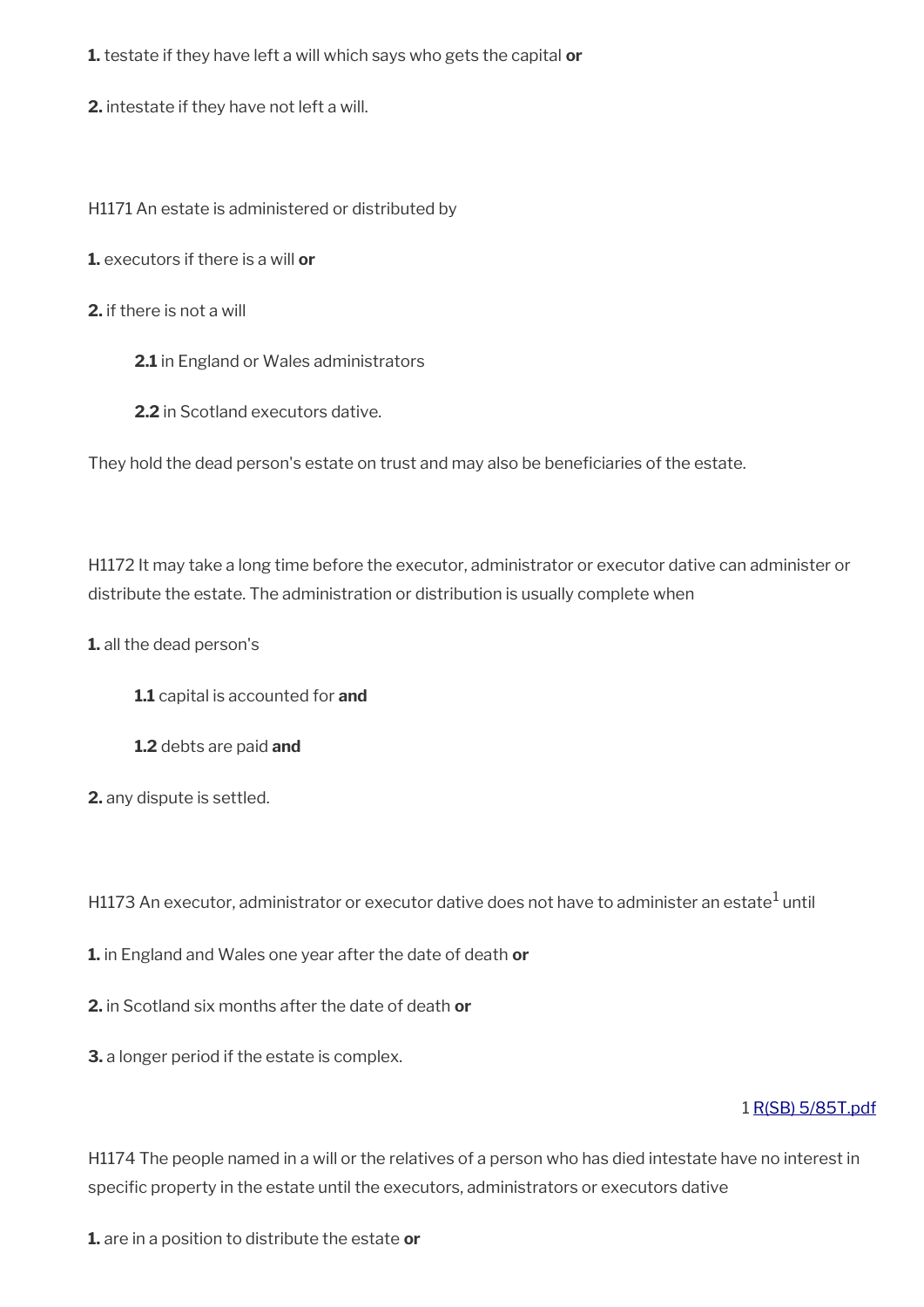**2.** would be in a position to complete the administration of the estate if they had acted properly.

**Note:** This does not apply to property specifcally bequeathed in a will. Such property belongs to the person who inherits the property from the date of death of the person whose estate is being administered and is actual capital. This is subject only to the right of the executors or executors dative to resort to the asset if the remainder of the estate is insufficient to meet the outstanding debts of the deceased<sup>1</sup>.

### 1 [R\(IS\) 1/01](http://intranet.dwp.gov.uk/manual/decision-benefit/ris-1-01)

H1175 Pending the completion of the administration, a beneficiary without a specific bequest (a residuary benefciary) has valuable rights in the form of a chose in action (see H1036). This can be valued (H1643) and should be taken into account as actual capital. If the residuary beneficiary gives away his interest by a deed of variation before administration is complete then this may amount to deprivation and the DM should consider H1815 et seq.

H1176 At the end of the period in H1173 the people named in a will or the relatives of a person who has died have a right to the capital that is due to them from the estate (see H1035). A person's rights to capital are included when working out that person's capital.

H1177 Separate guidance sets out cases where DMs may require expert valuation of rights to capital (see H1637 et seq).

H1178 People only have a beneficial interest in the capital assets of the estate when ownership of those assets has been transferred to them.

H1179

## <span id="page-18-0"></span>**Interest in a trust**

### **When there is a trust**

H1180 There is a trust when a person

**1.** gives capital to another person to hold **and** 

**2.** says for whom that capital has to be used.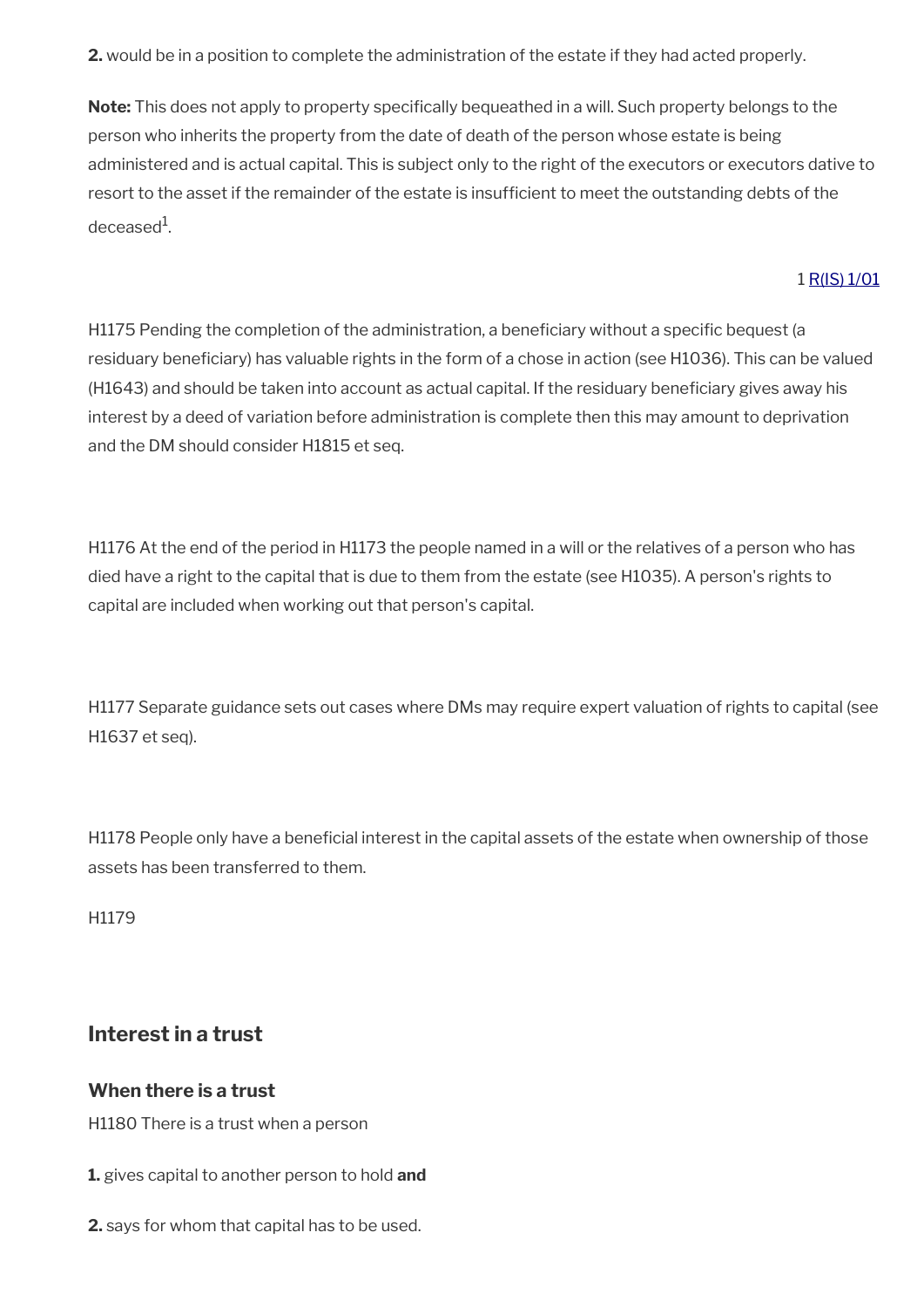H1181 The person

**1.** giving the capital in England and Wales is the donor or in Scotland the truster

**2.** holding the capital is the trustee and is the legal owner of the capital

**3.** who the capital has to be used for is the donee and is the beneficial owner.

H1182 People for whom the capital has to be used can include the trustee.

H1183 - H1184

### **Trustees**

H1185 A trustee can be any person or body such as

**1.** a relative

- **2.** solicitor
- **3.** bank
- **4.** in England and Wales the

**4.1** donor

- **4.2** Court of Protection
- **4.3** Public Trustees
- **5.** in Scotland the truster.

H1186 A trustee has to do what the terms of the trust and the law says $^{\rm 1}$ .

1 [Trustee Act 1925](http://editorial.legislation.gov.uk/ukpga/Geo5/15-16/19/contents) as amended by [Trustees Act 2000](http://editorial.legislation.gov.uk/ukpga/2000/29/contents); [Trusts \(Scotland\) Act 1921](http://editorial.legislation.gov.uk/ukpga/Geo5/11-12/58/contents) as amended by [Trusts](http://editorial.legislation.gov.uk/ukpga/Eliz2/9-10/57/contents) [\(Scotland\) Act 1961](http://editorial.legislation.gov.uk/ukpga/Eliz2/9-10/57/contents) 

H1187 - H1189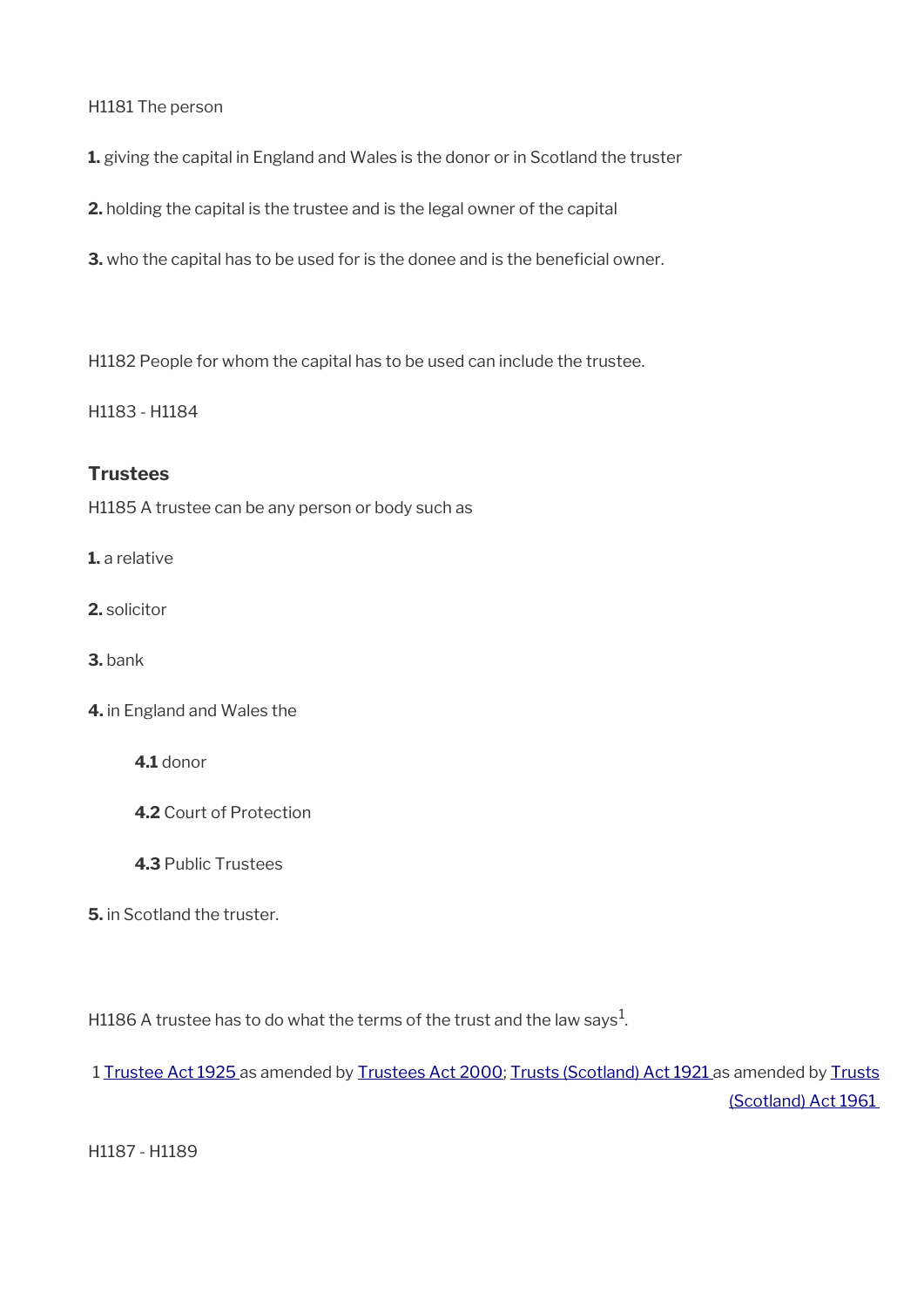### **Terms of a trust**

H1190 The terms of a trust say

**1.** what is being held on trust **and** 

**2.** who the donees are.

H1191 The terms do not have to be written down provided the trust property is not land, but if they are they may be in a

**1.** will **or** 

**2.** deed of trust **or** 

**3.** deed of settlement.

Note: In Scotland the DM must check that the creation of the trust satisfies Scottish law<sup>1</sup> to prove the existence of a trust.

1 [Requirements of Writing \(Scotland\) Act 1995, s 1\(2\), \(3\) and \(4\);](http://editorial.legislation.gov.uk/ukpga/1995/7/section/1) [R\(IS\) 10/99](http://intranet.dwp.gov.uk/manual/decision-benefit/ris-10-99)

H1192 - H1194

### **Interest in a trust**

H1195 H1205 - H1243 gives guidance on

**1.** some interests people can have in a trust **and** 

**2.** when they get their interest.

H1196 A person's rights to capital under a trust are included when working out what capital a person has.

H1197 More than one person can have an interest in a trust. If more than one person has an interest in a trust the person is not a joint beneficial owner. Each person's interest belongs to that person. It is not shared with the other people having an interest in the trust.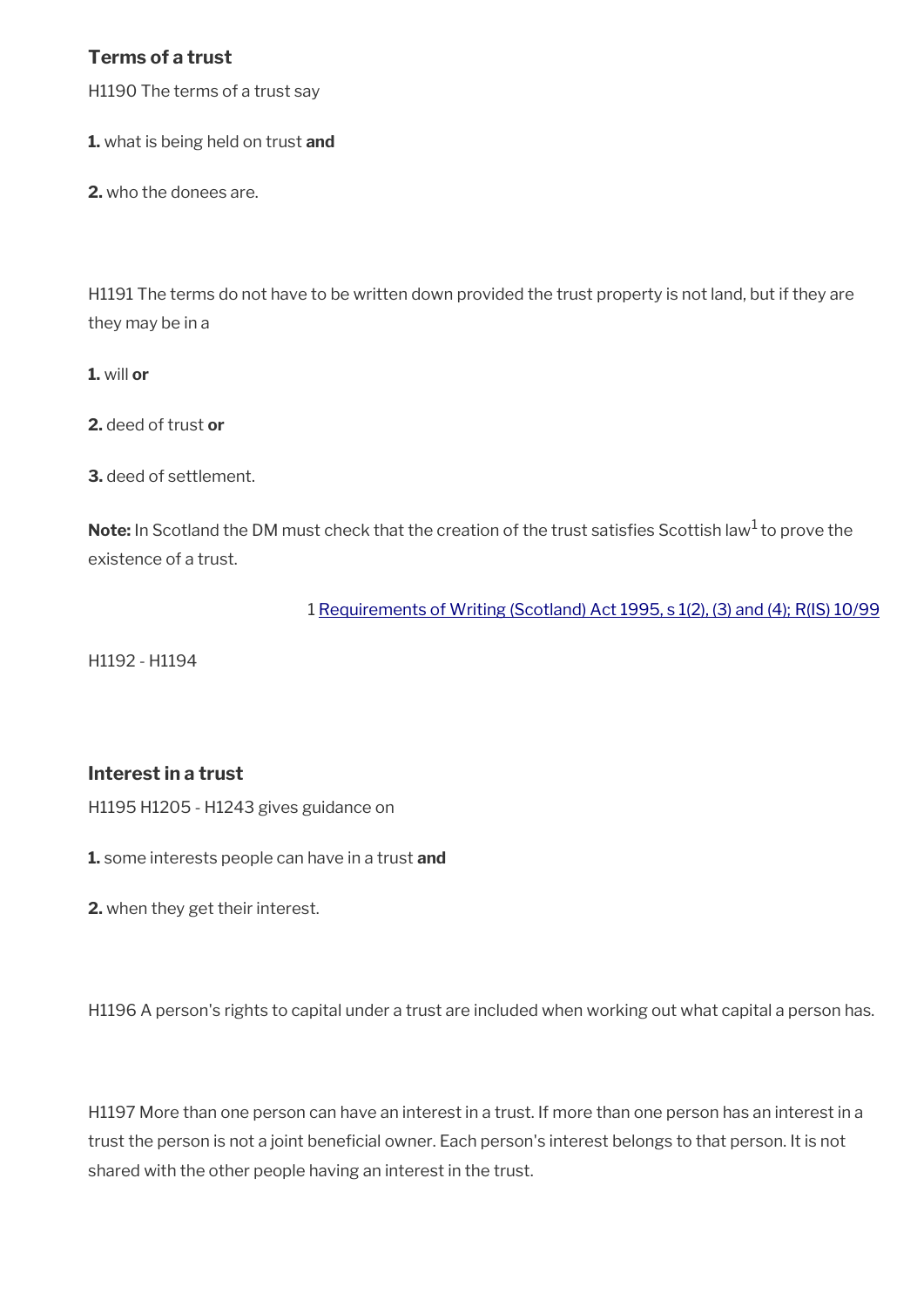H1198 The expenses of the trustees will be deducted before any payments are made out of the trust.

H1199 - H1204

### **Contingent interest**

H1205 Persons have a contingent interest in a trust if they have to do something or something has to happen before they can get the interest.

H1206 For example, if the terms of the trust say a person can have £10,000 if the person lives to the age of 21 the interest is a contingent interest. If the person lives to the age of 21 the person gets £10,000. If the person does not live to the age of 21 the person gets nothing.

H1207 Trustees pay the income earned on a contingent interest to the people who have the interest if the

**1.** terms of the trust do not say who gets the income **and** 

**2.** people with the interest have

**2.1** reached the age of maturity, which in England and Wales is 18 years old and in Scotland 16 **and**

**2.2** not yet been required to meet the contingency $^1$ .

Any income which is paid is taken into account as income. The DM should decide if people have notional income if they are due income from a trust and it is not paid.

1 [Trustee Act 1925, s 31\(1\)\(ii\);](http://editorial.legislation.gov.uk/ukpga/Geo5/15-16/19/section/31) [Trusts \(Scotland\) Act 1961, s 5](http://editorial.legislation.gov.uk/ukpga/Eliz2/9-10/57/section/5)

H1208 For example, in England and Wales if the terms of the trust say a person can have £10,000 if that person lives to the age of 21 the trustees can pay the person the income earned on the £10,000 from the age of 18 because the person

**1.** has reached the age of majority **and**

**2.** has not yet been required to meet the contingency as the person has not lived to the age of 21.

H1209 - H1214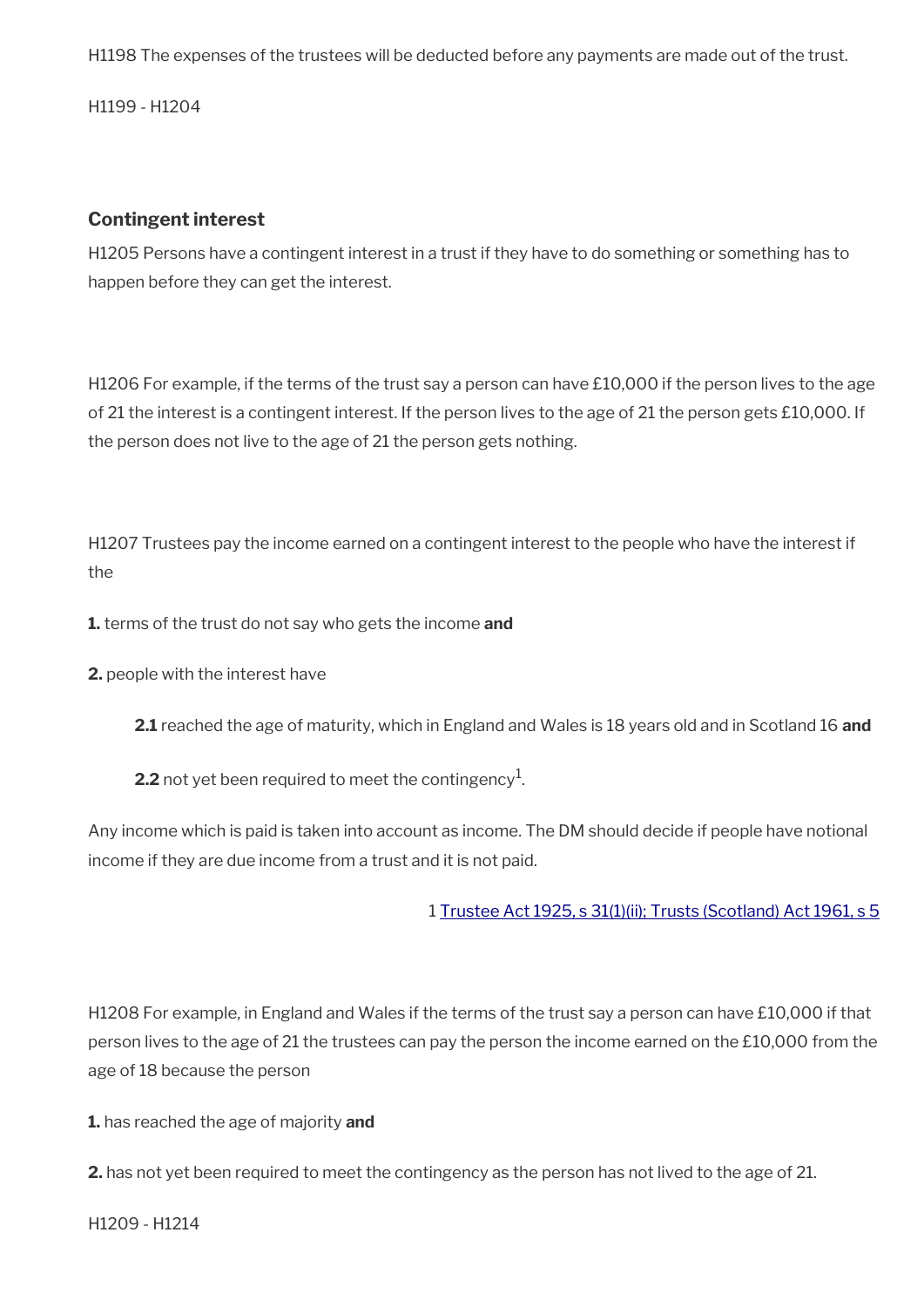### **Life interest or life rent**

H1215 In England and Wales people have a life interest or in Scotland a life rent in a trust if they have an interest for the duration of their life. A person may have a life interest or a life rent in the

### **1.** capital **or**

**2.** real or heritable property (see H1020 **4.**), such as a house

of a trust. People will receive the income from capital if they have a life interest or life rent in it.

H1216 For example, a person has a life interest or a life rent in the

**1.** income if the terms of a trust say a person can have the interest paid on the funds of the trust for life **or** 

**2.** property if the terms say a person has the right to live in it for life.

H1217 People keep the right to live in the property even if they do not live in it. But the trustees may decide to sell the property if the person no longer needs it to live in for example when a person goes permanently into residential care.

H1218 If the property is sold the person will have a right to

**1.** the income from the money the trustees get from selling the property **or** 

**2.** be paid a lump sum from the money equal to the value of the person's remaining life interest or life rent.

H1219 Rights under a life interest or life rent end with the death of the person who has the life interest. The assets of the trust fund do not form part of their estate.

H1220 - H1224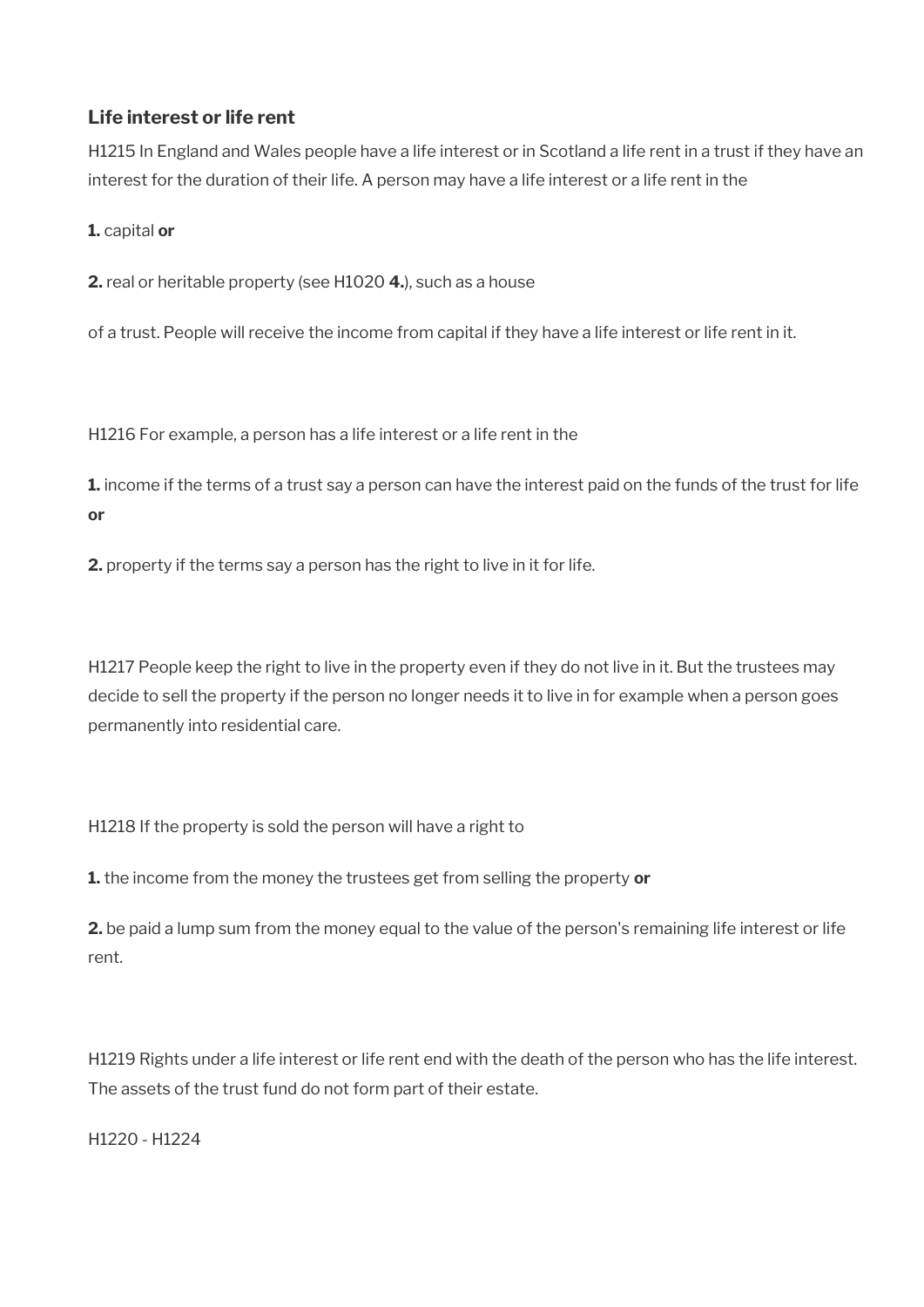### **Reversionary interest**

H1225 In England and Wales an interest in a trust is reversionary if the possession or enjoyment of it is postponed to the prior interest of another person in the same capital.

### **Example**

George has a reversionary interest in a house if the terms of the trust say

**1.** Edith has a life interest in that house **and** 

**2.** George gets the house on the death of Edith.

George's interest in the house is reversionary until he takes possession of the house. George takes possession of the house when Edith dies.

H1226

H1227 A reversionary interest is not the same as a contingent interest because people with a reversionary interest already have an interest in a trust. They do not have to do something or wait for something to happen before they get an interest in a trust but a person with a contingent interest does.

H1228 If people with a reversionary interest die before they take possession of their interest the reversionary interest is included in their estate.

### **Vested interest**

H1229 Children or young people have a vested interest in capital which

**1.** they are the beneficial owners of and

**2.** is being held for them until they reach the age of majority, which in England and Wales is 18 years old and in Scotland 16.

H1230 A vested interest is not the same as a contingent or reversionary interest because the capital already belongs to the child or young person. A child or young person may have a contingent or reversionary interest in a trust which has been set up with another person's capital.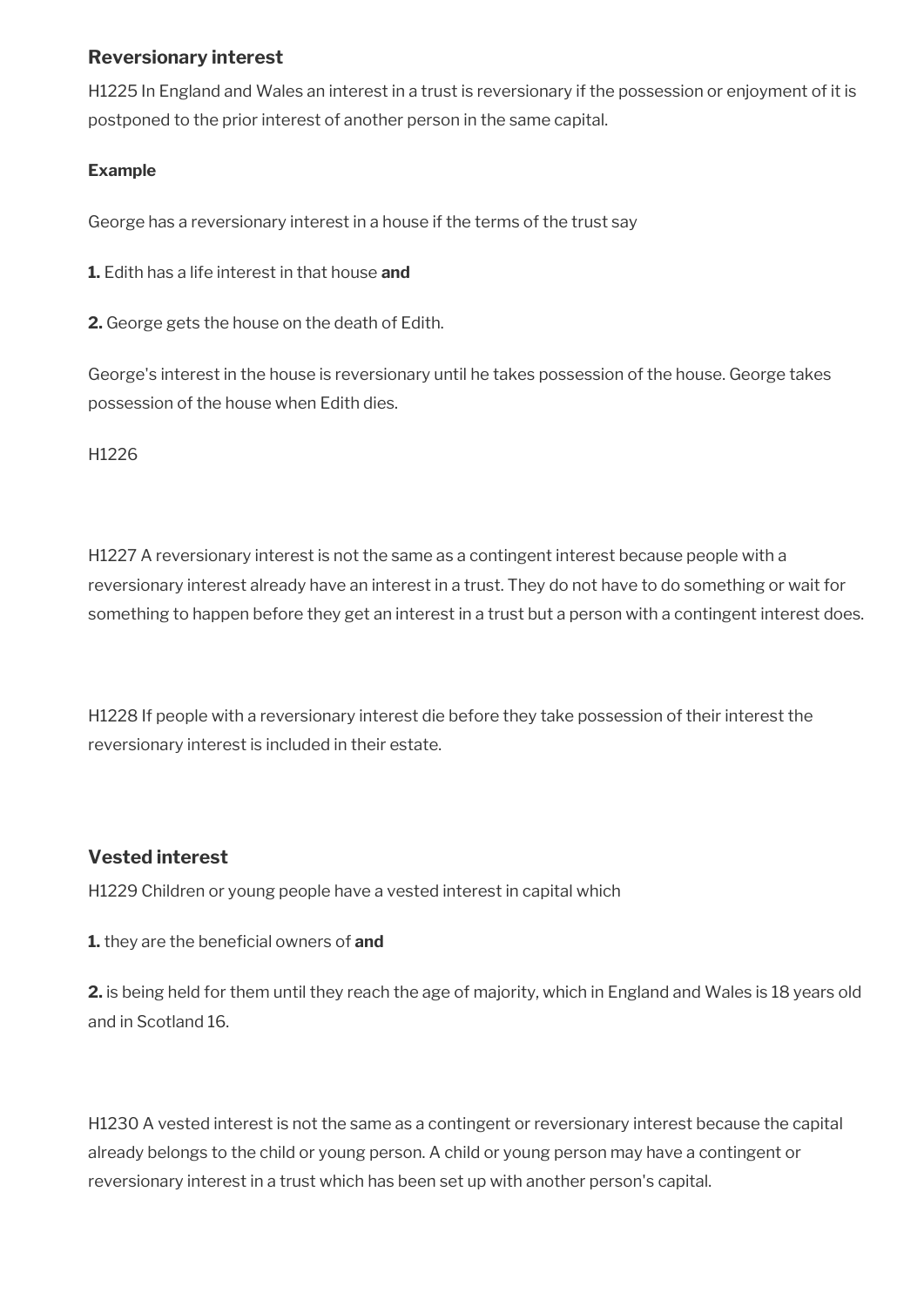H1231 If children and young people with a vested interest die before they get their interest the interest is included in their estate.

H1232 In England and Wales trustees may decide to pay the income earned on a vested interest to the parent or guardian of the child or young person who has the interest $^1$ . If the trustees make a payment of income it is income which is treated as capital. The trustees cannot be made to pay over the income.

#### 1 [Trustee Act 1925, s 31\(1\)\(i\)](http://editorial.legislation.gov.uk/ukpga/Geo5/15-16/19/section/31)

H1233 - H1235

#### **Discretionary trusts**

H1236 A discretionary trust is one where the trustees have the discretion to make payments to certain people. Such people have an interest and in England and Wales are called discretionary objects.

H1237 Many trusts let the trustees invest the capital of a trust at their absolute discretion. This means the trustees have a choice in how the capital is invested. This does not mean the trust is a discretionary trust. There has to be something else in the terms of the trust to show it is a discretionary trust.

H1238 The trustees of a discretionary trust may or may not make payments to the people with an interest. The trustees cannot be made to make payments to those people.

H1239 - H1240

### **Charitable trusts**

H1241 A charitable trust is a trust which is set up for

**1.** the relief of poverty **or** 

- **2.** the advancement of education or religion **or**
- **3.** any other purpose which benefits the community.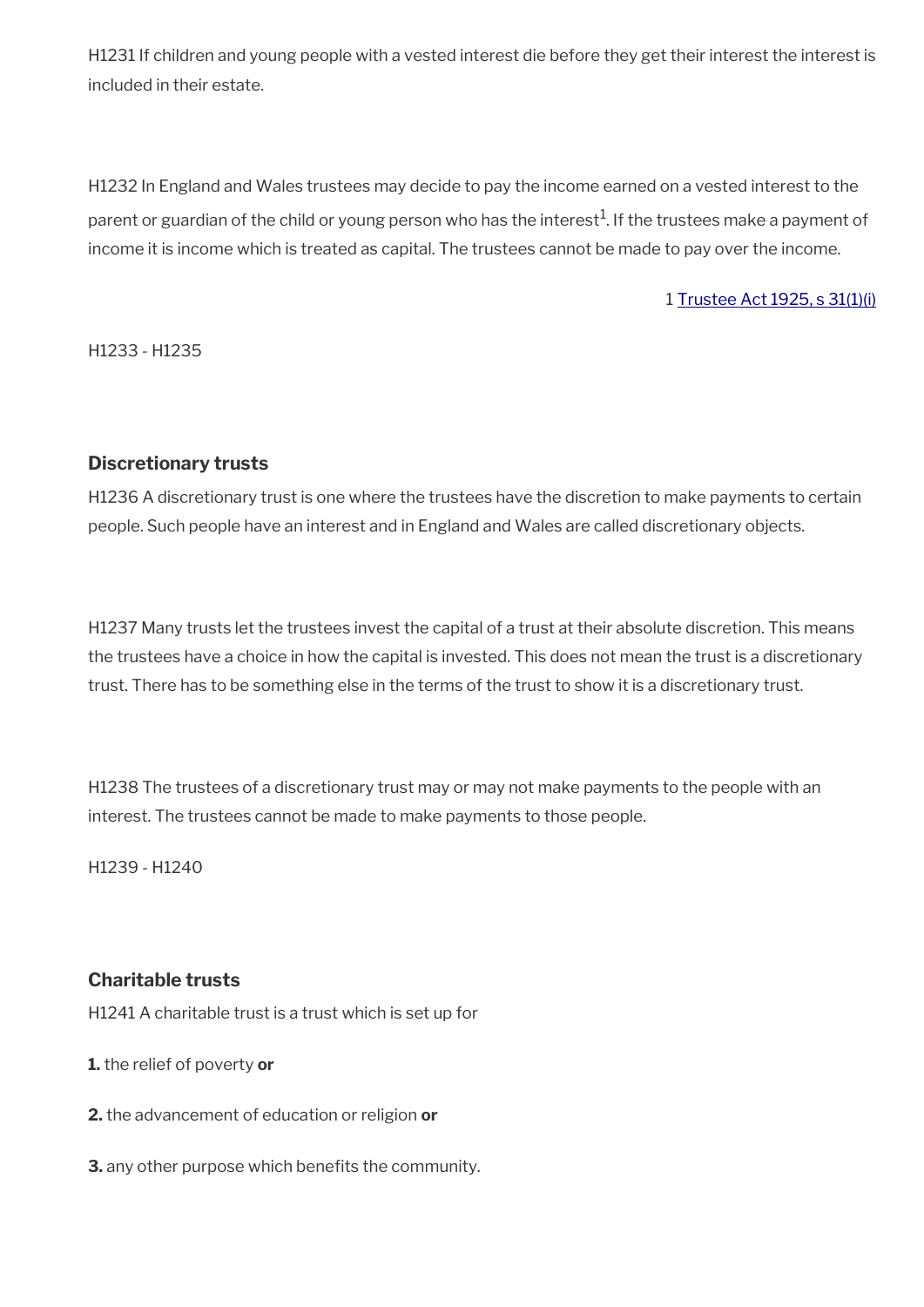H1242 Trustees of a charitable trust have discretion to make payments to people who satisfy the terms of the trust. They may or may not make payments. They cannot be made to make payments.

H1243

## <span id="page-25-0"></span>**Jointly-owned capital**

### **Real or heritable property**

H1244 In England and Wales, when two or more people jointly own real property (see H1020 **4.**) they do so as

**1.** joint-tenants **or**

**2.** tenants in common.

H1245 When people jointly own real property as joint-tenants each person owns the whole asset jointly and they have no separate and distinct shares. If a joint-tenant dies the asset passes to the surviving joint-tenant or joint-tenants. However when people jointly own real property as tenants in common each person's interest in the asset is their own share. The shares of tenants in common may be equal or unequal. If a tenant in common dies their share of the asset does not pass automatically to the surviving tenant or tenants in common.

H1246 The terms joint-tenants and tenants in common are legal terms appropriate to joint ownership of real property in England and Wales. DMs should not confuse them with tenancies that arise when people rent land or premises.

H1247 In Scotland, when two or more people own heritable property (see H1020 **4.**) they do so as

**1.** joint owners **or**

**2.** common owners.

H1248 When two or more people own heritable property as joint owners they do not have individual rights in the property which would allow them to deal with the property as individuals. Joint owners cannot dispose of their share of the property. If a person stops being a joint owner their share of the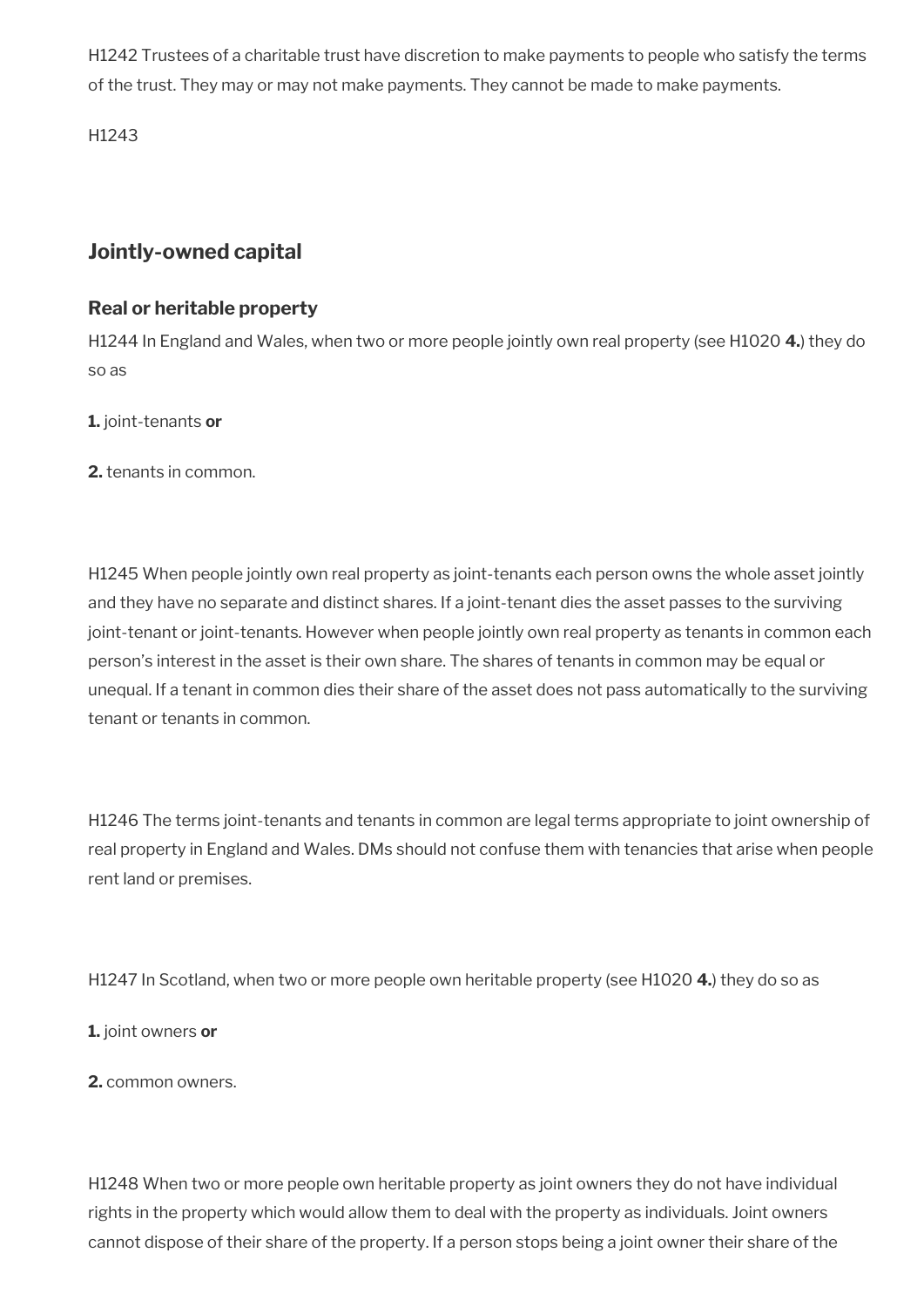property goes to the other joint owners.

H1249 Where two or more people own property as common owners, each has a separate share in the property which they can dispose of independently of the other common owners.

H1250 If a claimant beneficially owns a capital asset with one or more persons the DM will have to decide whether those people own the asset as

**1.** joint-tenants or, in Scotland, joint owners **or**

**2.** tenants in common or, in Scotland, common owners.

### **How to decide ownership of jointly-owned capital**

H1251 In England and Wales, when two or more people buy real property they should be asked

**1.** whether they wish to be

**1.1** joint-tenants **or**

- **1.2** tenants in common **and**
- **2.** if **1.2** applies the share of the property each person wishes to own.

#### **Example**

Mick and his civil partner George decide to buy a house in Bedford. When asked, George wants to leave his share of the property to his children Neil and Sophie. Mick and George therefore agree to be tenants in common. Mick provided 75% of the purchase price and George the other 25%. They therefore agree that Mick should own 75% of the property and George should own 25%.

H1252 In Scotland, when two or more people buy heritable property they will decide whether to be joint owners or common owners. The common owners should decide the share of the property each person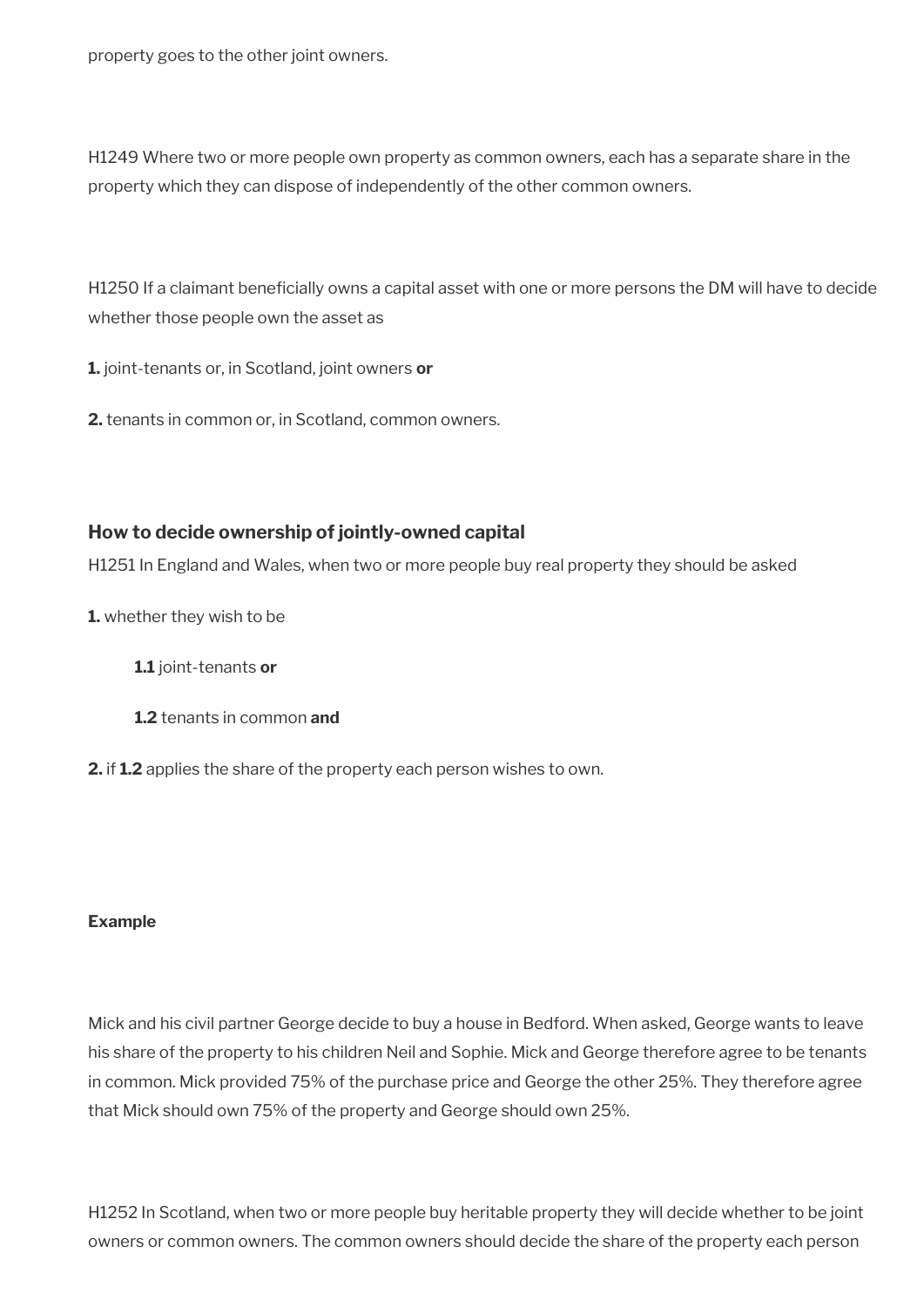wishes to own.

#### **Example**

Frazer and his wife Morag decide to buy a house in Dundee. They decide to be common owners. Frazer and Morag both wish to have an equal share of the property. Therefore they decide that they should both own 50% of the property.

#### **Other ways to become tenants in common or common owners**

H1253 As well as making a decision when real or heritable property is bought, there are other ways in which people can become tenants in common or common owners. These include

• being left real or heritable property under the terms of a will

• contributing to the purchase price of real or heritable property, for example under the right to buy scheme (see H1309 et seq)

• changing from joint-tenants or joint owners to tenants in common or common owners.

#### **Example 1**

Sue and Melinda are sisters who inherited their mother's house. The terms of their mother's will specifed that Sue should own 60% of the house and Melinda 40% of the house as tenants in common.

### **Example 2**

Cecilia bought her council house under the right to buy scheme. She obtained a statutory discount of £8,000. Her son Ross provided the other £32,000 necessary for her to buy the house. The statutory discount obtained by Cecilia is her contribution to the purchase price of the property. There is no evidence that Cecilia and Ross wanted to own different shares in the house. Therefore Cecilia owns 20% of the property and Ross 80%.

#### **Example 3**

When Alan and Lynnette were married they bought a house as joint-tenants. However, when they divorced Alan gave notice to Lynnette that he wished to put an end to his 50% interest in the property. Alan did this so that in the event of his death the house would not automatically pass under the rules of survivorship to Lynnette. The effect of this notice is that the joint-tenancy is changed into a tenancy in common which gives both Alan and Lynnette separate and distinct shares in the property.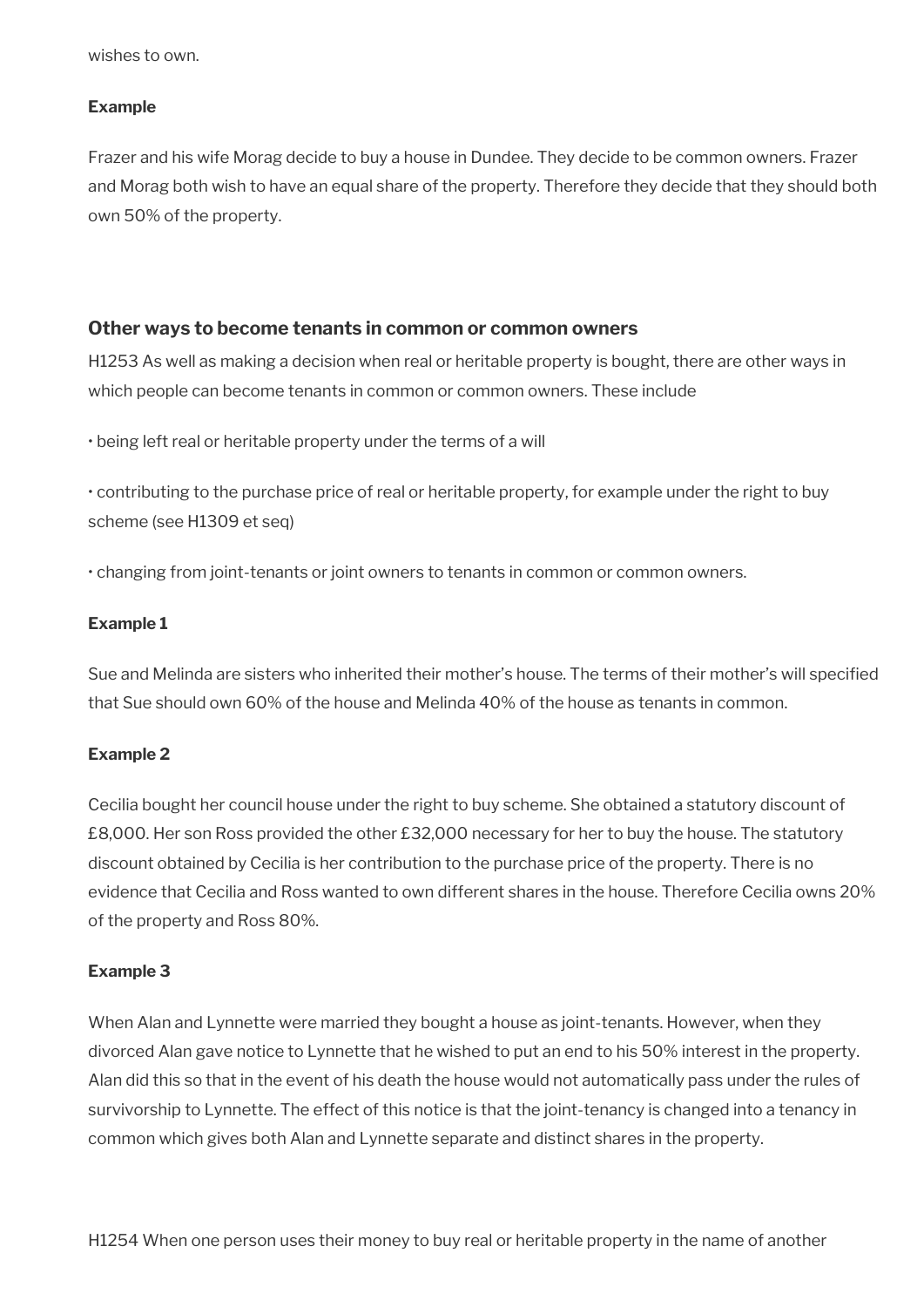person there is a presumption of a resulting trust (see H1308). If that other person also contributes to the purchase of the property the two people will be tenants in common unless there is evidence of a contrary intention. However, DMs should note H1308 **1**. and the rule of presumption of advancement (see H1150 et seq).

H1255 A person who is a tenant in common or common owner does not necessarily own an exact percentage of a property. For example, one person could own 36.71% of a house and another person the other 63.29%.

H1256 After it has been agreed between tenants in common or common owners what share each person owns it is possible for the agreed shares to be varied. This may happen where a tenant in common or common owner

**1.** pays

**1.1** the mortgage **or**

**1.2** a greater share of the mortgage

on a property **or**

**2.** spends money on improvements to a property.

#### **Example**

Shahid and his brother Saleem bought a house together as tenants in common. They agreed that each of them should own 50% of the property and pay half the mortgage. Shahid takes unpaid leave from his job to travel abroad so he is not able to make repayments on his share of the mortgage. Saleem therefore agrees to pay all of the mortgage on the property. Saleem's share of the property increases in proportion to the extra payments he makes. Shahid's share of the property decreases by the same amount.

H1257 If a claimant reduces his share of a jointly-owned property the DM should consider the rules on deprivation of capital see H1795 et seq.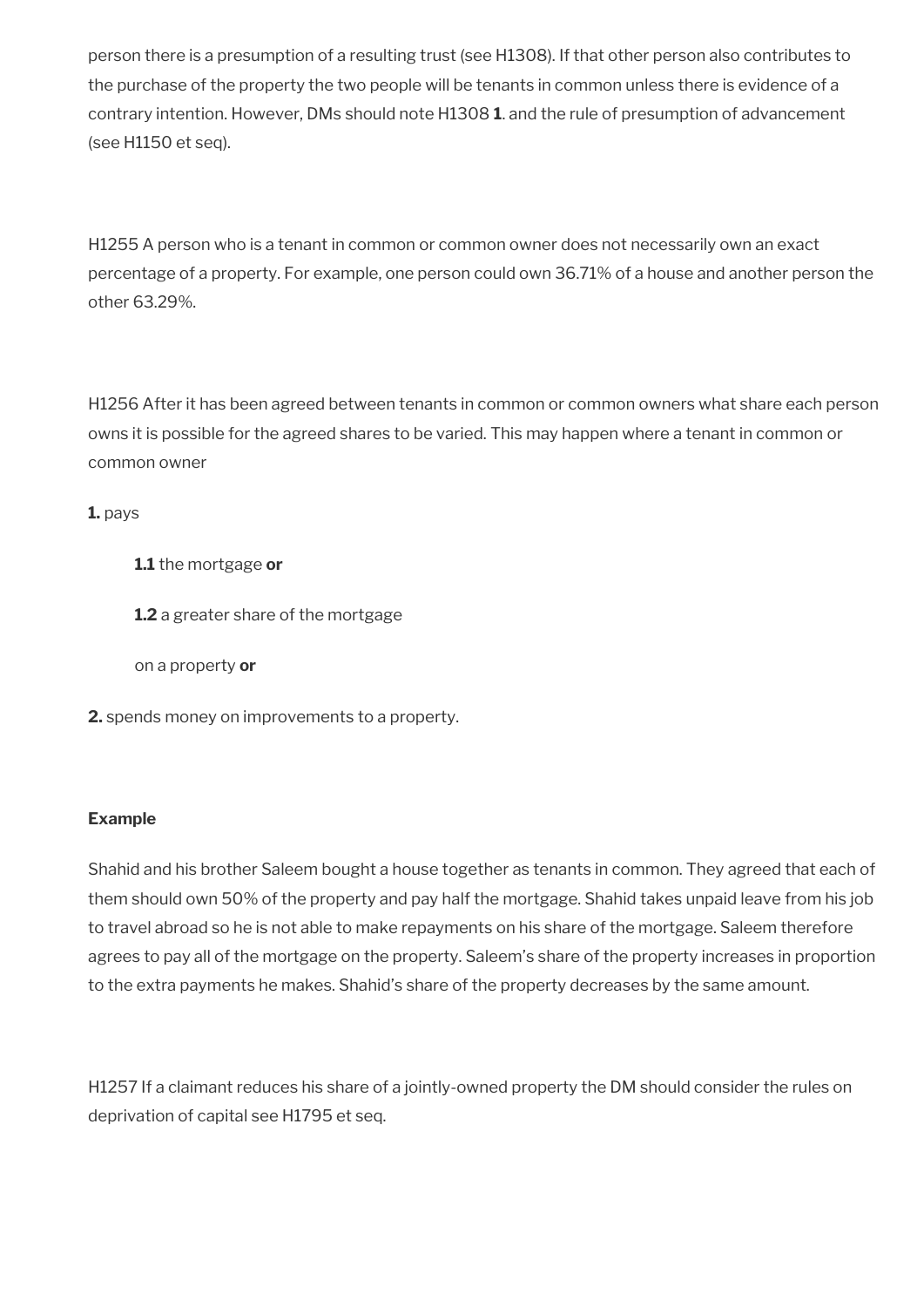### **Evidence of joint-ownership**

H1258 Evidence of the type of joint-ownership of real or heritable property and if appropriate the share each person owns can be obtained from

**1.** the deeds to the property **or**

**2.** information on the fle of the solicitor acting for the people buying the property **or**

**3.** a definitive agreement between the people buying the property.

H1259 When a claimant states that he owns a share of real or heritable property as a tenant in common or common owner the DM should obtain evidence of this. The DM should also obtain evidence of the claimant's share of the property. If the claimant is unable to provide evidence of unequal shares in the property, the DM should decide on the balance of probability (see ADM Chapter A1: Principles of decision making and evidence) that the shares are equal.

### **Other assets**

H1260 Two or more people may jointly own other assets such as bank accounts (see H1135) and shares. When a claimant states that he has a separate right of ownership of an asset the DM should obtain evidence of this. The DM should also obtain evidence of the claimant's share of the asset.

### **Example**

Kathy and her father have a joint building society account. The account is in both their names so they are joint legal owners of the account. There is £15,000 in the account on the date of Kathy's claim for UC. Kathy provides evidence that both she and her father paid money into the account but no evidence of the amount paid by each of them. The DM decides that Kathy is treated as having a half share in the account (£7,500).

H1261 A person does not have a joint beneficial interest in a trust if more than one person has an interest in that trust. Each person's interest belongs to that person. It is not shared with other people having an interest in the trust.

### **Jointly-owned capital outside the United Kingdom**

H1262 To decide the type of joint ownership of a capital asset outside the UK the DM should consider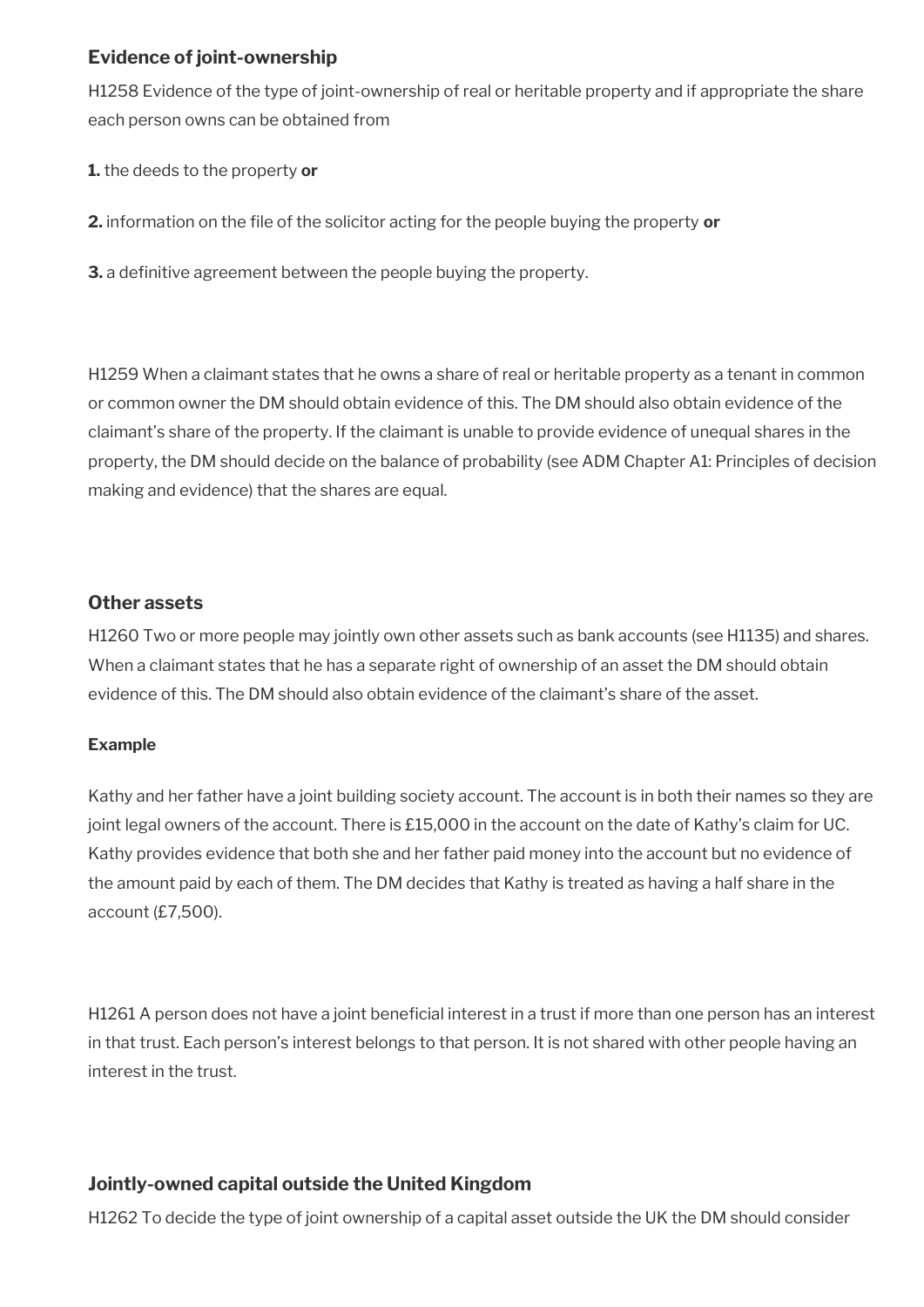**1.** the law of the country where the asset is held **and**

**2.** the basis on which the asset is held.

The DM should obtain evidence of joint ownership. If the DM is satisfed that the law of the country where the asset is held is not different, the guidance at H1244 et seq should be followed. DMs should send cases of doubt to DMA Leeds for advice.

### **Valuation of jointly-owned capital**

H1263 See H1631 - H1648 for guidance on how to value a claimant's share of jointly-owned capital.

H1264 - H1265

# <span id="page-30-0"></span>**Couples who are separated, divorced or whose civil partnership has been dissolved**

H1266 People who are married or civil partners and have separated are the beneficial owners of capital if they were the owners before the breakdown of the marriage or civil partnership. That capital is included when working out what capital a person has.

H1267 After they have separated, divorced or dissolved their civil partnership a couple may

**1.** ask a Court to **or** 

- **2.** on the advice of their solicitors **or**
- **3.** themselves

decide which one of them gets the capital. The proceedings in Court are called ancillary proceedings.

H1268 A Court will take into account

- **1.** the ages of the couple
- **2.** their state of health
- **3.** whether they are able to work and if so what earnings they can get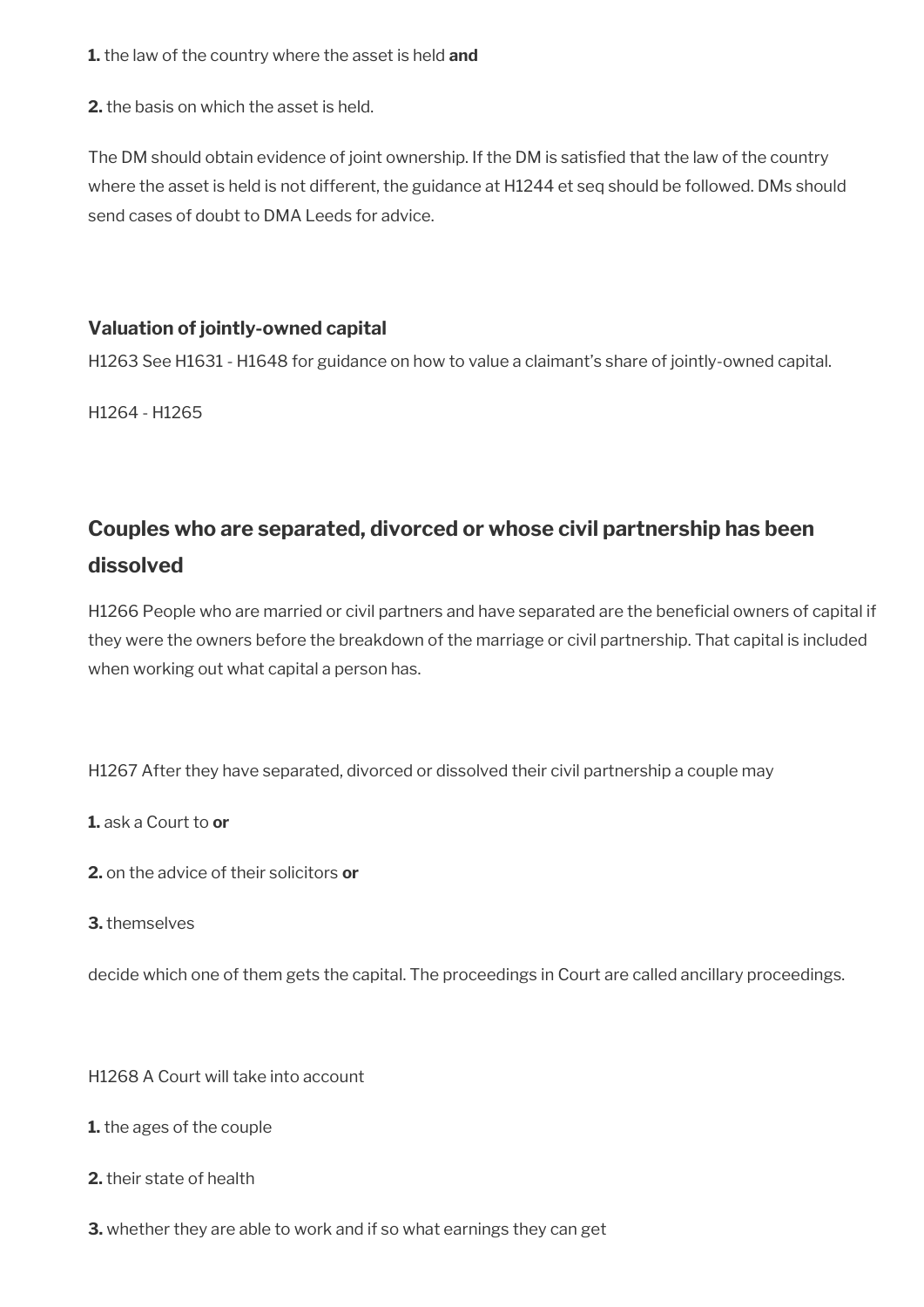**4.** how long they have been married or in a civil partnership or, in Scotland, how long each party has been economically dependent on the other

**5.** each person's needs

**6.** what one of them is able to give to the other

before issuing an order which will say what capital each of them gets.

H1269 A Court may decide that the house in which they used to live

**1.** cannot be sold until a future date if children of the marriage or civil partnership are still living in it **or** 

**2.** can be given to the one who the children are living with and the other one gets

**2.1** money immediately or in the future **or** 

**2.2** no money.

H1270 People will be the beneficial owners of any capital the Court awards them outright $^1\!$ 

### 1 [R\(IS\) 4/96](http://intranet.dwp.gov.uk/manual/decision-benefit/ris-4-96)

H1271 If the couple do not go to Court and share up the capital

**1.** in the way their solicitors say **or** 

**2.** between themselves

a person will be the beneficial owner of the capital the person is left with. If 2. applies and there is clear evidence that capital has been given away so the person can get benefit or more benefit the DM should decide whether the person has notional capital.

H1272 A person may seek an order for financial provision and property adjustment which occurs<sup>1</sup>

**1.** on the granting of a decree of

**1.1** a divorce or dissolution of civil partnership **or**

**1.2** nullity of marriage or civil partnership **or**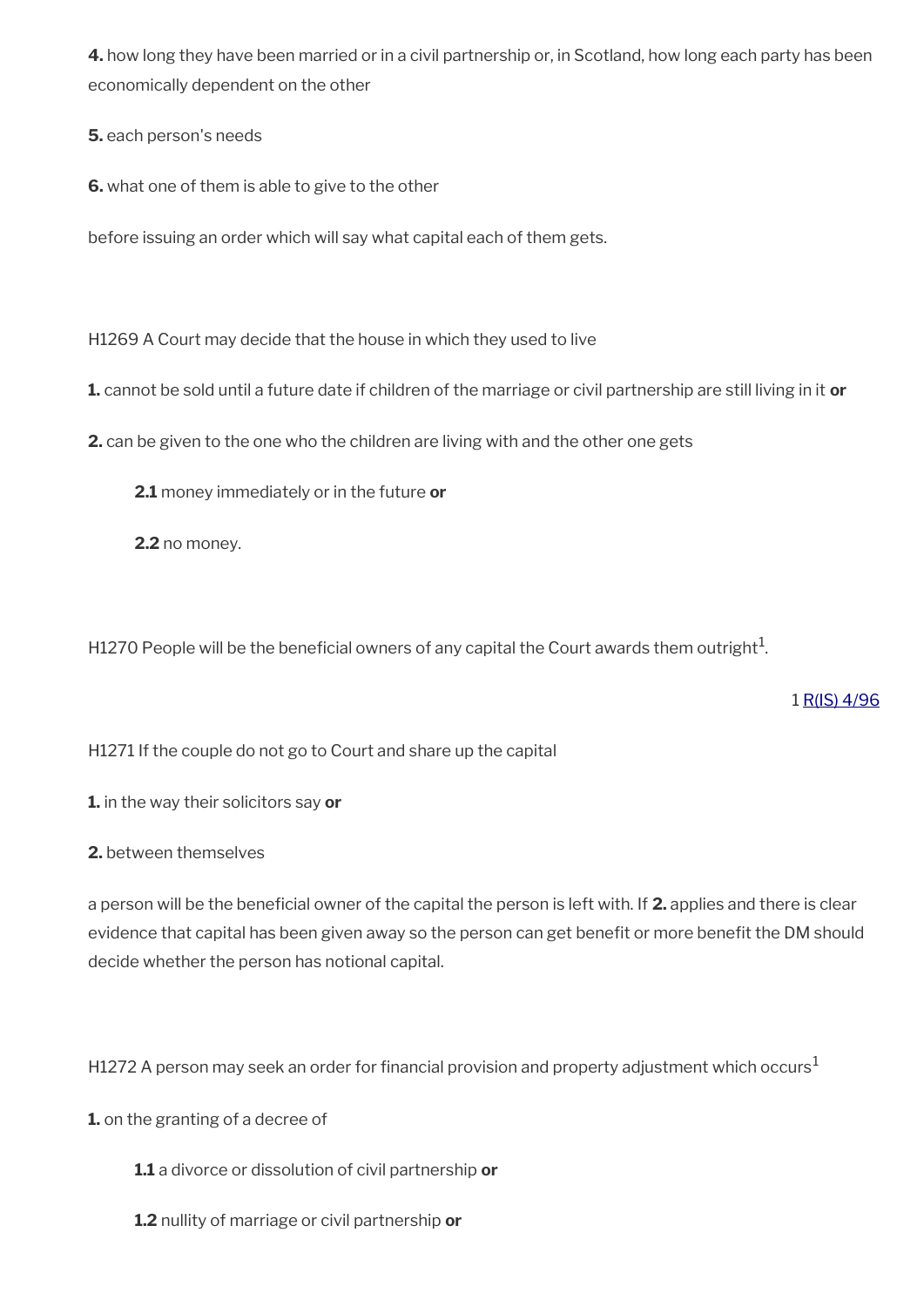#### **1.3** separation **or**

**2.** at any time after any of the events in **1.**.

#### 1 [Matrimonial Causes Act 1973](http://editorial.legislation.gov.uk/ukpga/1973/18/contents)

H1273 A person does not have a beneficial interest in any capital they are seeking unless and until, a property adjustment order is made $^1\!\!$ 

1 [R\(IS\) 1/03](http://intranet.dwp.gov.uk/manual/decision-benefit/ris-1-03)

H1274 - H1275

### <span id="page-32-0"></span>**Mentally sick or disabled persons**

### **Beneficial interest**

H1276 People who are

**1.** mentally sick or disabled **and** 

**2.** unable to deal with their capital

do not lose their beneficial interest in capital<sup>1</sup>. Another person may be appointed to deal with it.

1 [R\(IS\) 9/04](http://intranet.dwp.gov.uk/manual/decision-benefit/ris-9-04)

### **Court of Protection**

H1277 In England and Wales the Court of Protection

**1.** protects **and** 

**2.** deals with

the capital of a mentally sick or disabled person $^1\!\!$ .

1 [Mental Health Act 1983](http://editorial.legislation.gov.uk/ukpga/1983/20/contents) 

H1278 The Court may appoint another person to deal with the capital. A person appointed by the Court is called a Deputy. The Court will issue an order which says what

**1.** money the Deputy can deal with **and** 

**2.** the Deputy has to do with the money.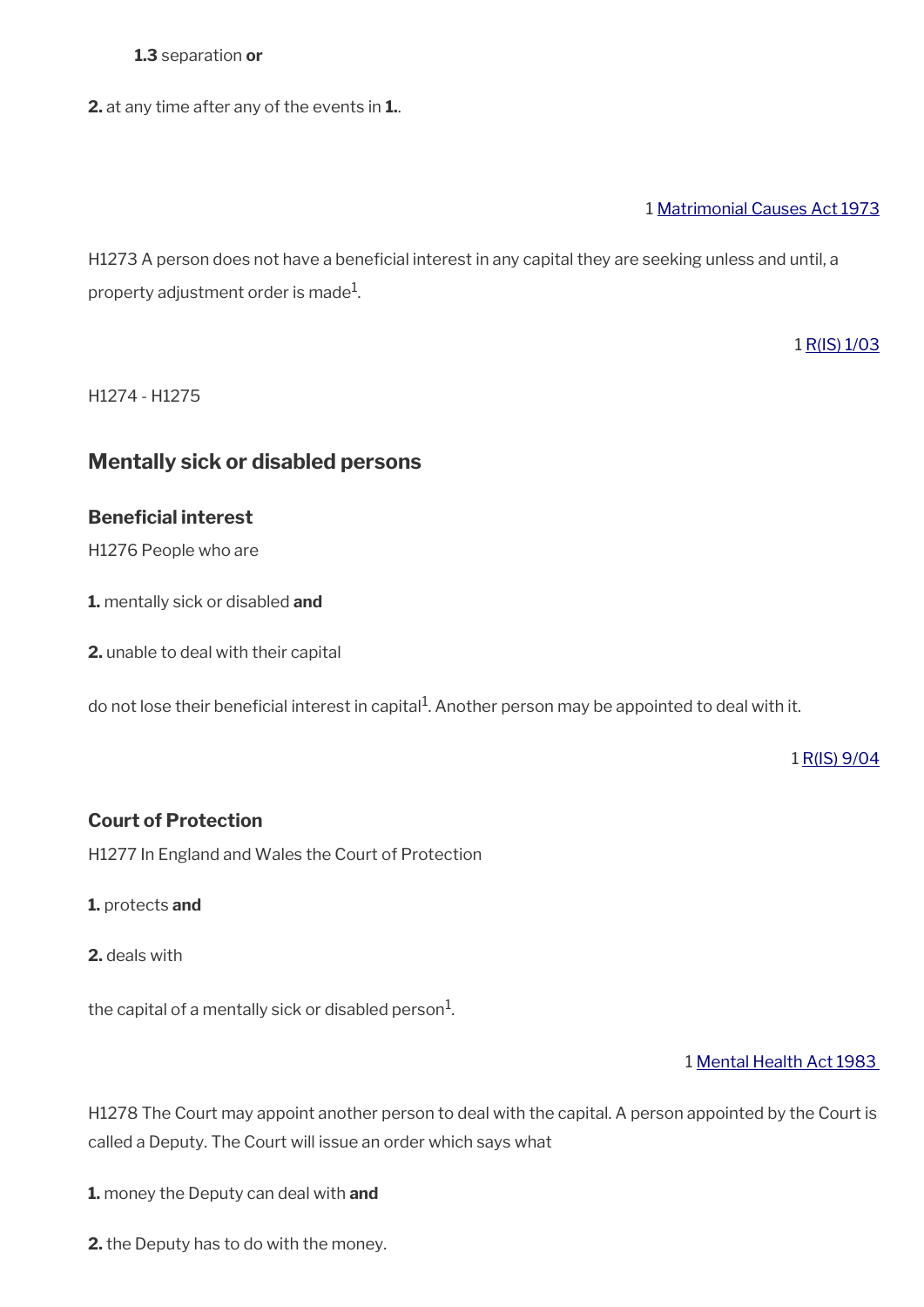The Deputies have to go back to Court if they want more money or to do something else with the money.

H1279 The Court may take some time to reach a decision. The Court can issue interim certifcates if mentally sick or disabled people need money immediately to pay for their day to day needs such as nursing home fees. The certificate will say what and how much money can be used by a person to pay for those needs.

H1280 Capital held by the Court or Deputies is held on trust.

#### **The Courts in Scotland**

H1281 In Scotland the Sheriff Court has powers similar to the Court of Protection in England and Wales. A person appointed $^{\text{1}}$  by the Sheriff Court to deal with the capital of a mentally sick or disabled person is called a guardian.

1 [Adults with Incapacity \(Scotland\) Act 2000](https://editorial.legislation.gov.uk/asp/2000/4/contents)

#### **Power of Attorney**

H1282 People who give another person power of attorney authorize that person to deal with

**1.** all of their money if they give the person unlimited power **or** 

**2.** some of their money if they give them restricted power.

H1283 People who give another person power of attorney remain the beneficial owners of their capital.

H1284 In England and Wales people with power of attorney are not authorized if the person who gave them power

**1.** becomes mentally sick or disabled **and** 

**2.** the power has not been registered with the Court of Protection.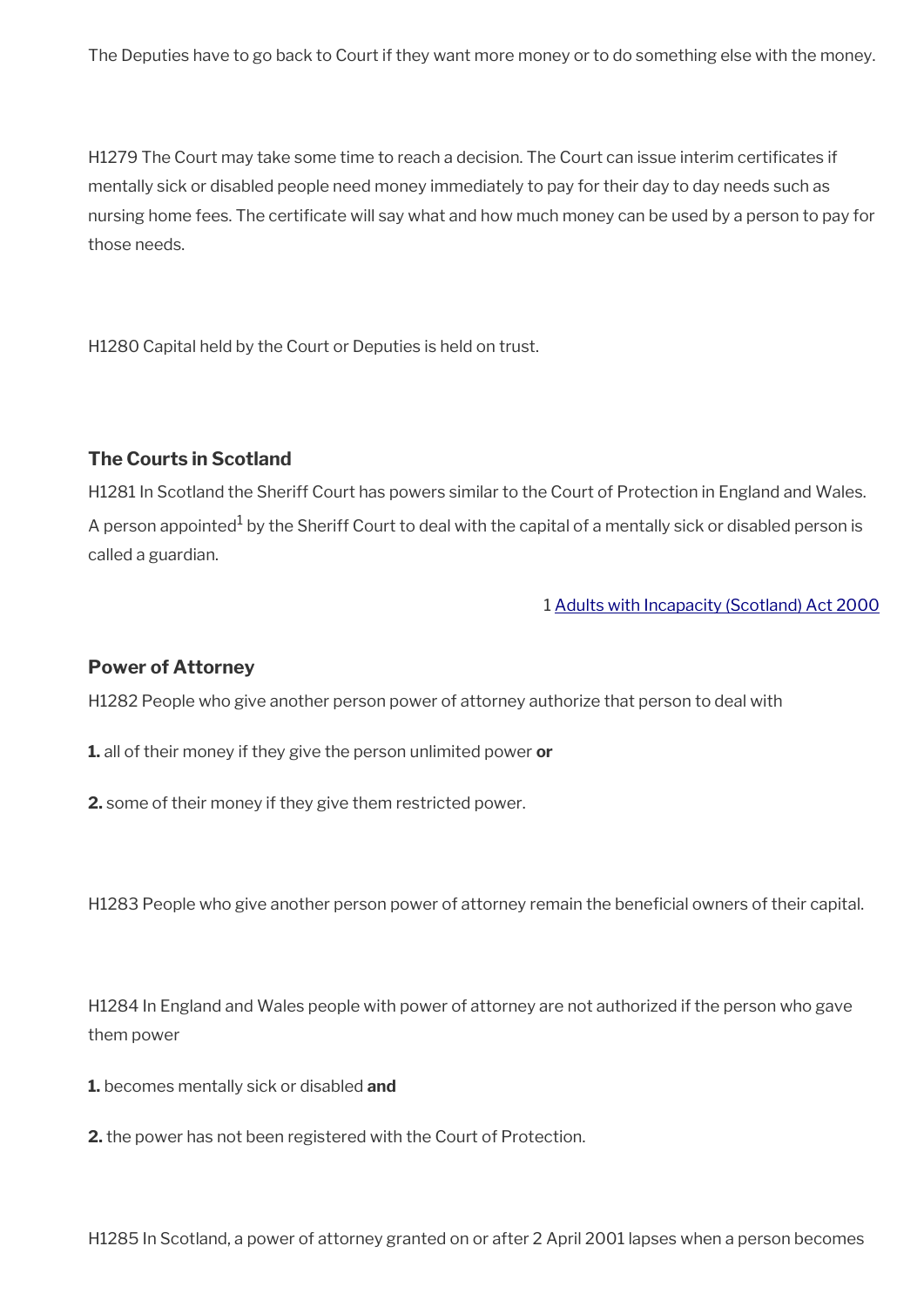incapable of managing their own affairs unless it is a continuing power. If it is a continuing power of attorney, certain conditions need to be met, including registration with The Office of the Public Guardian, prior to any use of the power of attorney. (See the Agents, appointees, attorneys, deputies and third [parties: staff guide](https://www.gov.uk/government/publications/procedures-for-dealing-with-agents-appointees-attorneys-deputies-and-third-parties) for more detail.)

### **Appointees**

H1286 A person appointed by the Secretary of State to act, for SS purposes only, on behalf of another person is called an appointee.

H1287 These appointees cannot deal with the capital of a mentally sick or disabled person unless they have been appointed

**1.** in England and Wales the Deputy by the Court of Protection **or** 

**2.** in Scotland the guardians by the Sheriff Court.

**Note:** See the [Agents, appointees, attorneys, deputies and third parties: staff guide](https://www.gov.uk/government/publications/procedures-for-dealing-with-agents-appointees-attorneys-deputies-and-third-parties) for more detail.

### **Person not appointed or authorized**

H1288 A person who has not been

**1.** appointed **or**

**2.** authorized

who is holding capital of a mentally sick or disabled person is holding it on trust.

### **Misuse of capital**

H1289 In England and Wales mentally sick or disabled people have rights to capital if the person who is

**1.** appointed or authorized to deal with their capital **or** 

**2.** not appointed or authorized

misuses the capital. For example, if they use the capital for themselves or give it away. In such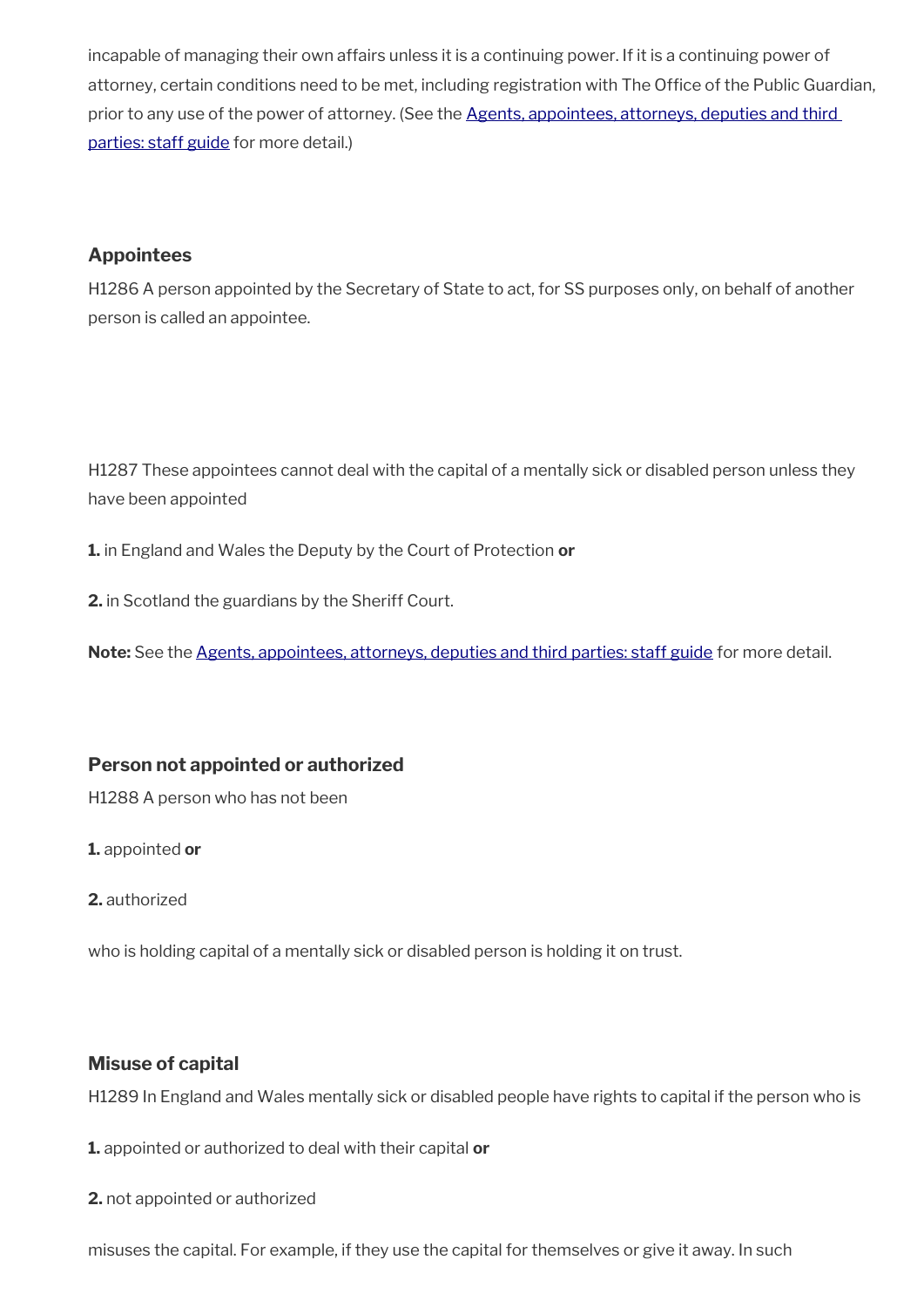circumstances the benefcial owner has a chose in action to recover the capital that has been misused (see H1036). The value of the chose in action is actual, not notional capital $^{\rm 1}$ .

### 1 [R\(IS\) 17/98](http://intranet.dwp.gov.uk/manual/decision-benefit/ris-17-98)

H1290 However, a person who has power of attorney for another person can make gifts that are not unreasonable $^1$ . Examples of gifts that are not unreasonable to make are normal birthday, wedding or seasonal (for example Christmas) gifts. Where gifts that have been made by a person with power of attorney are unreasonable H1289 applies but where they are not unreasonable H1815 et seq should be considered<sup>2</sup>.

### **Example**

Helen has power of attorney for her mother, Barbara, who is in receipt of UC. Helen's daughter, Kaitlan, celebrates her eighteenth birthday. Barbara had told Helen that she would buy Kaitlan a car for her eighteenth birthday. Helen therefore gives Kaitlan £2,000 of Barbara's money so she can buy a car. The DM decides that the gift is not unreasonable. The DM also considers whether the rules on notional capital apply.

1 [Enduring Powers of Attorney Act 1985](http://editorial.legislation.gov.uk/ukpga/1985/29/contents), s 3; 2 [R\(IS\) 17/98](http://intranet.dwp.gov.uk/manual/decision-benefit/ris-17-98)

H1291 - H1299

# <span id="page-35-0"></span>**Real or heritable property**

### **Ownership of real or heritable property**

H1300 The legal owner of real or heritable property (see H1020 **4.**) is also the benefcial owner unless there is

**1.** something in writing such as a conveyance that

- **1.1** dates from the time the person gets the property **and**
- **1.2** says who has a beneficial interest in the property or
- **2.** a mistake is made **and**
	- **2.1** nothing is put in writing **or**
	- **2.2** what is put in writing is wrong **or**
- **3.** a fraud which shows the person got the property dishonestly **or**
- **4.** a resulting trust (see H1308).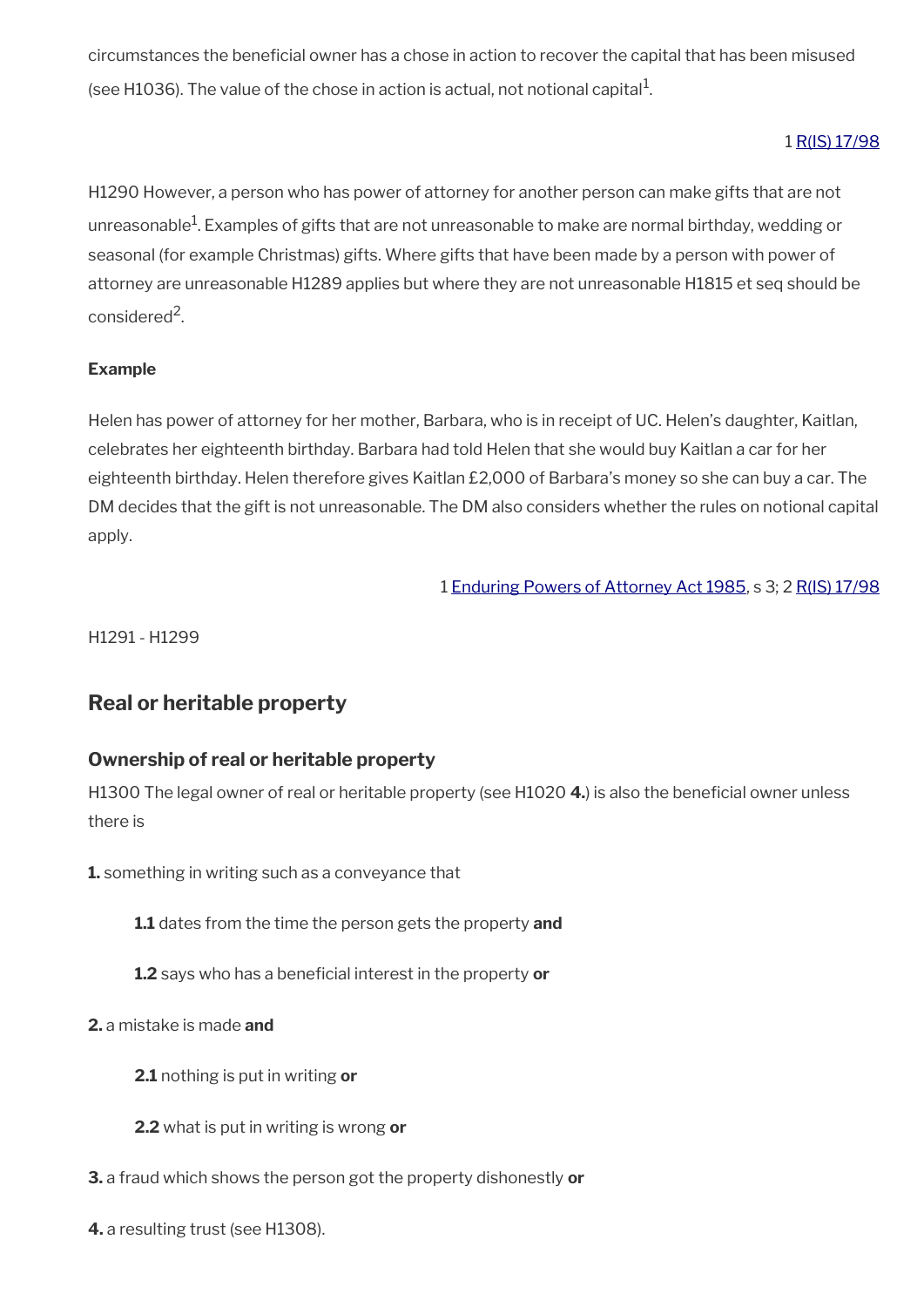H1301 An attendance note or other information in the file of the solicitor acting for the legal owner when the property is bought may show a mistake has been made. For example, there is

1. an attendance note which says the legal owners told the solicitor who they wanted the beneficial owners to be **or** 

**2.** evidence which says another person put up all or some of the money to buy the property and had not made a gift of it to the legal owners.

H1302 Accept what the legal owners say if

**1.** they say they have no beneficial interest in the property or only a share in it and

**2.** there is evidence from the solicitor which agrees with what the legal owners say.

H1303 Accept people named as the actual owners are the legal and beneficial owners of the property if there is evidence which says

**1.** those claiming to own the property got it dishonestly **and** 

**2.** who the actual owners of the property are.

H1304 If there is no evidence of a mistake or a fraud the DM has to decide who has a benefcial interest in the property.

H1305 It is very difficult to get a beneficial interest in real property after it has been bought. However people can be given a beneficial interest, for example by a deed gift.

H1306 People do not necessarily get a beneficial interest in property just because they

**1.** pay the legal owner's mortgage on the property **or**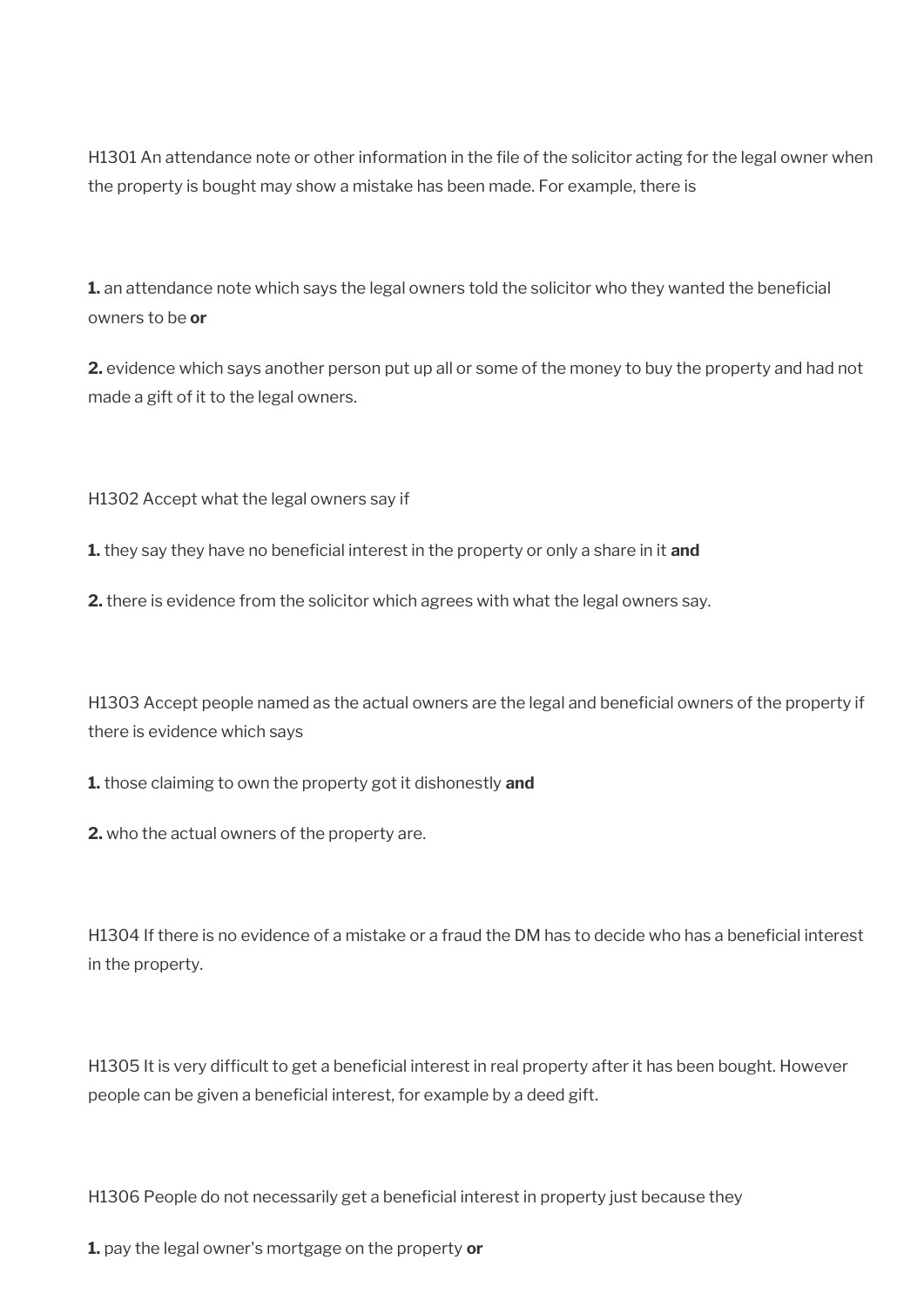**2.** spend money on the property, for example paying for central heating to be installed.

Such people may have a charge on the property. The amount of the charge is equal to the amount of money they have spent. Such a charge is sometimes called a lien.

H1307 The partner of the legal owner of a property can get a benefcial interest in that property if they pay the mortgage because the legal owner can no longer afford to do so.

### **Resulting trust**

H1308 Legal owners are holding property on a resulting trust if another person puts up the money to buy the property and

**1.** there is no evidence to say the other person has given the money or the property to the legal owners **and**

**2.** the rule of presumption of advancement (see H1150 - H1153) does not apply<sup>1</sup>.

### 1 [R\(SB\) 49/83.pdf](../file/886276/download/R%2528SB%2529%252049%252F83.pdf) ; [R\(SB\) 1/85.pdf](../file/886278/download/R%2528SB%2529%25201%252F85.pdf)

### **Right to buy scheme**

H1309 The right to buy scheme lets some LA tenants buy the property they are tenants of at a discounted price. The amount of the discount is based on the number of years the person has been a tenant.

H1310 People who buy property under the right to buy scheme have a beneficial interest in the property because of the discount they get. They are

**1.** the legal and beneficial owners of the property if they use their money or raise money to pay all of the balance of the purchase price **or** 

**2.** the joint legal and joint beneficial owners if

**2.1** another person uses their money or raises money to pay all of the balance **and** 

**2.2** the person at **2.1** is one of the legal owners **or** 

**3.** holding the property on trust for themselves and another person if that other person

**3.1** uses their money or raises money to pay all of the balance **and**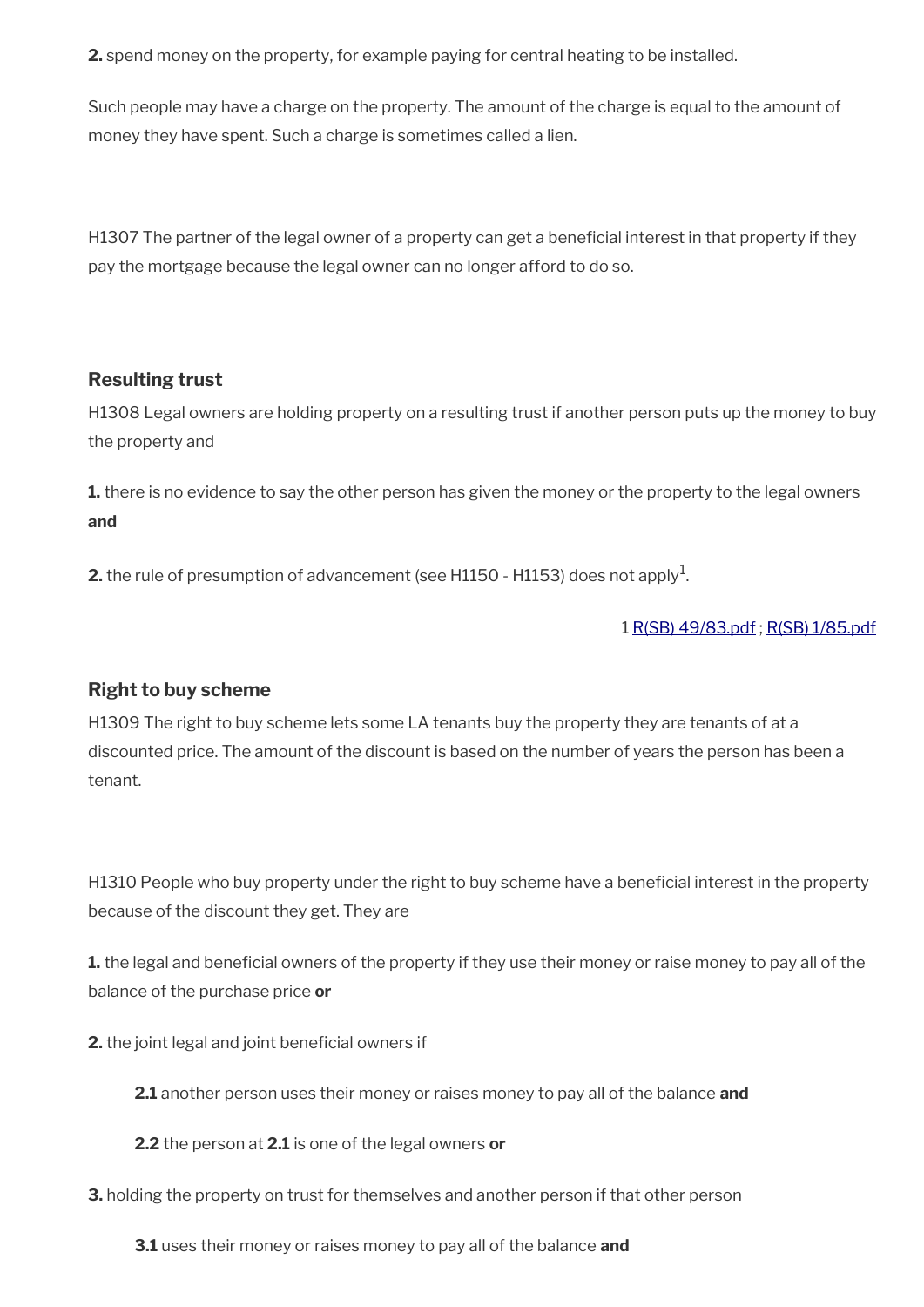**3.2** is not a legal owner.

H1311 Under the scheme the people buying the property have to pay back some of the discount if the property is sold within three years of it being bought.

H1312 - H1329

# **When a person is not the beneficial owner of capital**

### **Bankruptcy**

H1330 When a person is made bankrupt

**1.** in England and Wales a Receiver in Bankruptcy **or** 

**2.** in Scotland an interim trustee

is appointed. Then a Trustee in Bankruptcy is appointed. The Receiver in Bankruptcy or the interim trustee may be the same person as the Trustee in Bankruptcy.

H1331 People who have been made bankrupt have no power to deal with their property except with the approval of the court once the bankruptcy order is made. This being so, they should normally be treated as having no beneficial interest in their capital from the date of the order. It may be some time after this that a trustee in bankruptcy is appointed $^{\rm 1}$ .

### 1 [KS v SSWP \(JSA\) \[2009\] UKUT 122 \(AAC\); \[2010\] AACR 3](http://administrativeappeals.decisions.tribunals.gov.uk/Aspx/view.aspx?id=2726)

H1332 If the bankrupt person is the joint beneficial owner of capital the other beneficial owners still have a beneficial interest in the capital unless they are also bankrupt.

## **Court orders**

H1333 A Court can make an order such as a restraint order which stops people withdrawing or selling their capital.

H1334 The order will list the capital involved.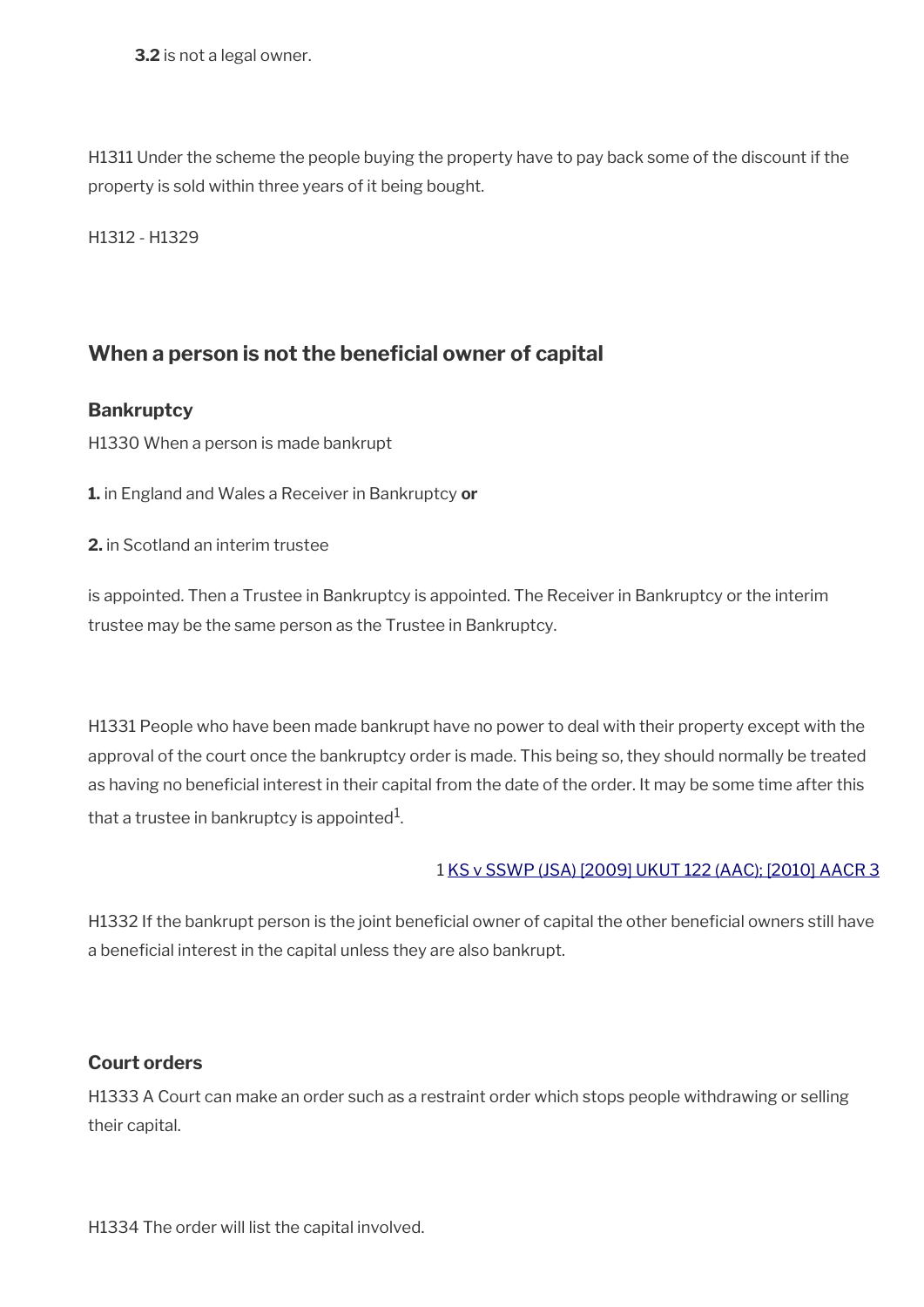H1335 During the period of the order the people named in the order remain the beneficial owners of the capital. The restraint order restricts a person from dealing with the property listed in the order so that they are unable to do anything with it that is not permitted under the order. The practical effect of this is that while a person will be the beneficial owner of the property, the value of such property is shown as nil for benefit purposes.

H1336 The period starts with the date of the order and ends on the date

**1.** given in the order **or** 

**2.** the Court withdraws the order.

H1337 The order may let people withdraw a fixed sum of money each week from their capital to pay for living expenses. If money is withdrawn it should be treated as the person's capital. If the claimant spends the amount he is allowed to withdraw then this will have no effect on his beneft.

H1338 In Scotland an arrestment has a similar effect.

## **Liability to repay capital**

H1339 People have a beneficial interest in capital that has been given to them even if it has to be repaid. However, people no longer have a beneficial interest in capital they have been given if they are under a certain and immediate liability to repay it $^1$ . People are no longer the beneficial owners of the capital from the date the certain and immediate liability arises.

1 [R\(IS\) 5/99](http://intranet.dwp.gov.uk/manual/decision-benefit/ris-5-99)

H1340 – H1600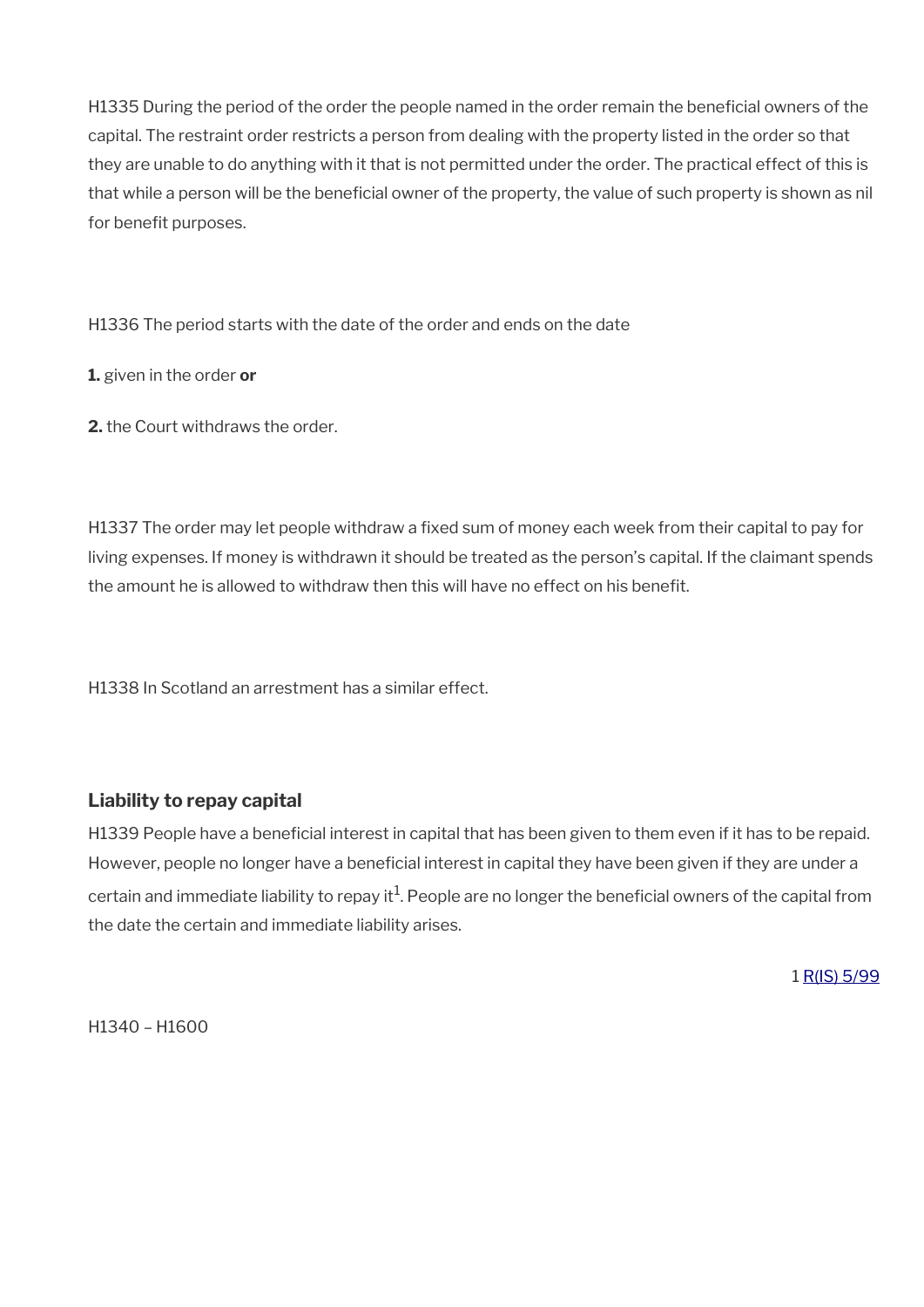# **What is the value of capital H1601 - H1681**

[General](#page-5-0) H1601

[Capital in the UK H](#page-41-2)1602

[Capital outside of the UK](#page-41-1) H1603

[Costs of sale](#page-41-0) H1604

[Capital not held in sterling H](#page-42-1)1609

[Current market value](#page-42-0) H1610 - H1611

[Current surrender value H](#page-43-2)1612 H1613

[Capital with more than one value](#page-43-1) H1614

[Encumbrances secured on capital H](#page-43-0)1615 - H1618

[Jointly-owned capital](#page-25-0) H1631 - H1648

[Business assets H](#page-51-0)1649 - H1652

[Funds held by the Court of Protection H](#page-52-1)1653

[Individual savings account](#page-52-0) H1656 - H1658

[Lifetime individual savings account](#page-53-1) H1659

[Stocks and shares quoted on the London Stock Exchange H](#page-53-0)1660 - H1665

[Encumbrances secured on stocks and shares](#page-55-0) H1666 - H1667

[Government securites](#page-43-0) H1668 - H1670

[Unit Trusts](#page-56-1) H1673 - H1674

[Value of capital in certain cases](#page-56-0) H1675 - H1681

### **General**

H1601 All of the capital a single claimant, or for joint claimants their combined capital, is included when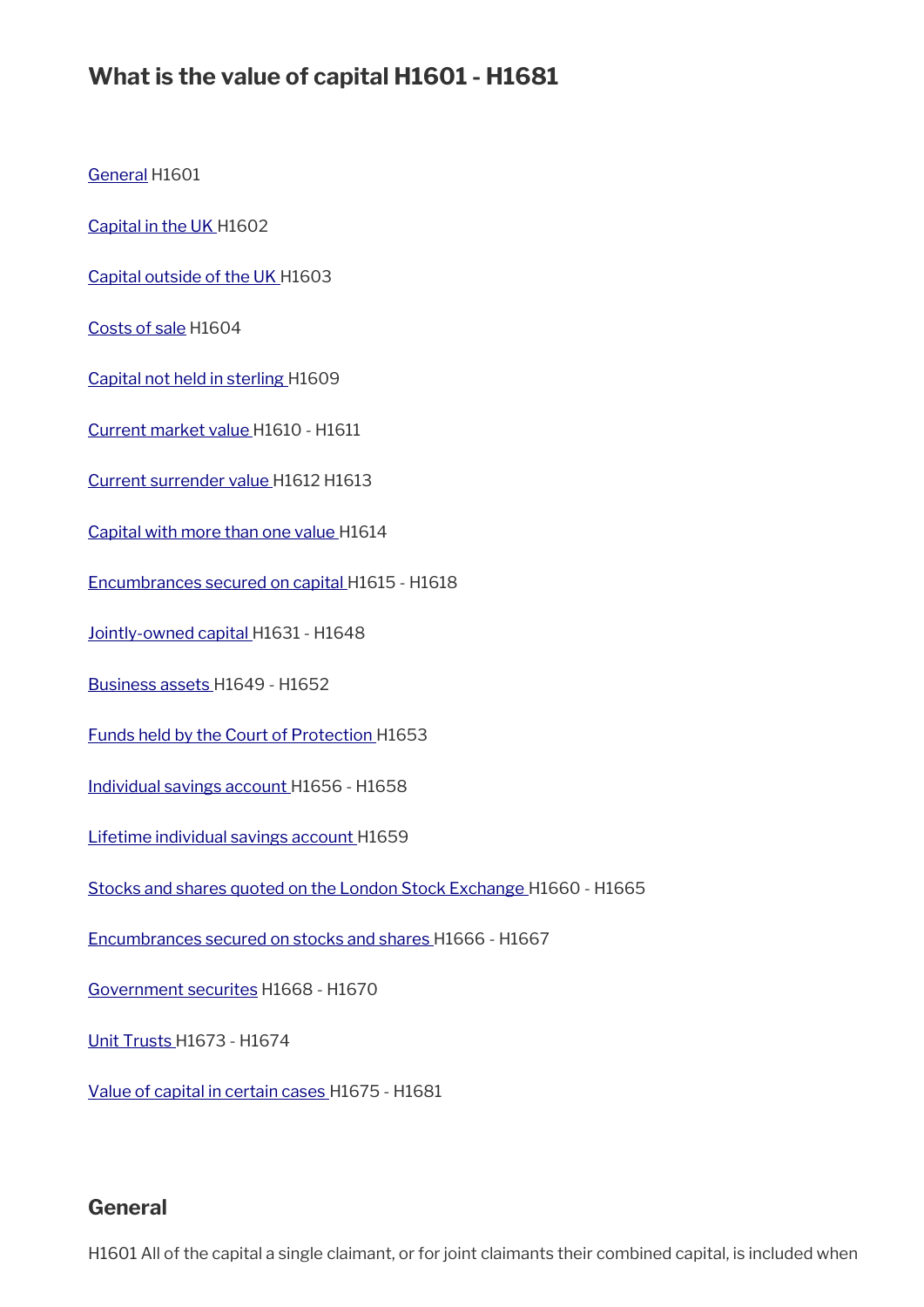working out the amount of capital but not capital which is disregarded $^1\!\!$  .

#### 1 [WR Act 12, s 5](http://www.legislation.gov.uk/ukpga/2012/5/section/5); [UC Regs, reg 46](http://www.legislation.gov.uk/uksi/2013/376/regulation/46)

# <span id="page-41-2"></span>**Capital in the UK**

H1602 The value of capital which a person has in the UK, is its current market or surrender value less

**1.** 10% of the value if there are costs of sale **and** 

**2.** the amount of any encumbrances secured on the capital $^1$ .

#### 1 [UC Regs, reg 49\(1\)](http://www.legislation.gov.uk/uksi/2013/376/regulation/49)

#### **Example**

Louise owns a holiday home in Cornwall valued at £125,000. She has a mortgage on the property of £100500. The costs of sale (10% of the value) would be £12,500. This leaves the amount of capital to be taken into account as £12,000.

# <span id="page-41-1"></span>**Capital outside of the UK**

H1603 The value of capital which a person has outside of the UK is

**1.** its current market or surrender value in the country outside of the UK if people can transfer the money they get for the capital to the UK **or**

**2.** the price people get for it if sold to a willing buyer in the UK if the country will not let them transfer money to the UK

less  $10\%$  of the market or surrender value and the amount of any encumbrances secured on the capital $^1$ .

1 [UC Regs, reg 49\(2\)](http://www.legislation.gov.uk/uksi/2013/376/regulation/49)

# <span id="page-41-0"></span>**Costs of sale**

H1604 10% of the current market or surrender value or price is only deducted if there are costs when a person sells capital. 10% of the value or price is deducted even if the actual costs are more or less than that amount.

H1605 There are normally costs of sale if a person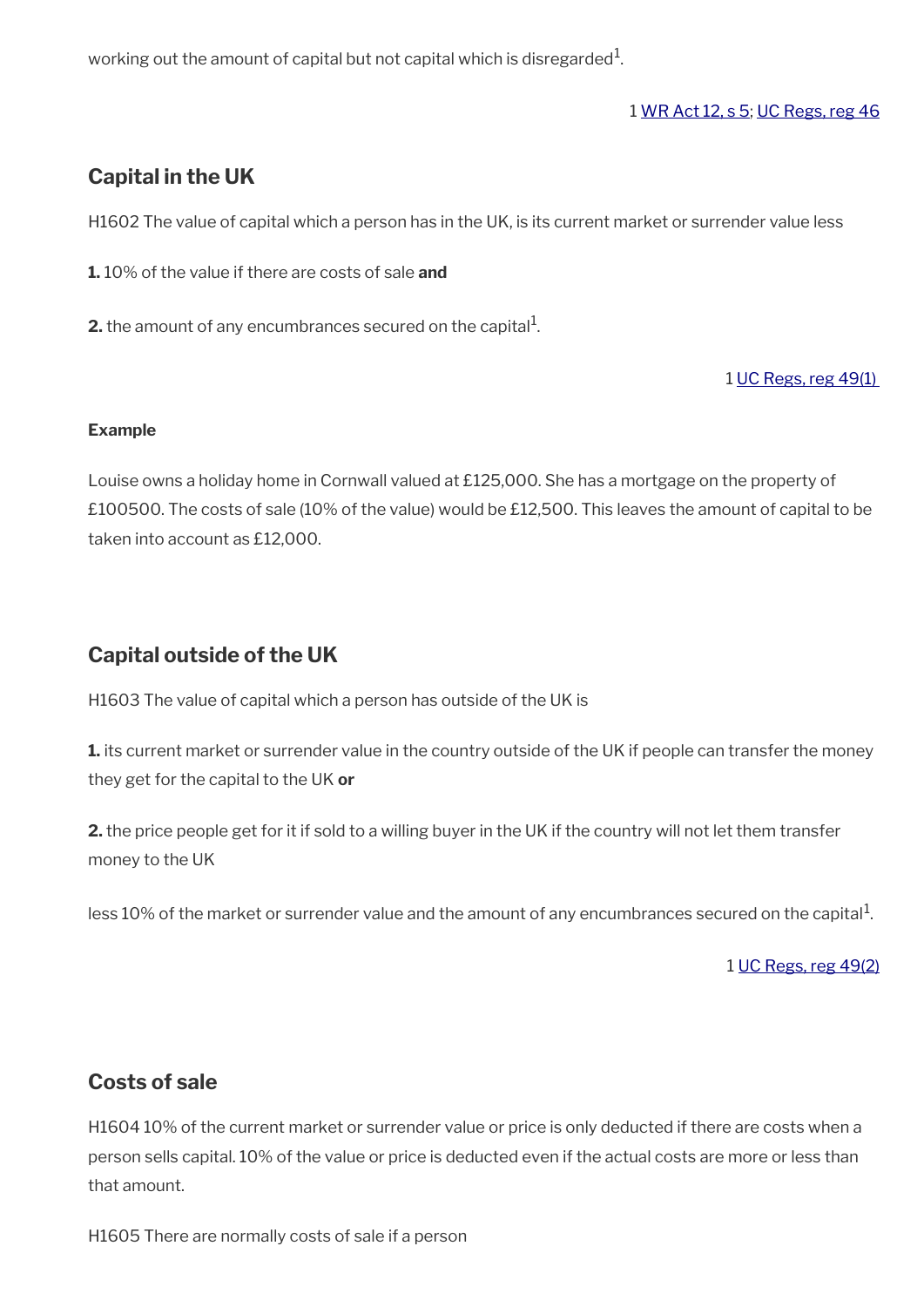**1.** uses another person to sell the capital, such as

**1.1** an estate agent

**1.2** a broker

**1.3** an auctioneer **or**

**2.** needs the services of another person before the capital can be sold , such as

**2.1** a solicitor **or**

**2.2** an accountant.

H1606 There are always costs of sale if the capital is real or heritable property (see H1020 **4.**) 1 .

1 [R\(IS\) 21/93.pdf](../file/886968/download/R%2528IS%2529%252021%252F93.pdf)

H1607 Costs of sale do not include the cost of

**1.** postage, such as when a person applies in writing to withdraw premium bonds **or**

**2.** travelling expenses such as bus fares when a person visits a building society to withdraw money.

H1608 DMs work out 10% of the current market or surrender value or price if there are costs of sale. Costs of sale are worked out before a deduction is made for any encumbrances secured on the capital.

# <span id="page-42-1"></span>**Capital not held in sterling**

H1609 If the capital held by a person is in a currency other than sterling, the value should be calculated after deducting any banking charges or commission that is payable for the purpose of converting that capital into sterling $^{\rm 1}$ .

1 [UC Regs, reg 49\(3\)](http://www.legislation.gov.uk/uksi/2013/376/regulation/49)

# <span id="page-42-0"></span>**Current market value**

H1610 Current market value means the price a willing buyer will pay a willing seller in that market on the relevant date $^1$ . The market is the market for what is for sale. So if a house is for sale it is the property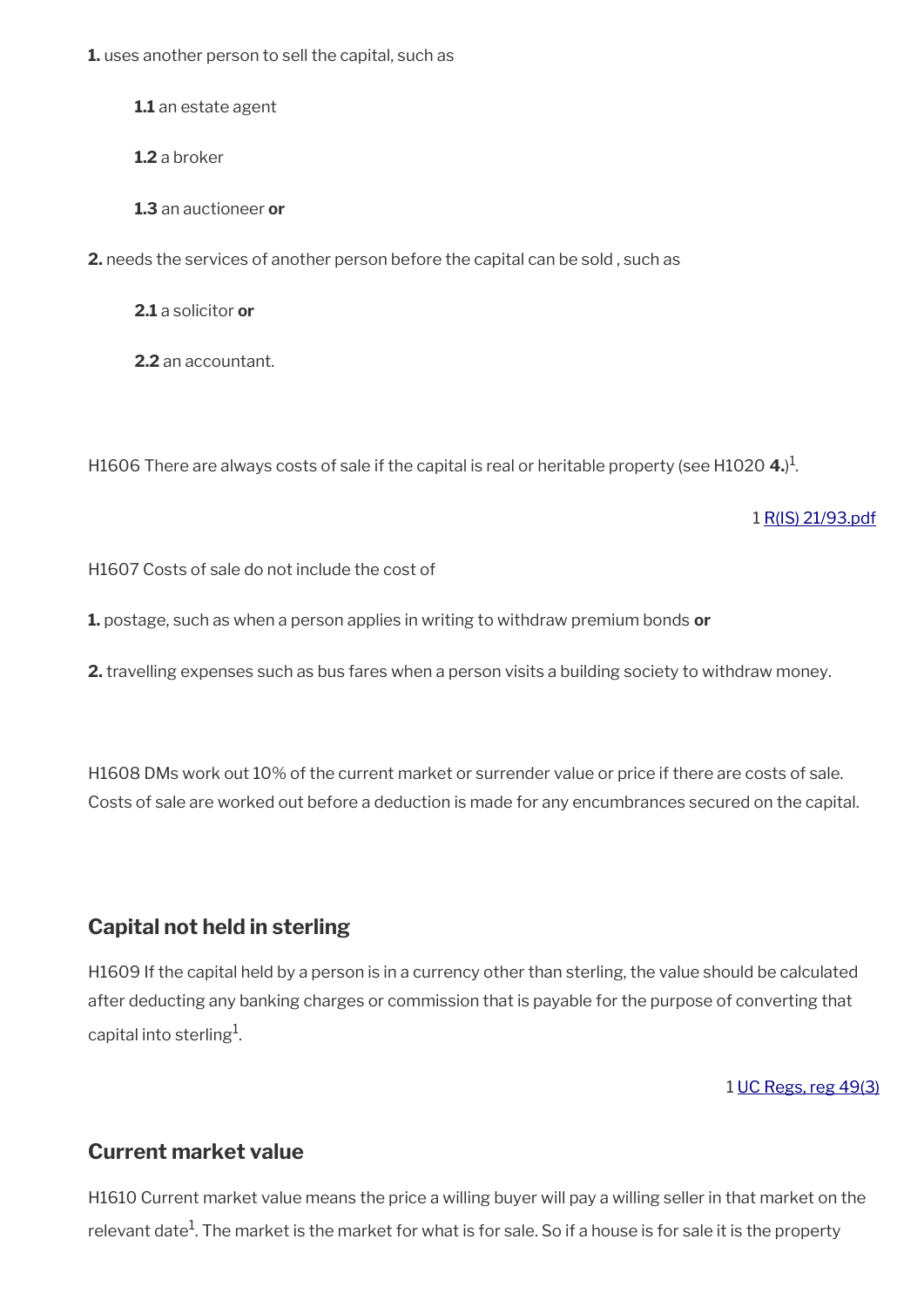market. The relevant date is the date of claim or date of revision/supersession.

1 [R\(SB\) 6/84.pdf](../file/886973/download/R%2528SB%2529%25206%252F84.pdf)

H1611 DMs work out the current market value

**1.** themselves **or**

**2.** from evidence given by the claimant or person whose capital it is **or**

**3.** from evidence from an expert valuer.

## <span id="page-43-2"></span>**Current surrender value**

H1612 Current surrender value means the money people would get if

**1.** they withdraw their capital on the date of claim, revision or supersession **and**

**2.** that date is before the date a person gets the capital under the terms of the agreement **and**

**3.** the terms of the agreement lets a person withdraw the capital before the agreed date.

H1613 The DM accepts the money people would get on the date of claim, revision or supersession as the value. If the agreement does not let a person withdraw capital before the agreed date the value of the capital is its current market value.

## <span id="page-43-1"></span>**Capital with more than one value**

H1614 DMs have to decide which value to accept if capital has more than one value, such as when capital has a current market and surrender value $^{\rm 1}$ .

1 [R\(SB\) 6/84.pdf](../file/886979/download/R%2528SB%2529%25206%252F84.pdf)

## <span id="page-43-0"></span>**Encumbrances secured on capital**

H1615 An encumbrance is secured on capital when a person is owed money and has a right

**1.** to the capital **or**

**2.** to stop it being sold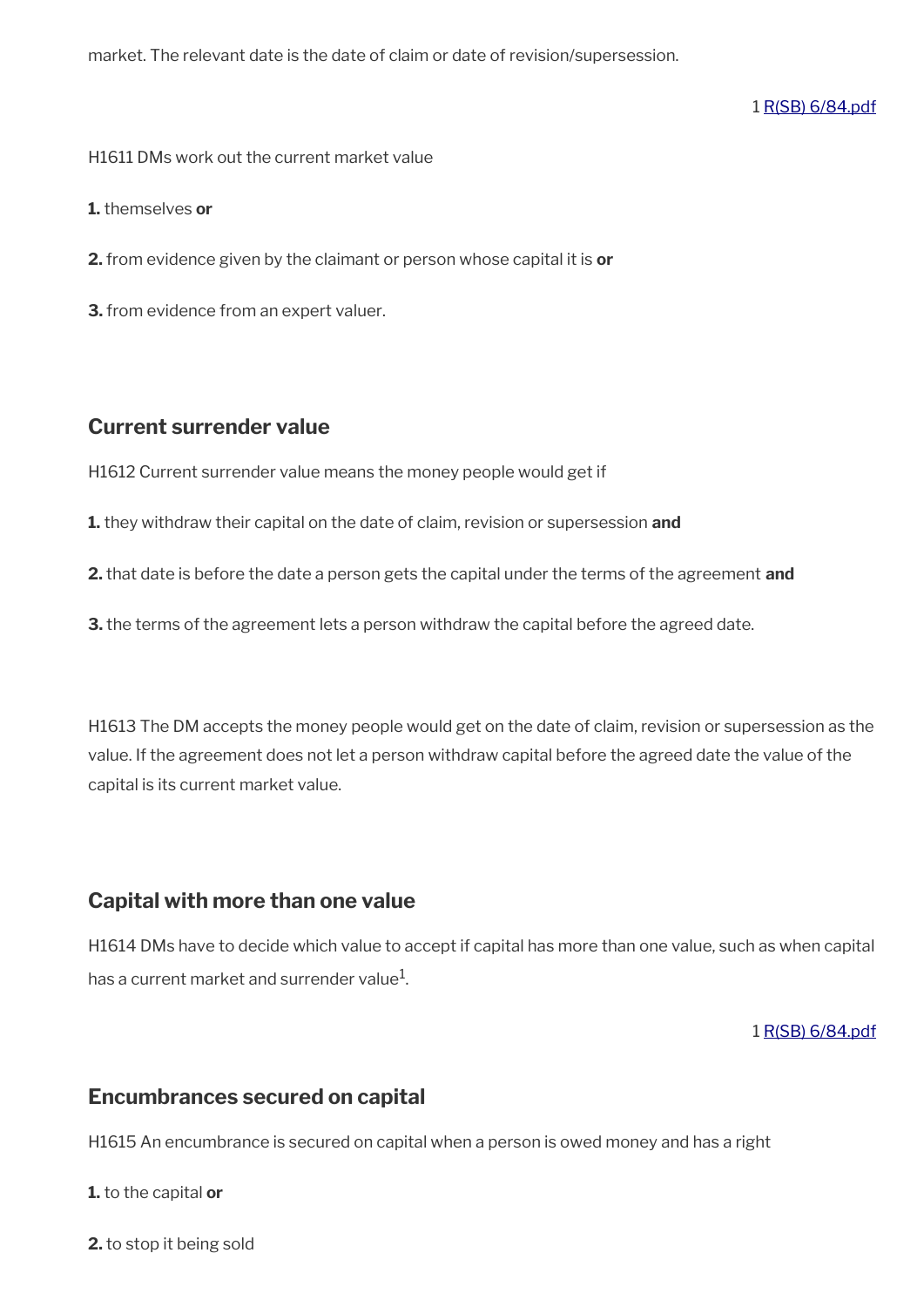until the money owed is paid back. Such a debt is a legal charge or mortgage and is deducted from the value of capital. A debt which is not secured is not deducted $^1\!\!$ 

## 1 [R\(IS\) 21/93](http://intranet.dwp.gov.uk/manual/decision-benefit/ris-21-93)

H1616 The amount of the encumbrances which are deducted is the amount of money owed on the date of claim, revision or supersession. The amount is deducted from the capital which the debt is secured on. If the debt is secured on more than one item of capital it is deducted from

**1.** the total of the values of the capital on which it is secured **and**

**2.** the total of the values of the capital which

- **2.1** is not disregarded **and**
- **2.2** on which it is secured

if any of the capital on which it is secured is disregarded when working out what capital a person has $^1\!$ 

### **Example**

On 29 January Anwar makes a claim for UC. His capital consists of 20,000 shares and two houses. He lives in one of the houses, the other is unoccupied. Anwar has a mortgage which he used to buy the house he lives in. However, the mortgage is secured on his other house. He is in debt to his bank. The bank is holding the share certifcates and has a charge on the two houses as security for the debt. On 29 January the current market value of the shares is £50,000 and that of the unoccupied house is £72,000. The amount outstanding on the mortgage is £45,000 and the debt to the bank is £62,000.

The DM decides that the value of the unoccupied house, less 10% for costs of sale and the mortgage which is secured on it, is £19,800. The DM also decides that the value of the shares, less 10% for costs of sale, is £45,000. Finally, the DM decides that the value of the unoccupied house and shares, less the debt to the bank which is secured on them, is £2,800 (£19,800 + £45,000 - £62,000 = £2,800).

### 1 [R\(IS\) 21/93](http://intranet.dwp.gov.uk/manual/decision-benefit/ris-21-93)

H1617 The DM needs to know the amount of money owed on encumbrances secured on capital at the date of claim or revision. The person whose capital it is has to

**1.** provide evidence of the amount owed **or**

**2.** give permission for someone else to get the information.

The amount owed is deducted from the current market or surrender value or price.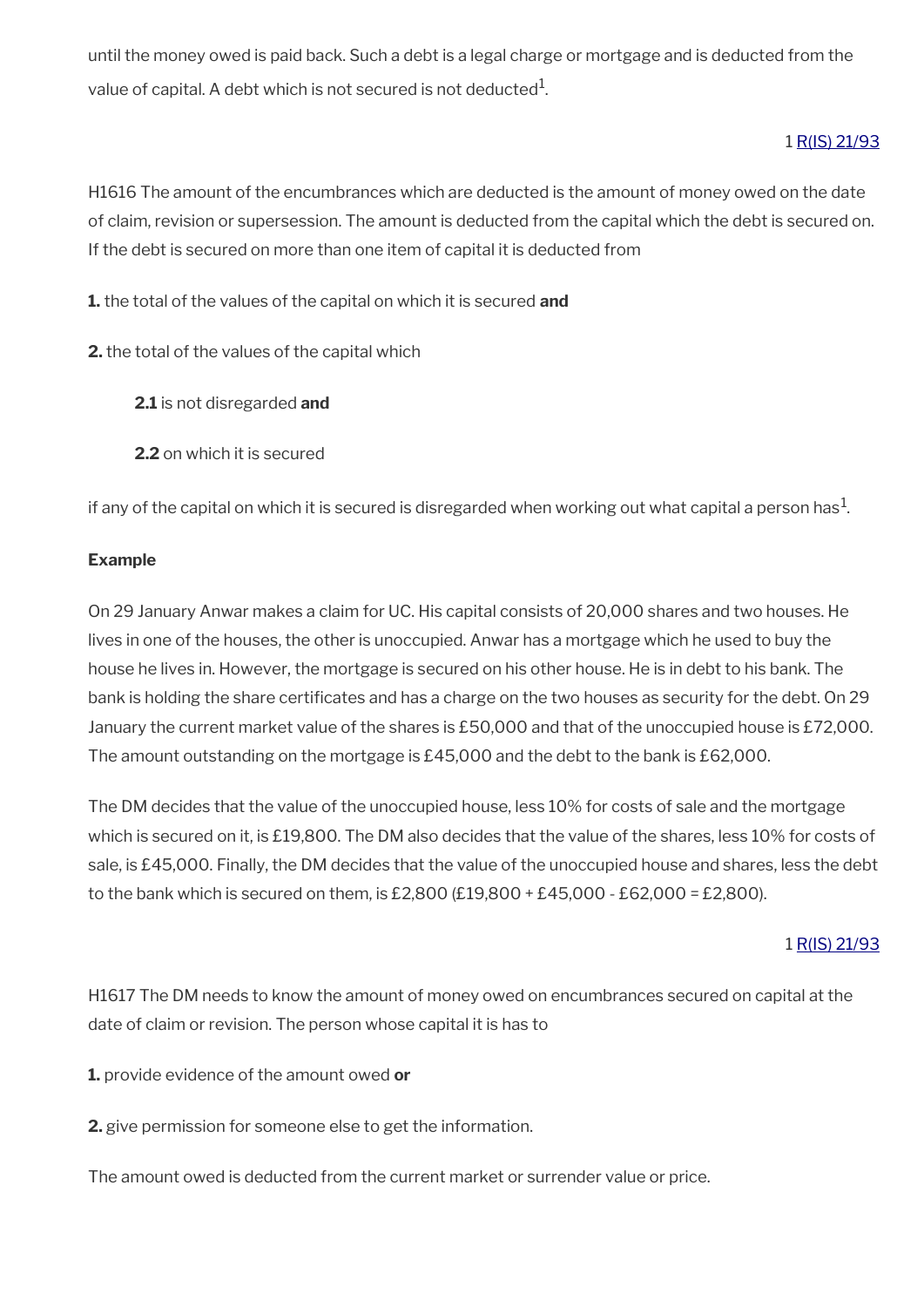H1618 The DM should not make a deduction if there is no evidence of the amount owed or permission is not given to get the information and the DM cannot work out the amount owed from the available evidence.

H1619 - H1630

# **Jointly-owned capital**

# **The law**

H1631 Where more than one person has a beneficial interest in a capital asset, those persons are to be treated as having an equal share in the whole of that beneficial interest, unless there is evidence to show that the shares are divided in a different way $^{\rm 1}$ .

# 1 [UC Regs, reg 47](http://www.legislation.gov.uk/uksi/2013/376/regulation/47)

H1632 It was assumed that the jointly-owned capital rule applied to all types of joint ownership. However a Commissioner decided that the jointly-owned capital rule did not apply to real property (see H1020 **4.**) which two or more people beneficially own as tenants in common $^1\!$ . The Commissioner's decision was upheld by the Court of Appeal.

### 1 [R\(IS\) 4/03](http://intranet.dwp.gov.uk/manual/decision-benefit/ris-4-03)

H1633 See H1244 et seq for guidance on how to decide whether a claimant owns a capital asset with one or more persons as a

**1.** joint-tenant or, in Scotland, joint owner **or**

**2.** tenant in common or, in Scotland, common owner.

## **Joint-tenant or joint owner**

H1634 Where the claimant's interest in jointly-owned capital is as a joint-tenant or a joint owner the DM should

**1.** treat the claimant and the other beneficial owners as having equal shares in the asset<sup>1</sup> and

**2.** value the claimant's deemed share itself, under the normal rules.

### 1 [UC Regs, reg 47](http://www.legislation.gov.uk/uksi/2013/376/regulation/47)

H1635 The DM should not assume that

**1.** the market value in all cases is the market value of the whole asset divided by the number of beneficial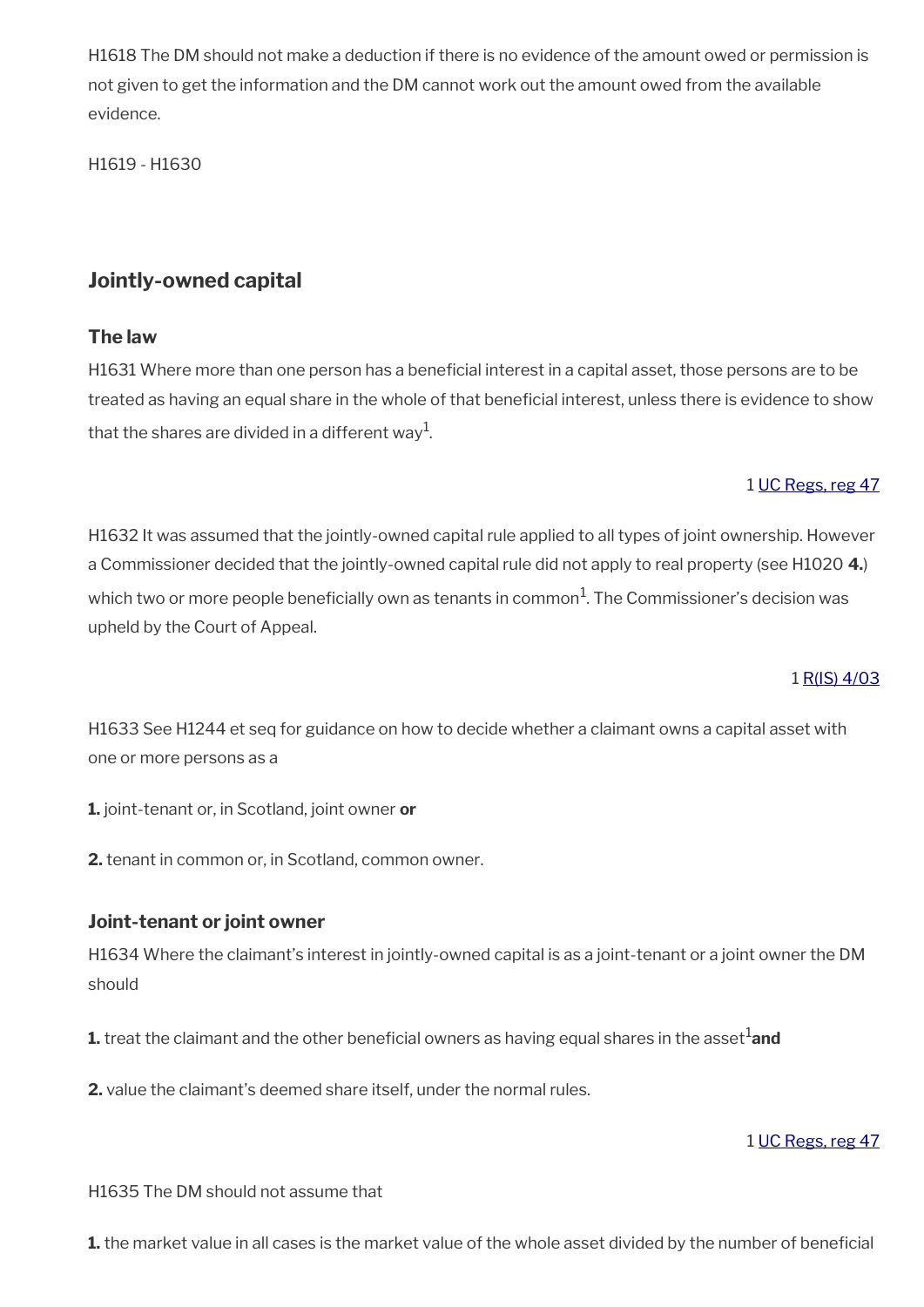owners **or**

**2.** in the case of a dwelling, any joint-owners who live in the property do not live there.

#### **Tenant in common or common owner**

H1636 Where the claimant has an interest in an asset as a tenant in common or a common owner the DM should value the claimant's actual share $^{\rm 1}$ .

#### 1 [R\(IS\) 4/03](http://intranet.dwp.gov.uk/manual/decision-benefit/ris-4-03)

#### **Example 1**

Cecilia and her son Ross own a house as tenants in common. Cecilia owns 20% of the property and Ross owns 80% but he does not live in it. Cecilia goes into a care home and makes a claim for UC. The DM decides that the value of Cecilia's share of the house cannot be disregarded. The DM also decides to take the value of Cecilia's 20% share of the house into account.

#### **Example 2**

Sue and Melinda own a house as tenants in common. Sue owns 60% of the property and Melinda 40%. Sue and Melinda both go into a care home and claim UC. The DM decides that their share of the value of the house cannot be disregarded. When deciding Sue's claim for UC, the DM takes the value of her 60% share of the property into account. When deciding Melinda's claim for UC, the DM takes the value of her 40% share of the property into account.

#### **Capital asset in the UK**

H1637 Where a claimant is a joint-tenant or joint owner, the DM should establish the market value of the deemed share. Where a claimant is a tenant in common or a common owner, the DM should establish the market value of the actual share (see **Examples** at H1636). The market value is the price that a willing buyer would pay a willing seller $^1$  for the share the claimant is deemed to possess or actually possesses.

#### 1 [R\(SB\) 6/84.pdf](../file/886983/download/R%2528SB%2529%25206%252F84.pdf)

#### **Land or premises**

H1638 In the case of land or premises the DM should obtain an expert opinion of the market value of the deemed or actual share. In either case the DM should ensure that the expert has taken into account

**1.** that the claimant is assumed to be a willing seller **and**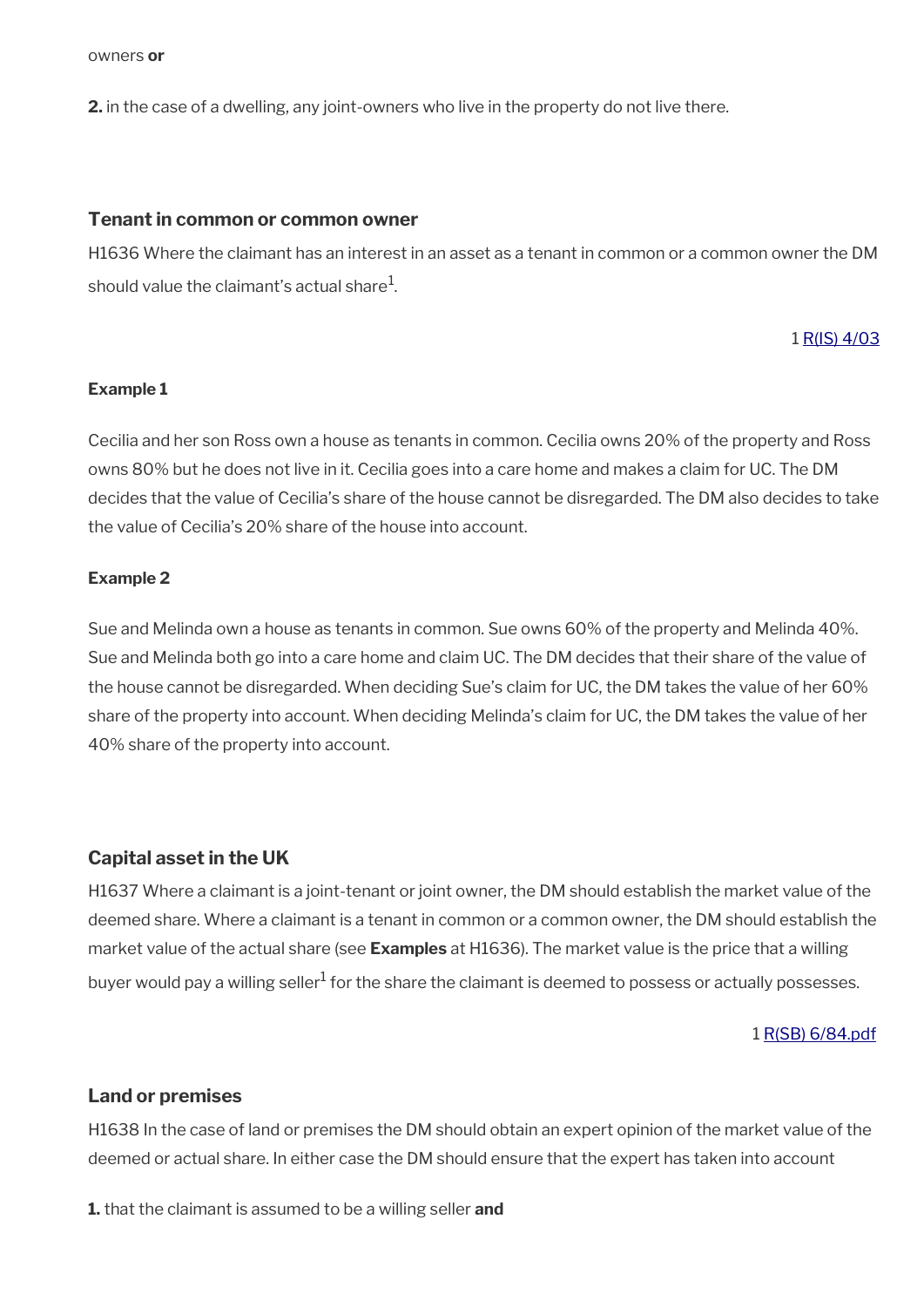**2.** whether the other owners would be willing and able to buy the share **and**

**3.** whether the other owners would agree to the sale of the asset as a whole **and**

**4.** in a case where the other owners would not buy the share or agree to a sale of the asset as a whole

**4.1** whether on the facts of the claimant's particular case the courts would order

**4.1.a** the sale of the property as a whole **or**

**4.1.b** the partition of the property **and**

**4.2** the length of time a purchaser may have to wait before obtaining possession **and**

**4.3** the legal costs a buyer may have to pay if an application to the courts for an order for sale and/ or partition was pursued (this includes both the buyer and the other parties costs) **and**

**5.** the rights of occupation of the other owners **and**

**6.** whether any of the other owners are occupying the property and whether they would be willing to vacate the property **and**

**7.** any rights of occupation possessed by any occupants who are not owners (e.g. tenants) **and**

**8.** any encumbrances secured on the asset being valued **and**

**9.** any legal protection available to a potential purchaser **and**

**10.** any risk that the legal owners may

**10.1** sell the property and keep the proceeds for themselves **or**

**10.2** encumber the property with secured debts **or**

**10.3** lease the property **and**

**11.** whether there are planning or other restrictions on the property **and**

**12.** whether there is a current market for the claimant's share of the property or whether one might develop in the future.

**Note 1:** The valuer should consider whether and to what extent each of the above factors would encourage or discourage a potential purchaser.

**Note 2:** For the purposes of H1638 **4.1** the valuer should not simply assume that an order will be granted. The specifc facts of the case and the relevant law should be considered. This is because the purpose for which joint-ownership was established will need to be scrutinized in order to assess whether a court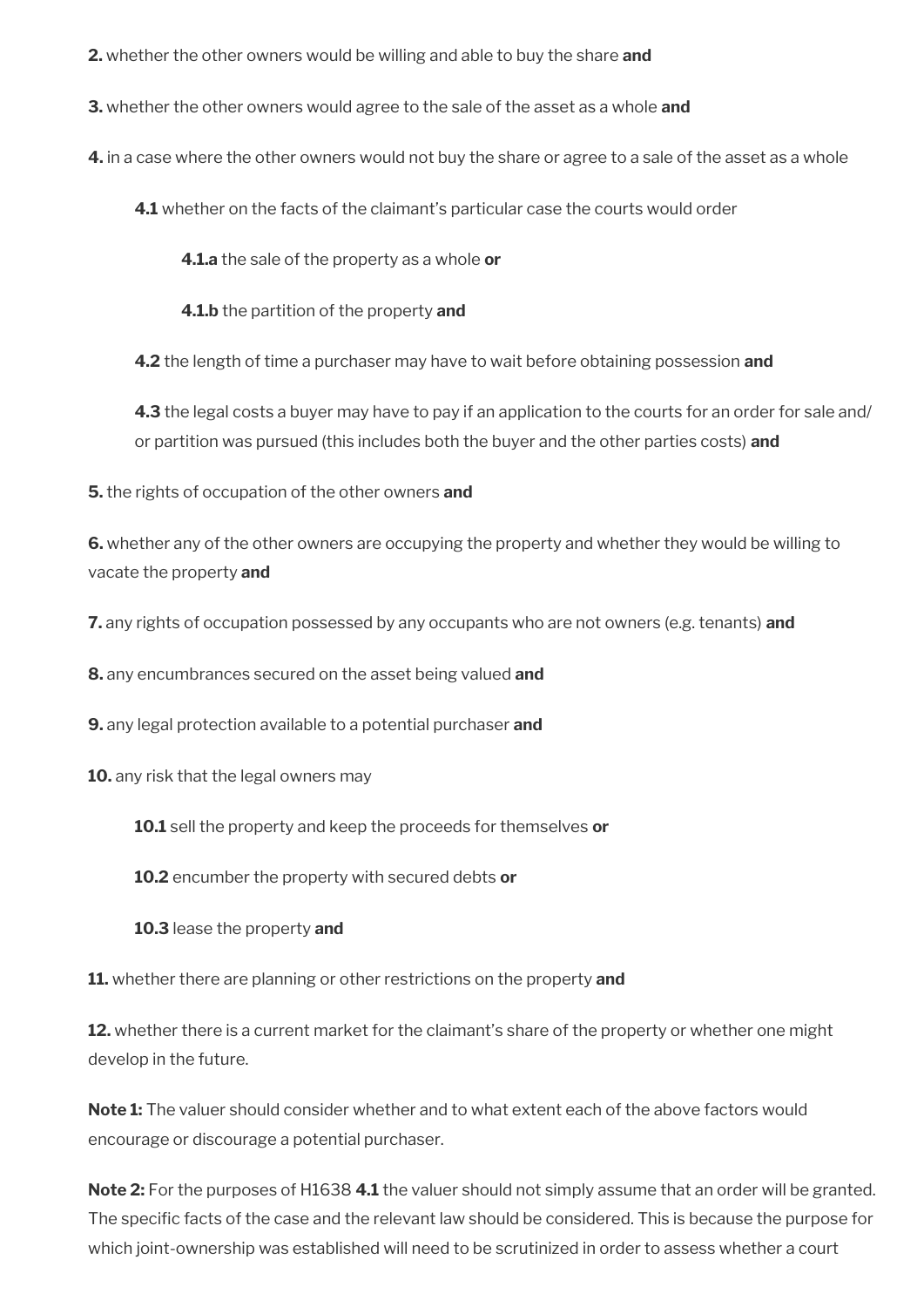would order a sale $^{\rm 1}$ .

**Note 3:** For the purposes of H1638 **5.** a person can fall within the term "excluded occupier" if they share the living space of the property with the claimant. However, this does not give the person any rights against eviction. For a person to acquire rights against eviction the nature of any licence to remain should be such that it can be determined by giving reasonable notice.

**Note: 4:** This is not an exhaustive list of the factors relevant to the value of a deemed or actual share. In order to reach an opinion on the value of a particular share, a valuer may have to take additional factors into account $^1$ .

### 1 [R\(IS\) 1/01](http://intranet.dwp.gov.uk/manual/decision-benefit/ris-1-01)

**Note 5:** Scottish valuations are made on a different basis from those undertaken in the rest of Britain. In particular they do not involve a discount for factors such as delayed right to possession.

H1639 The DM should also ensure that the expert has explained

**1.** whether on the facts of the case there is any market for the deemed or actual share and where that market lies **and**

**2.** how the market value has been calculated including factors relevant to that calculation and how they affect it **and**

**3.** either

**3.1** what comparables have been relied on **or** 

**3.2** how the valuation has been arrived at without using comparables **and**

**4.** whether the valuer has any experience or knowledge of the sale of an undivided share in the circumstances of the claimant's case **and**

**5.** how location, size and condition of a property affect its value **and**

**6.** if the property is leasehold, details of the length of the lease and any special terms in it.

**Note 1**: A valuation arrived at simply by dividing the value of the property as a whole by the number of owners and then giving a single discount to refect the restricted demand for a deemed or actual share does not meet the requirements of the regulations.

**Note 2:** The expert may have to make assumptions because the information is not available. If this is the case, the DM should ensure that the expert has stated what information is missing and the assumptions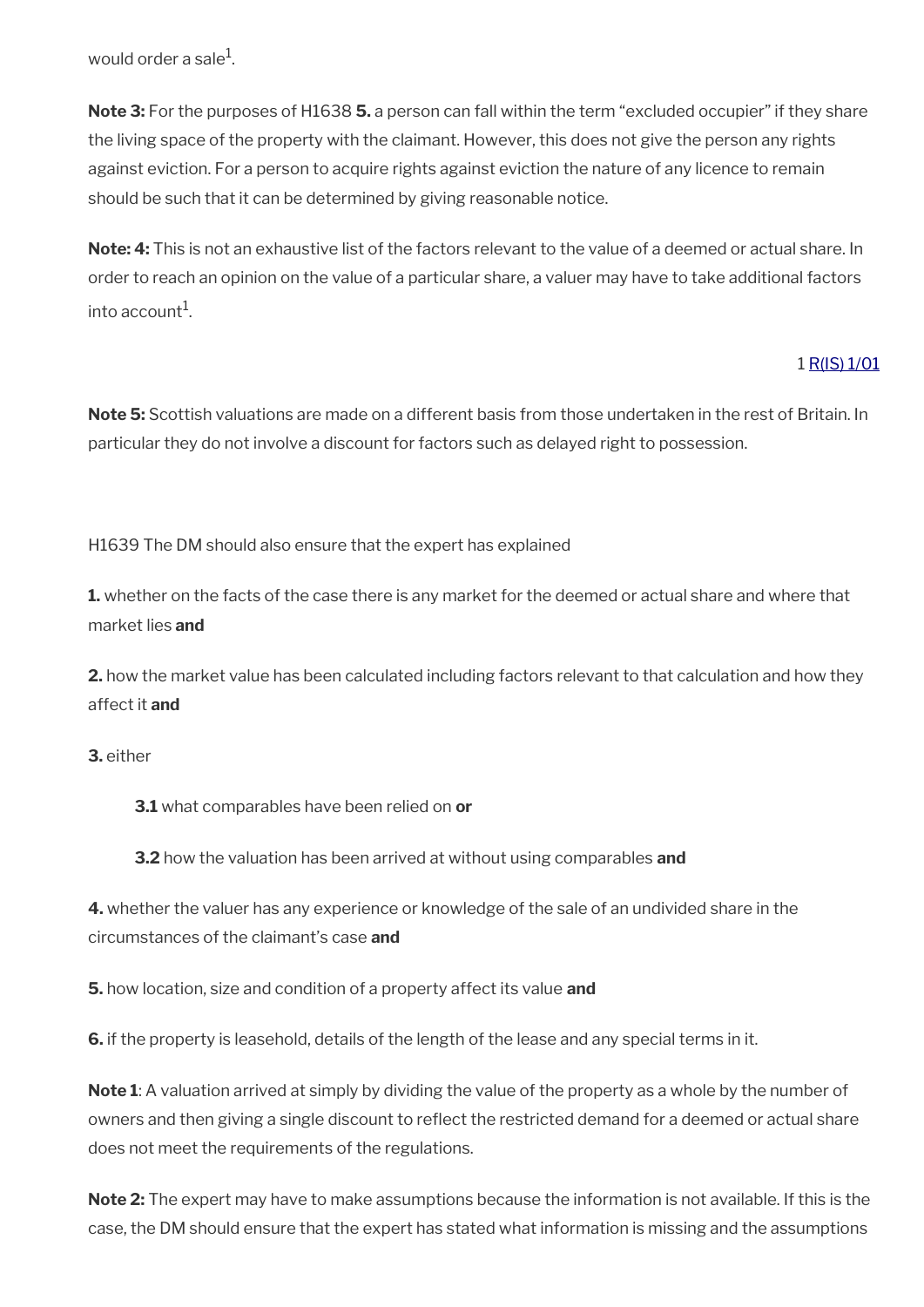#### 1 [R\(JSA\) 1/02](http://intranet.dwp.gov.uk/manual/decision-benefit/rjsa-1-02)

H1640 The DM should accept a valuation that satisfes H1637 and H1638 and not accept one that does not. If provided with more than one valuation that satisfes H1637 and H1638 the DM should decide between them according to which presents the stronger evidence and arguments.

H1641 The value of a deemed or actual share in a capital asset is

**1.** the market value of the deemed or actual share less

**2.** 10% if there would be any expenses of sale $^1$ .

**Note:** The amount of any encumbrances secured on the asset should not be deducted from the market value of the deemed or actual share in these cases. The encumbrances should be taken into account by the valuer when establishing the market value.

#### 1 [UC Regs, reg 49\(1\)](http://www.legislation.gov.uk/uksi/2013/376/regulation/49)

H1642 Administrative procedures for obtaining expert opinions on the value of deemed or actual shares in capital assets have been set up (H1643). If an opinion under these procedures is challenged on appeal

**1.** the instructions and evidence given to the valuer should be included in the evidence put to the tribunal **and**

**2.** obtain a written report from the valuer

**3.** the valuer may be called as a witness if necessary.

H1643 DWP Capital Valuation issue guidance $^1$  on how to get an expert valuation of

**1.** real or heritable property (see H1020 **4.**)

**2.** the assets of a business

**3.** investments

**4.** shares which are not quoted on the Stock Exchange, such as shares in a private company

**5.** an interest in a trust

**6.** current rights to capital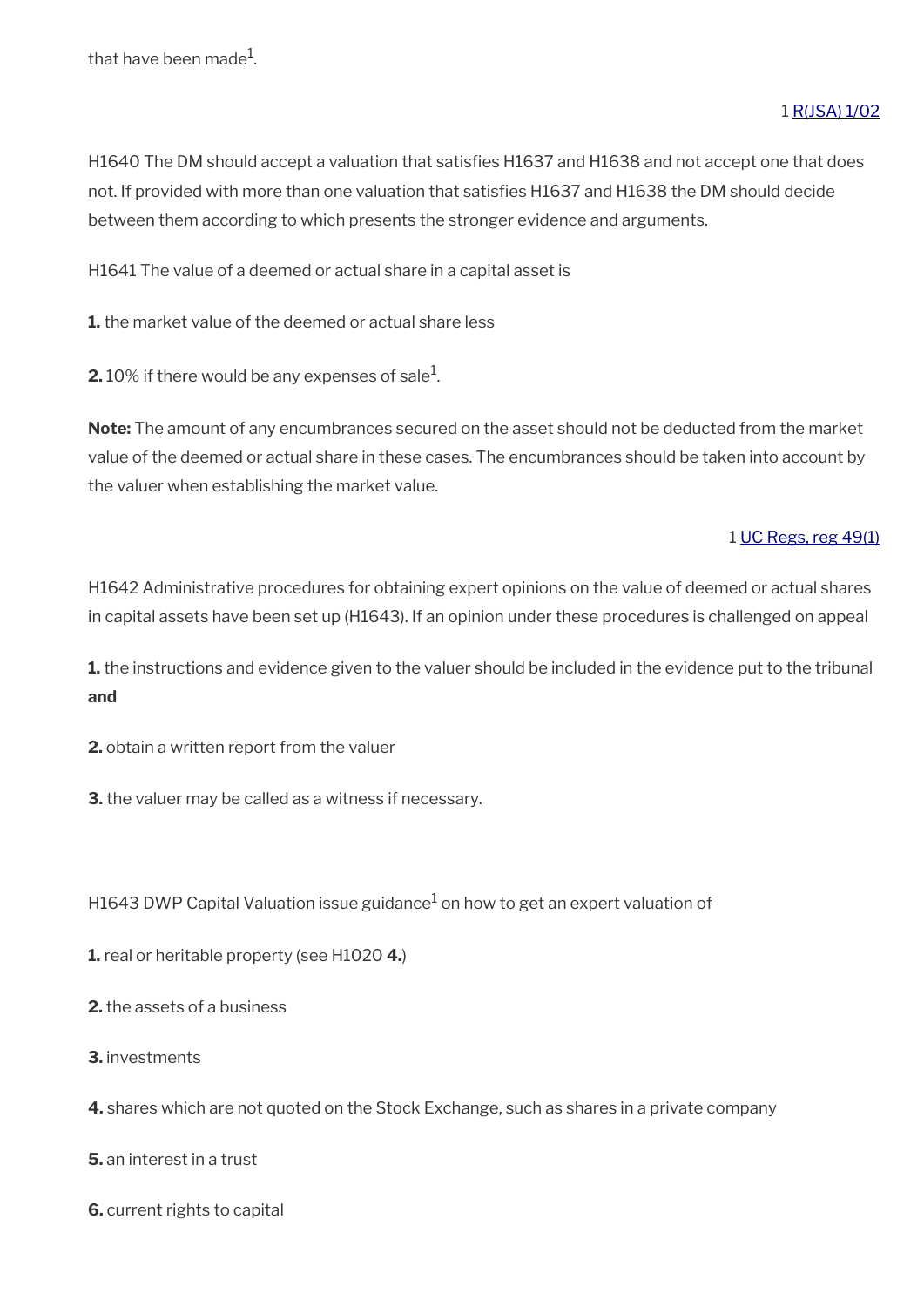**7.** capital which is outside the UK.

1 [Valuation of Capital Assets Handbook](http://intranet.dwp.gov.uk/section/operational-instructions/valuation-capital-assets-handbook)

### **Bank, post office and building society accounts**

H1644 To calculate the value of a deemed share in a bank, post office or building society account the DM should establish

**1.** the amount that is jointly owned by the claimant and the other beneficial owners (see H1135) and

**2.** the value of the deemed share by dividing the amount jointly held by the number of beneficial owners.

Note: If the account is with an institution that is in financial difficulty, an expert valuation of the value of the deemed share should be obtained.

#### **Other assets**

H1645 An expert opinion should be obtained as to what a willing buyer would in reality be prepared to pay to a willing seller for the deemed or actual share. The DM should then deduct

**1.** 10% if there would be any expenses of sale **and**

**2.** the amount of any encumbrances secured on the asset $^1$ .

### 1 [UC Regs, reg 49\(1\)](http://www.legislation.gov.uk/uksi/2013/376/regulation/49)

## **Value of a deemed or actual share in a capital asset outside the UK**

H1646 The value of a deemed or actual share in a capital asset outside the UK depends on whether or not the country will allow money to be transferred to the UK.

H1647 The onus is on the claimant to provide a letter from a bank of the country where the asset is held, or a letter from the Embassy of the country concerned. If there are diffculties getting this information, DWP Capital Valuations will take expert advice from the Valuations Office in London.

H1648 The value of the deemed or actual share of the capital asset is

**1.** the market value of the deemed or actual share where there is no ban on the transfer of money to the UK **or**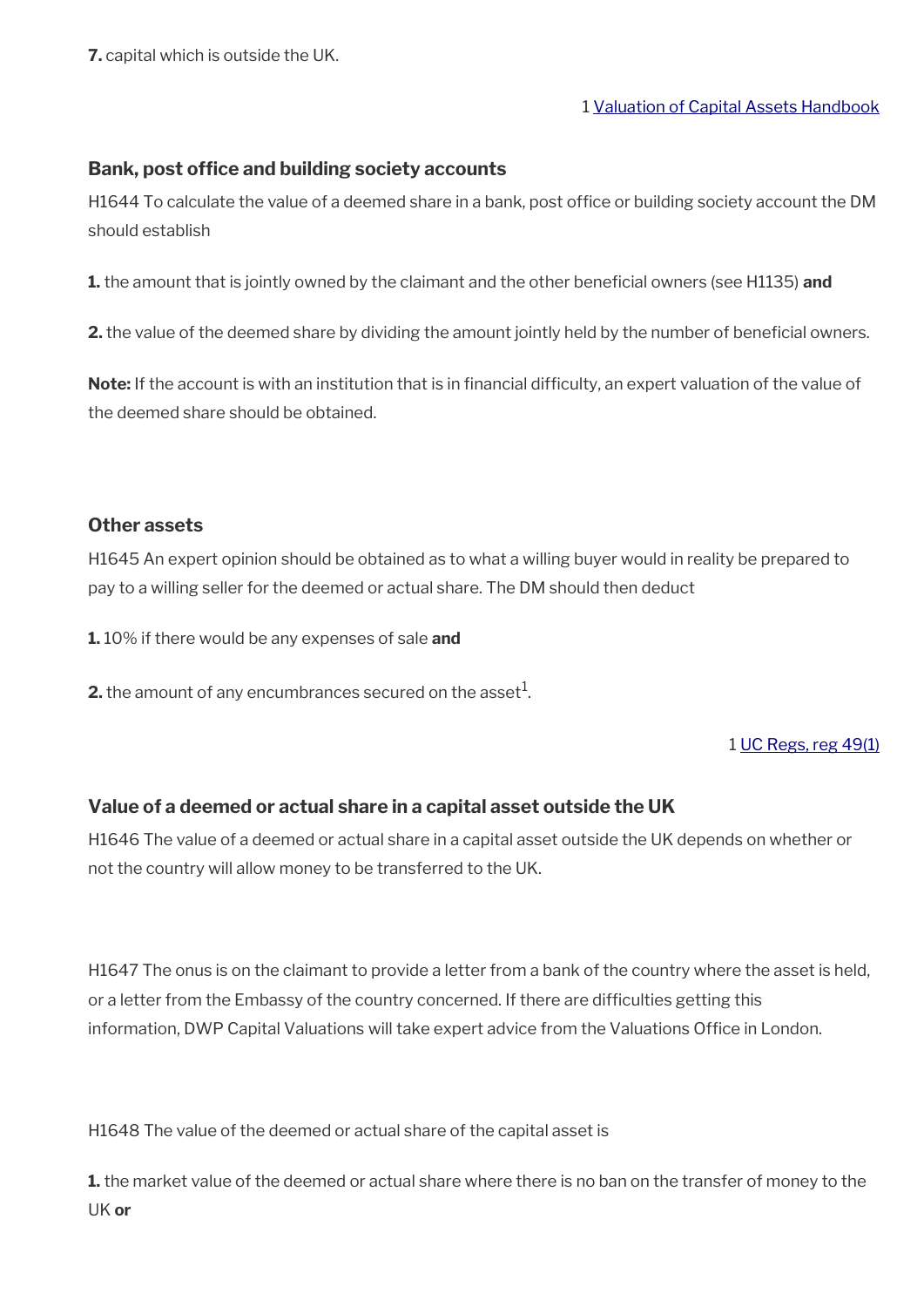**2.** if there is such a ban, the amount it would raise if it was sold in the UK to a willing buyer $^1$ .

**Note:** In most cases an expert valuation of the value of the deemed share will be needed.

#### 1 [UC Regs, reg 49\(2\)](http://www.legislation.gov.uk/uksi/2013/376/regulation/49)

## <span id="page-51-0"></span>**Business assets**

H1649 Business assets are the things which are risked and used in the business. Business assets can include

- **1.** capital which may be in a bank or building society account, some other investment, or cash
- **2.** money owed to the business, which is a current right to capital
- **3.** business premises, including the lease on such premises
- **4.** machinery and equipment such as
	- **4.1** cars and vans
	- **4.2** sewing and gaming machines
	- **4.3** work benches and display cabinets
	- **4.4** refrigerators and freezers
	- **4.5** computer equipment and facsimile machines
	- **4.6** desks and chairs
- **5.** stock, including livestock such as cows and horses.

### **Value of business assets**

H1650 The current market or surrender value or price of each business asset is needed. So if there are 30 sewing machines the DM has to decide the current market value or price of each machine.

## **Encumbrances secured on business assets**

H1651 Only debts which are encumbrances secured on the business asset are deducted. So if suppliers are owed money and their debt is not secured on any of the business assets no deduction is made.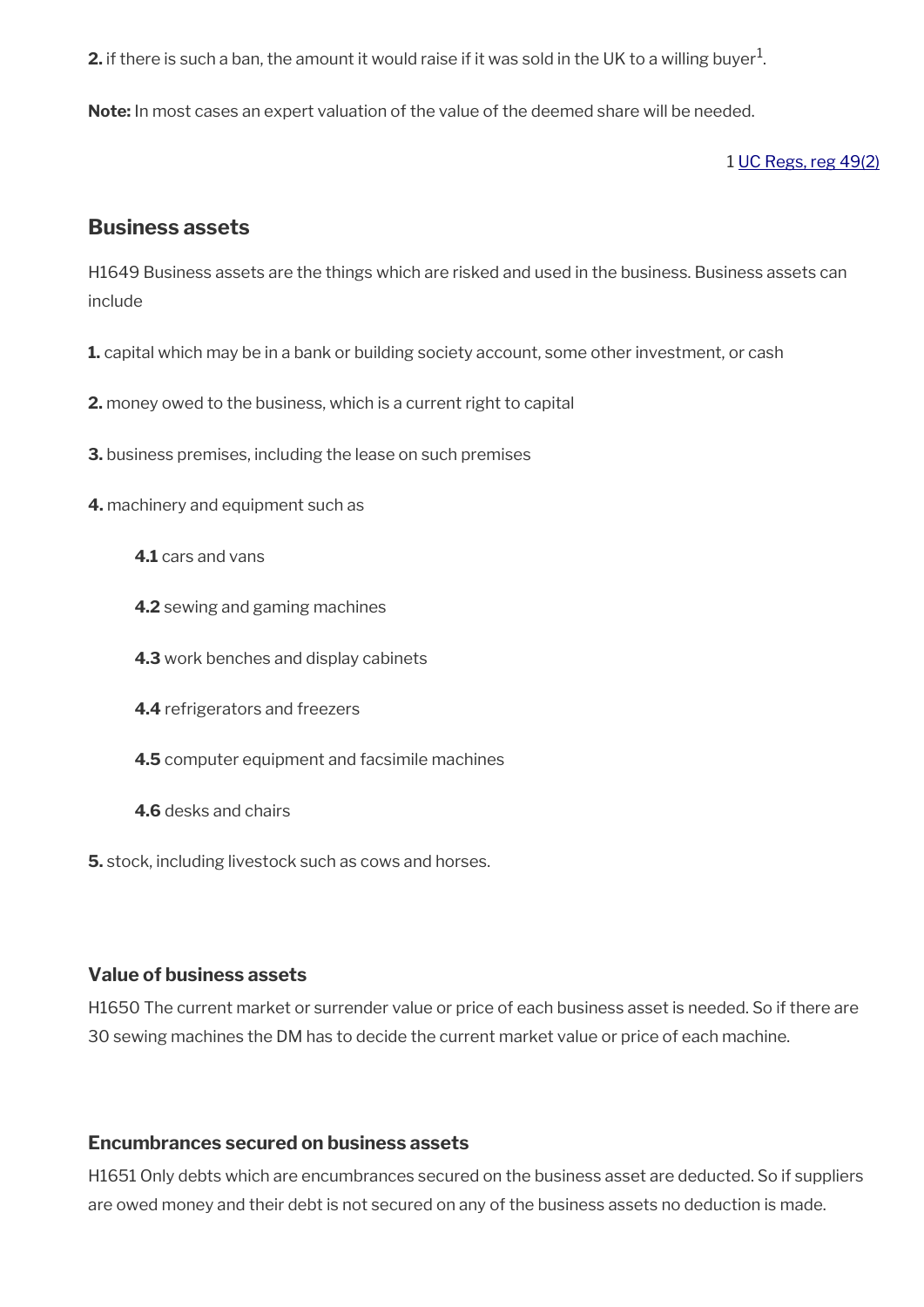H1652 A bank may have a foating charge on the business assets if the business has an overdraft. A foating charge is an encumbrance secured on each business asset. The amount to deduct from the total value of all the business assets is the amount overdrawn on the date of claim, revision or supersession.

# <span id="page-52-1"></span>**Funds held by the Court of Protection**

H1653 When a mentally sick or disabled person has funds held by the Court of Protection (see H1277 et seq), those funds should be valued in accordance with H1602 - H1608. The person's incapacity does not affect this $^1\!$ .

### 1 [R\(IS\) 9/04](http://intranet.dwp.gov.uk/manual/decision-benefit/ris-9-04)

#### **Example**

Veronica lives in a care home and makes a claim for UC. She has capital of £82,000 which was inherited from her father and is held by the Court of Protection. Veronica's brother, Henry, is her Deputy. Henry states that Veronica's capital has negligible value because of her incapacity. However, the DM decides that Veronica is not entitled to UC because the value of her capital exceeds £16,000.

H1654 – H1655

# <span id="page-52-0"></span>**Individual savings account**

H1656 An individual savings account is an investment. People can invest up to a certain amount of money in one in each tax year if they are

### **1.** 16 or over **and**

**2.** resident or ordinarily resident in the UK for tax purposes.

The value of an individual savings account is what people would get if they withdrew their investment on the date of claim or supersession. Any income, which is paid out of an individual savings account, is income from capital and should be added to the claimant's capital from the day it is due to be paid to them $^1$ .

### 1 [UC Regs, reg 72\(3\)](http://www.legislation.gov.uk/uksi/2013/376/regulation/72)

H1657 Normally, a mortgage is an encumbrance secured on the property bought with the mortgage. If someone says they are using an individual savings account to pay off their mortgage this is not likely to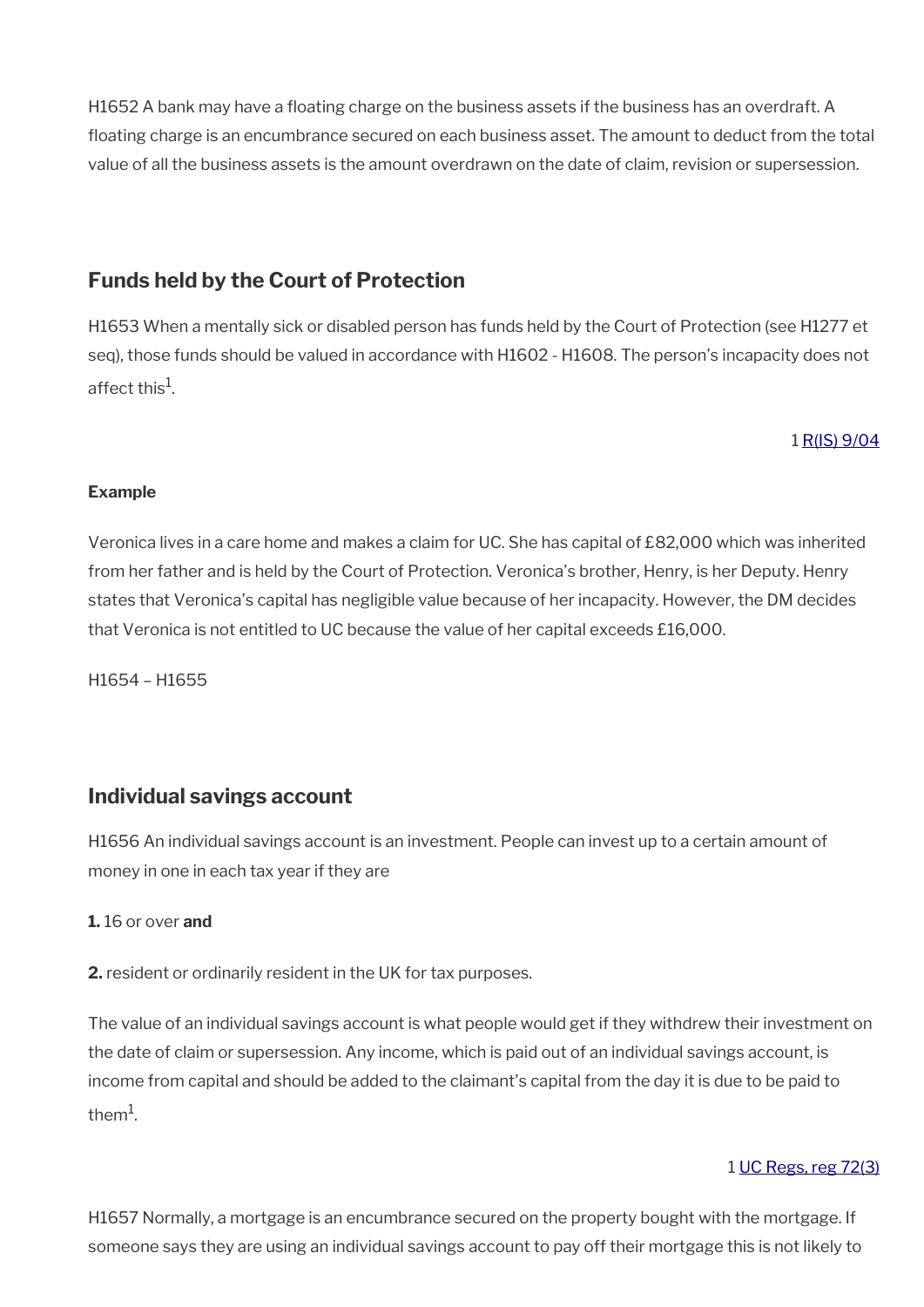be an encumbrance secured on the individual savings account and it should be valued as such.

H1658 It is a requirement of the regulations that the individual savings account remain in the beneficial ownership of the investor $^{\rm 1}$ .

#### 1 [The Individual Savings Account Regulations 1998 reg. 4\(6\)](http://www.legislation.gov.uk/uksi/1998/1870/regulation/4)

**Note:** If there is evidence that the individual savings account or personal equity plan was taken out at the same time as the mortgage and it can be shown that the lender had an equitable charge over the individual savings account or personal equity plan then it may constitute an equitable charge and they should be valued taking that into account.

## <span id="page-53-1"></span>**Lifetime individual savings account**

H1659 The Lifetime individual savings account is available for people who are aged 18 to 40 when it is opened. It is similar in many ways to a normal individual savings account with the addition of a government bonus of 25% paid on the contributions made by the saver of up to a limit of £4000 annually. This Lifetime individual savings account should be treated as capital from the outset with a value of

**1.** 75% of the surrender value where the person is under age 60 **or**

**2.** 100% of the surrender value where the person is over age 60

taken into account.

# <span id="page-53-0"></span>**Stocks and shares quoted on the London Stock Exchange**

### **Value of stocks and shares**

H1660 Initially, a claimant will be asked to value their shares themselves. If the DM needs to be involved in valuing the stocks and shares, the value can be obtained from the financial pages in a newspaper which is dated the same date as the date of claim or supersession. A newspaper gives the price for most of the stocks and shares quoted on the London Stock Exchange. A valuation using the price given in a newspaper is not an exact valuation.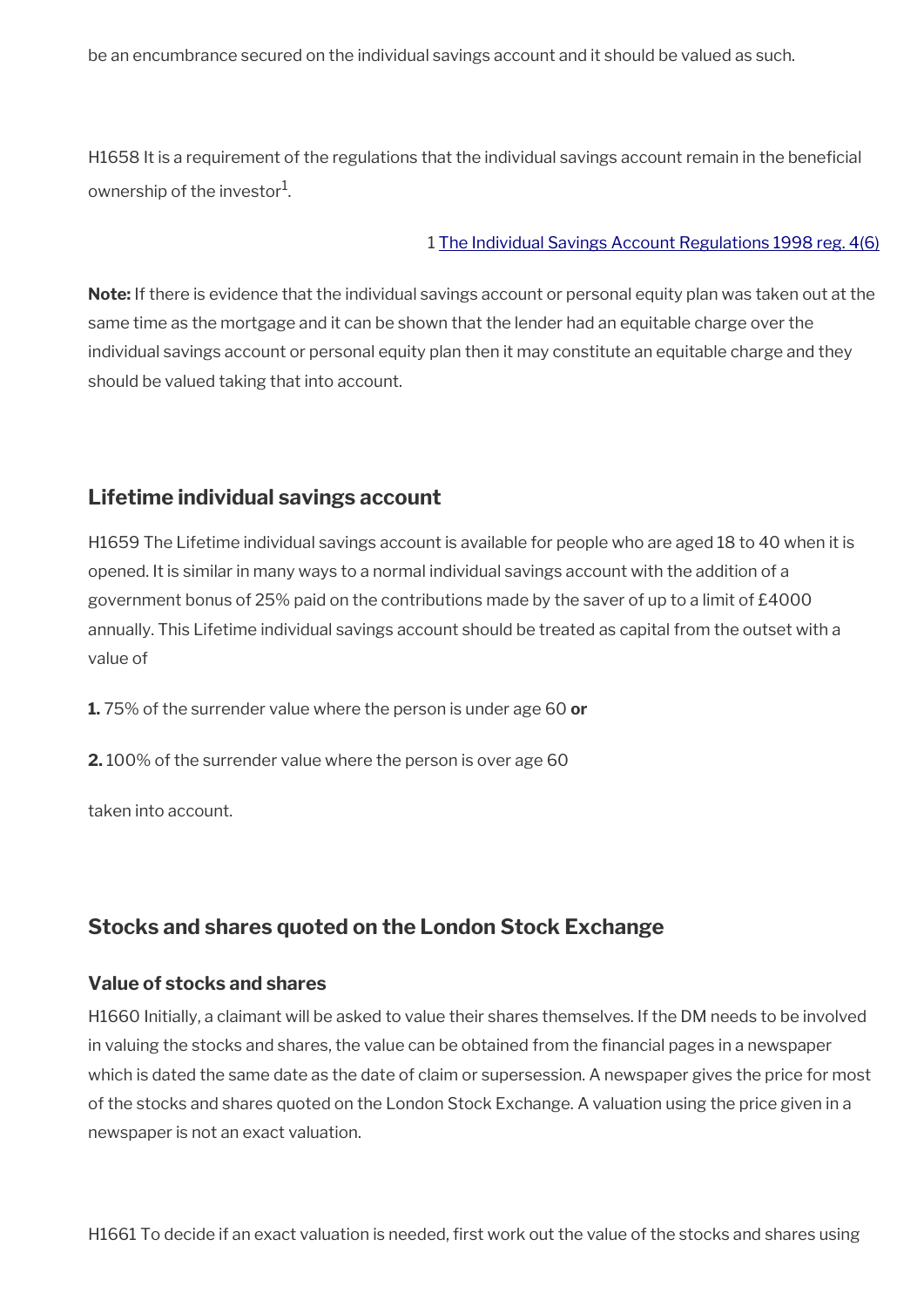the price given in a newspaper. An exact valuation is always needed if the price of a stock or share is not given in a newspaper.

H1662 To work out the value of stocks and shares from the price given in a newspaper

**1.** find the price of the stock or share in a newspaper which is dated the same date as the date of claim or application for supersession **and** 

**2.** multiply the fgure at **1.** by the number of that stock or share the person has.

H1663 An exact valuation is needed if the value of the stocks or shares are close to the lower or upper capital limits or there is a change to the amount of assumed yield when the value is added to any other capital the claimant and partner has $^{\rm 1}$ .

### 1 [R\(IS\) 18/95](http://intranet.dwp.gov.uk/manual/decision-benefit/ris-18-95)

H1664 To work out the exact [value of stocks and shares](https://intranet.dwp.gov.uk/manual/share-value-finder/share-value-finder)

1. use the Yahoo Finance tool https://uk.finance.yahoo.com/ to find the highest and lowest price for the day before the date of claim or supersession **and**

**2.** deduct the lowest price from the highest price **and**

- **3.** divide the fgure at **2.** by four **and**
- **4.** add the fgure at **3.** to the lowest price **and**

**5.** multiply the figure at **4.** by the number of that stock or share the person has.

H1665 Once the share value has been calculated as in H1663, deduct 10% costs of sale as per H1602 et seq, rounding down in the claimant's favour at the last stage in the calculation.

#### **Example**

Roy has 250 Marks and Spencer shares. The highest and lowest share prices for the day before the date of claim is £4.1750 and £4.1250 respectively.

Deduct the lowest from the highest price (£4.1750 - £4.1250) = £0.05

Divide £0.05 by 4 = £0.0125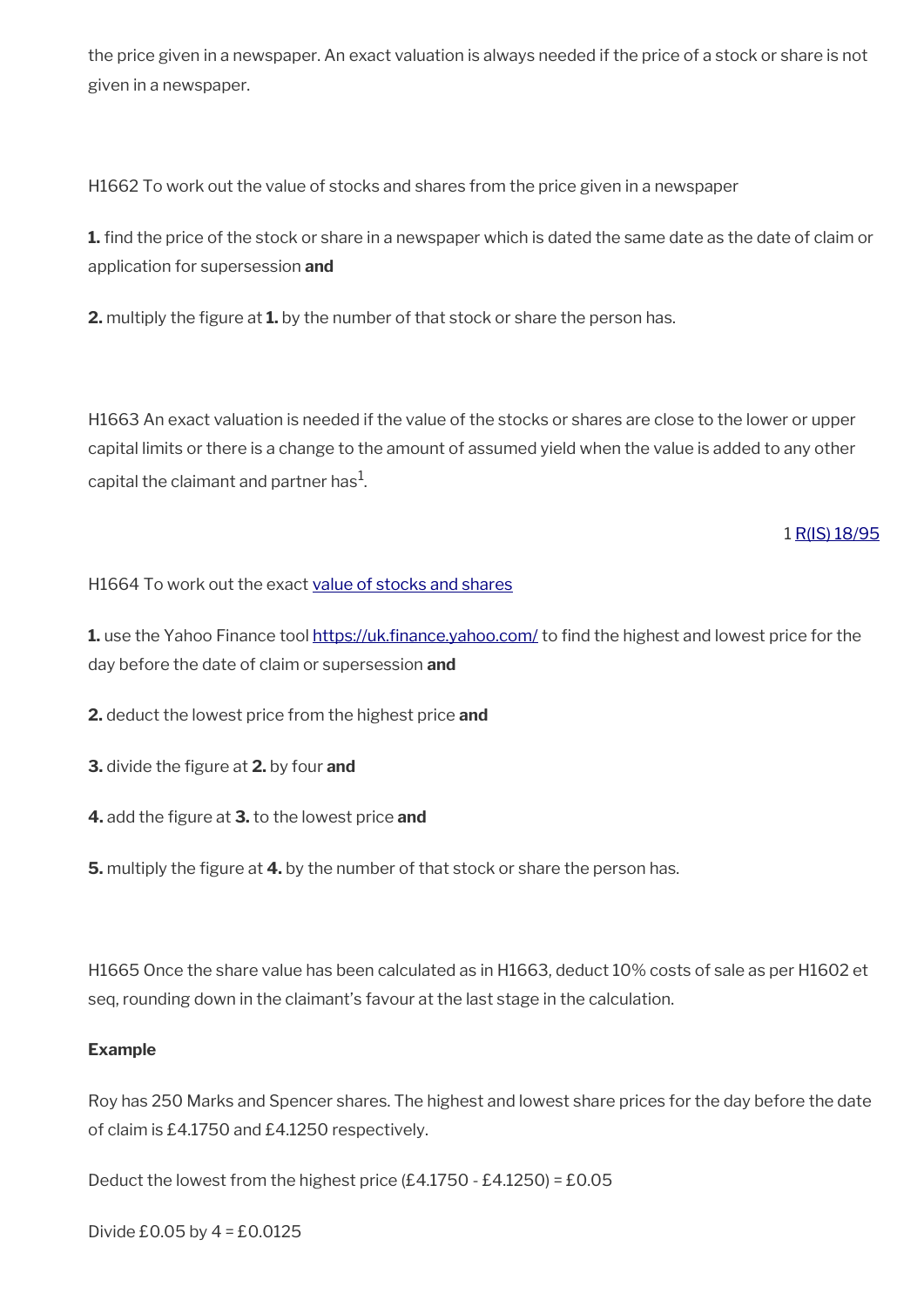Add £0.0125 to the lowest share price  $(£0.0125 + £4.1250) = £4.1375$ 

Multiply £4.1375 by the number of share (250) = £1034.3750

Deduct 10% expense of sale = £930.93.

# <span id="page-55-0"></span>**Encumbrances secured on stocks and shares**

H1666 Stockbrokers have an encumbrance secured on stocks or shares if the person they have bought the stocks or shares for has not paid

**1.** the broker for them **or** 

**2.** the broker's commission $^1$ .

### 1 [R\(IS\) 18/95](http://intranet.dwp.gov.uk/manual/decision-benefit/ris-18-95)

The encumbrance is secured only on the stocks and shares which have not been paid for or on which commission has not been paid. The encumbrance is not secured on any other stocks and shares which the stockbroker buys for the person.

H1667 The amount of the encumbrance is the amount owed to the stockbroker.

# **Government securities**

H1668 Government Securities are stocks issued by the British Government. They are sold in £100 units but re-investments can be for different amounts. Government Securities include

- **1.** consolidated stock
- **2.** conversion loan
- **3.** exchequer stock
- **4.** funding stock
- **5.** Treasury stock
- **6.** 3½% War Loan.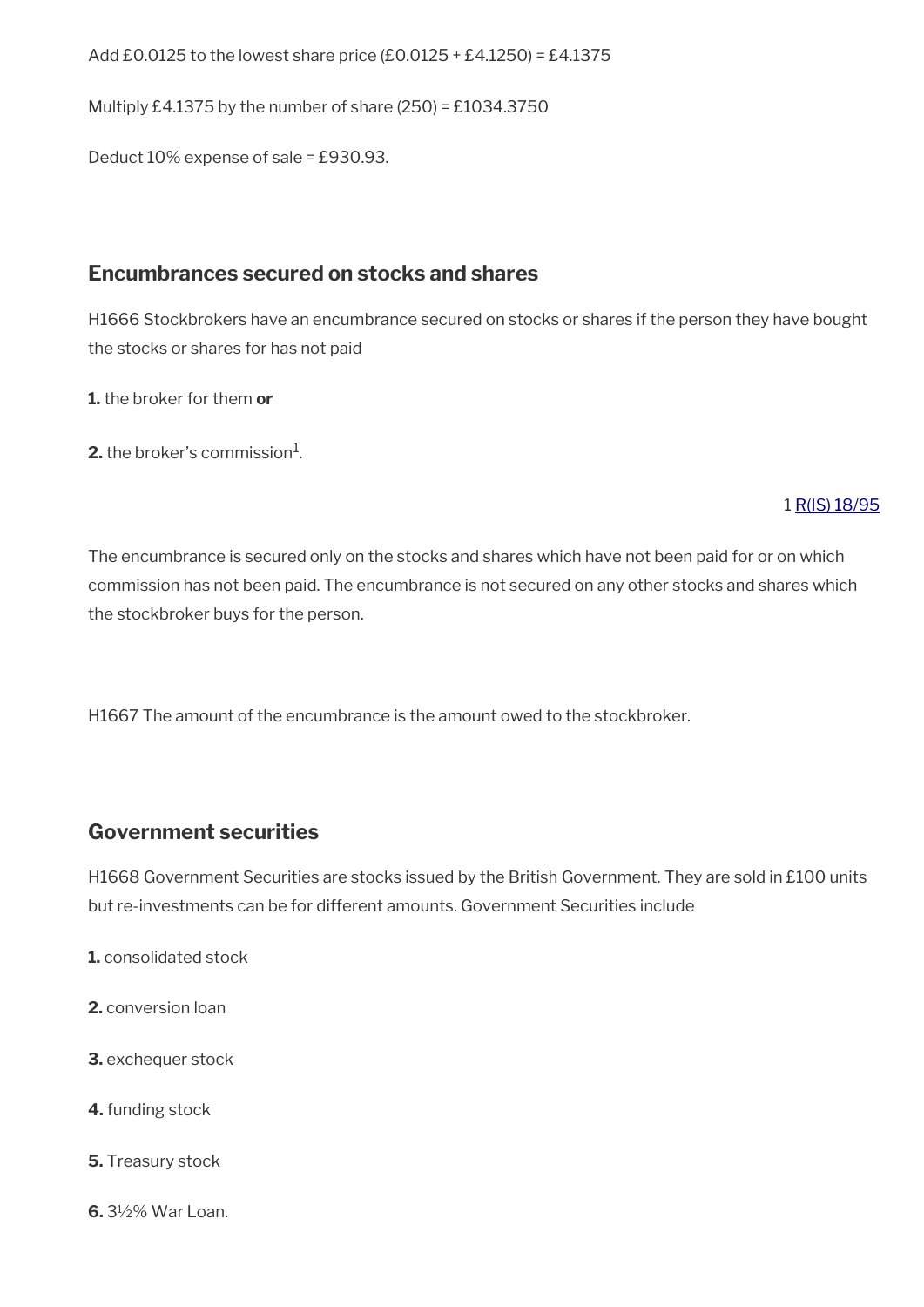H1669 The value of Government Securities should be worked out in the same way as for stocks and shares (see H1659 et seq).

H1670 The [Yahoo Finance tool](http://https://uk.finance.yahoo.com/) will provide DMs with a value provided the stock has not reached the date when the capital invested is repayable. If that date has been reached, the claimant should be advised to write to the Historic Price Service, London Stock Exchange, Old Broad Street, London EC2N 1HP. Any cost imposed by this service would be payable by the claimant. Information can be obtained from the London Stock Exchange website. However, this only holds data from 1999 onwards.

H1671 - H1672

# <span id="page-56-1"></span>**Unit trusts**

### **Value of unit trusts**

H1673 To work out the value of a unit in a unit trust

**1.** find the bid price for a unit in the trust in a newspaper which is dated the same date as the date of claim or application for supersession **and** 

**2.** multiply the figure at **1.** by the number of units a person has.

**Note:** the value of a unit trust can also be found at: [http://markets.ft.com/research/Markets/Data-](http://markets.ft.com/research/Markets/Data-Archive)[Archive](http://markets.ft.com/research/Markets/Data-Archive)

### **Costs of sale**

H1674 Persons apply to the manager of the trust to withdraw their money so there are no costs of sale. This applies even if persons use an agent, such as a stockbroker.

# <span id="page-56-0"></span>**Value of capital in certain cases**

### **Bank and building society accounts**

H1675 A person who has money in a bank or building society account has a right to capital. The value of the rights to capital is the balance in the account on the date of claim or application for supersession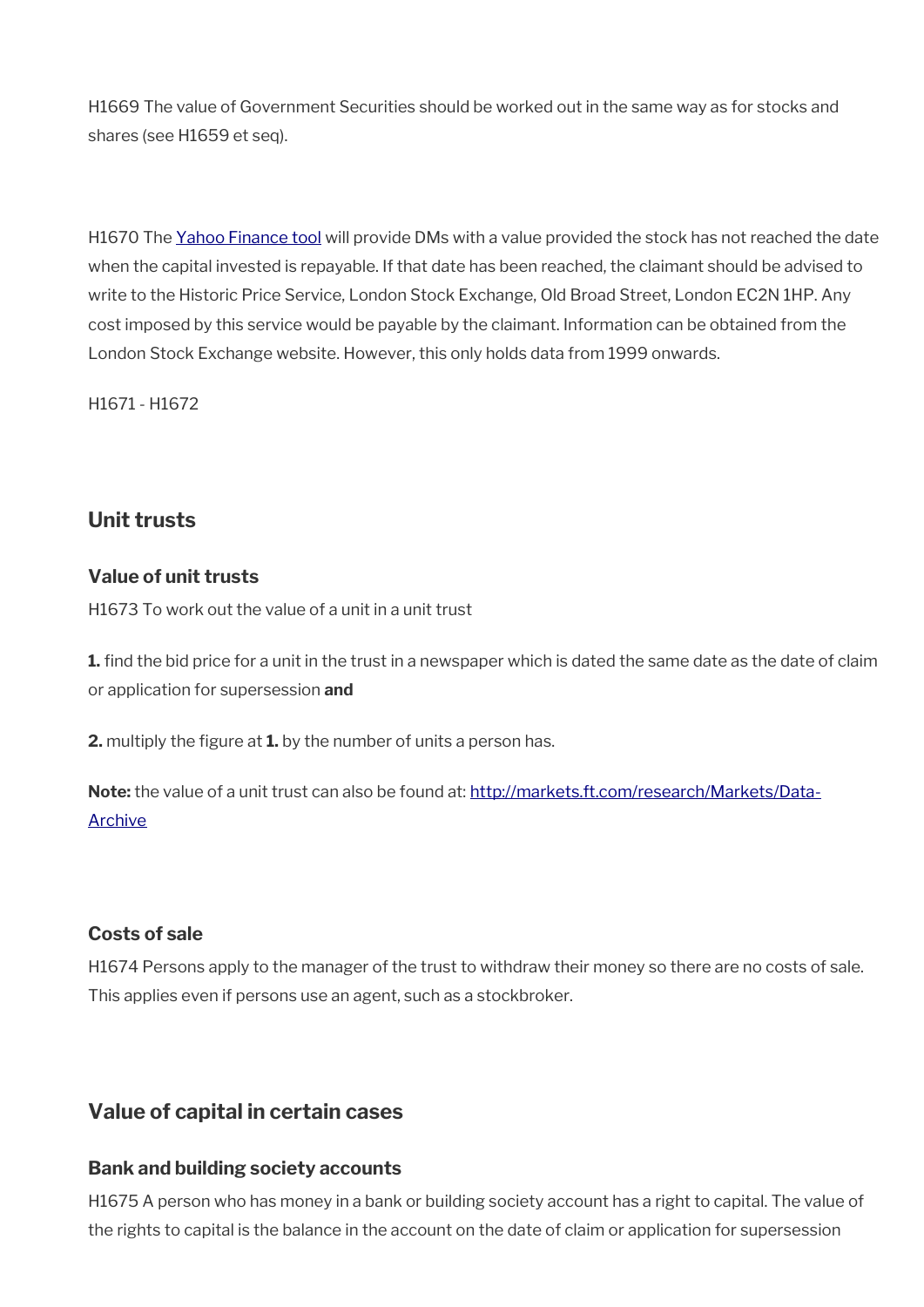because it is assumed the bank or building society will be able to pay out the money when asked.

H1676 An expert valuation of a right to capital is needed if there is something which stops people getting their money out of a bank or building society account, such as the

**1.** person is the beneficial owner of the money in the account and not the legal owner and the legal owner will not withdraw the money **or** 

**2.** bank or building society has gone into liquidation.

#### **Right to receive income**

H1677 An expert valuation is needed of the value of the right to receive an income if the income can be signed over to another person.

H1678 Income which cannot be signed over to another person is

- **1.** periodical maintenance payments
- **2.** public service pensions, such as a civil service pension
- **3.** SS benefits and allowances, such as CHB.

#### **Shares in a private company**

H1679 Shares in a private company are not quoted on the London Stock Exchange so an expert valuation is needed.

H1680 The value of the shares is not worked out by dividing the value of all the shares in the company by the number of shares a person has $^1$ . If the company's auditors say what a fair value is the expert valuation cannot be more than this figure and is more likely to be less<sup>2</sup>.

#### 1 [R\(SB\) 18/83.pdf](../file/887079/download/R%2528SB%2529%252018%252F83.pdf) ; 2 [R\(IS\) 2/90.pdf](../file/887086/download/R%2528IS%2529%25202%252F90.pdf)

H1681 The expert valuation should take into account

**1.** anything in the articles of association which restricts the sale of the shares, such as the shares can only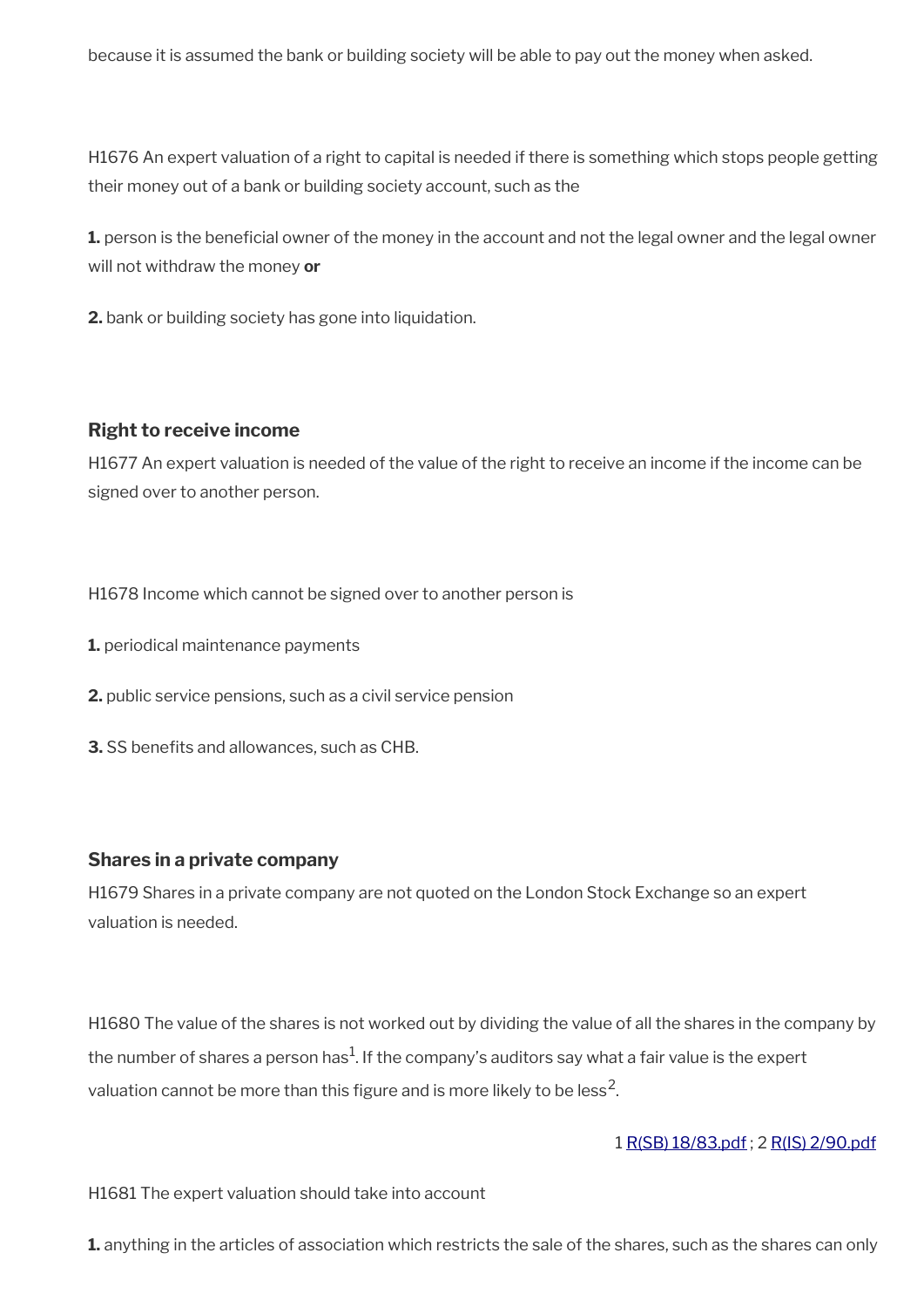be sold

**1.1** to the other shareholders and the shareholders will not buy them **or** 

**1.2** if the directors agree and they do not agree **and** 

**2.** whether the person's shares in the company are a minority, equal or controlling interest.

H1682 - H1744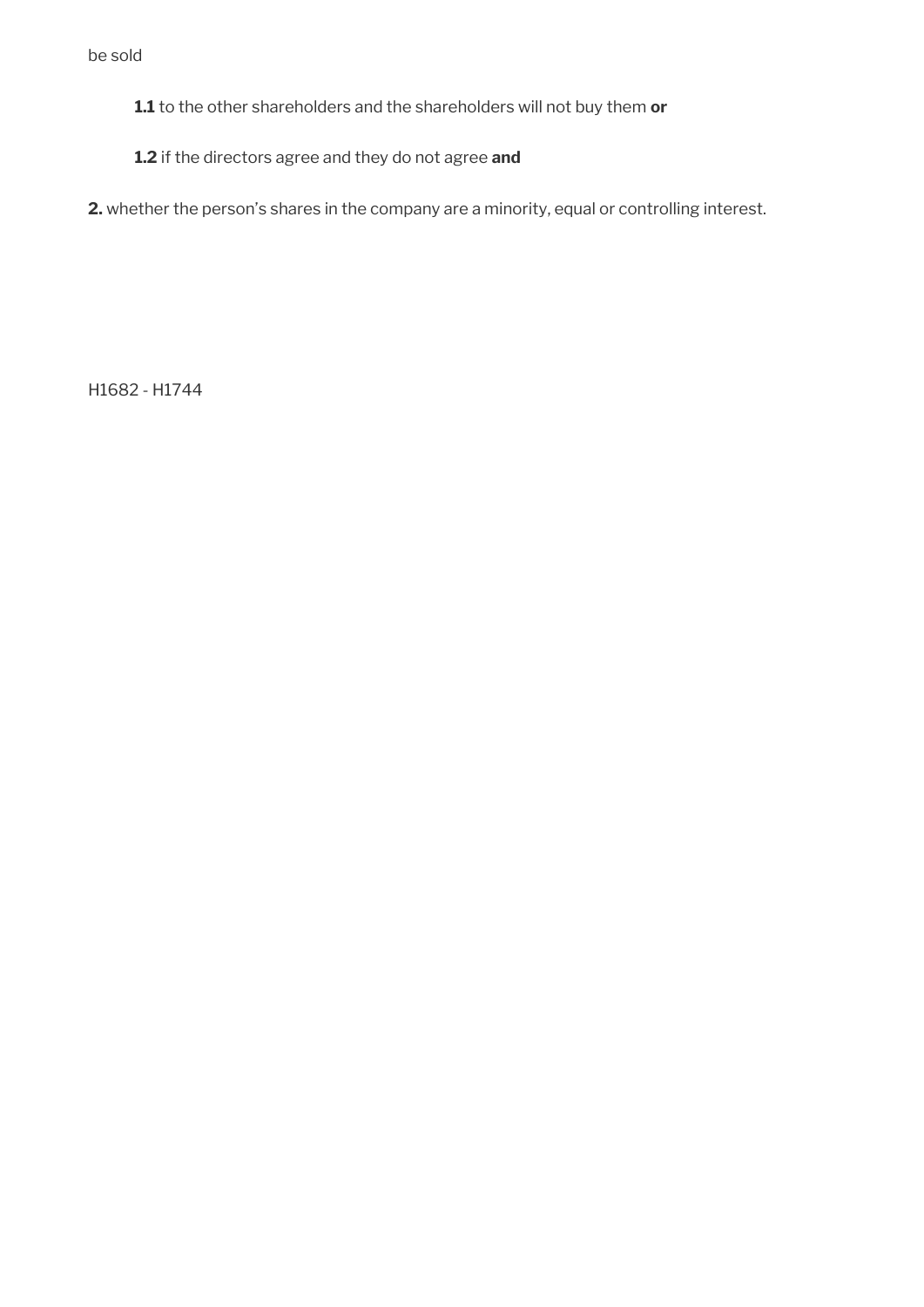# **How to work out the total amount of capital H1745 - H1750**

H1745 For each person add together the total of actual capital, income treated as capital and notional capital. This is the total amount of capital each person has.

H1746 The total amount of capital a claimant has is the total amount of

**1.** the claimant's capital if the claimant is a single claimant **or** 

**2.** the combined capital of both members of a couple where it is a joint claimant $^1$ .

### 1 [WR Act 12, s 5](http://www.legislation.gov.uk/ukpga/2012/5/section/5)

H1747 Where the claimant is a member of a couple but claims as a single person, the claimant's capital is to be treated as including the capital of the other member of the couple $^1\!$ 

### 1 [UC Regs, reg 18\(2\)](http://www.legislation.gov.uk/uksi/2013/376/regulation/18)

H1748 Where the person claiming as a single person is party to a polygamous marriage $^1$ , no account is taken of the capital of their spouse or any other parties to the polygamous marriage.

### 1 [UC Regs, reg 3\(4\)](http://www.legislation.gov.uk/uksi/2013/376/regulation/3)

## **Notional capital**

H1749 The DM has to decide if a person has notional capital if the total of actual capital and income which is treated as capital is £16,000 or less $^{\rm 1}$ .

#### 1 [R\(SB\) 45/83.pdf](../file/887103/download/R%2528SB%2529%252045%252F83.pdf)

H1750 The total amount of notional capital for each person is the total of the value of each item of notional capital that person has.

H1751 - H1759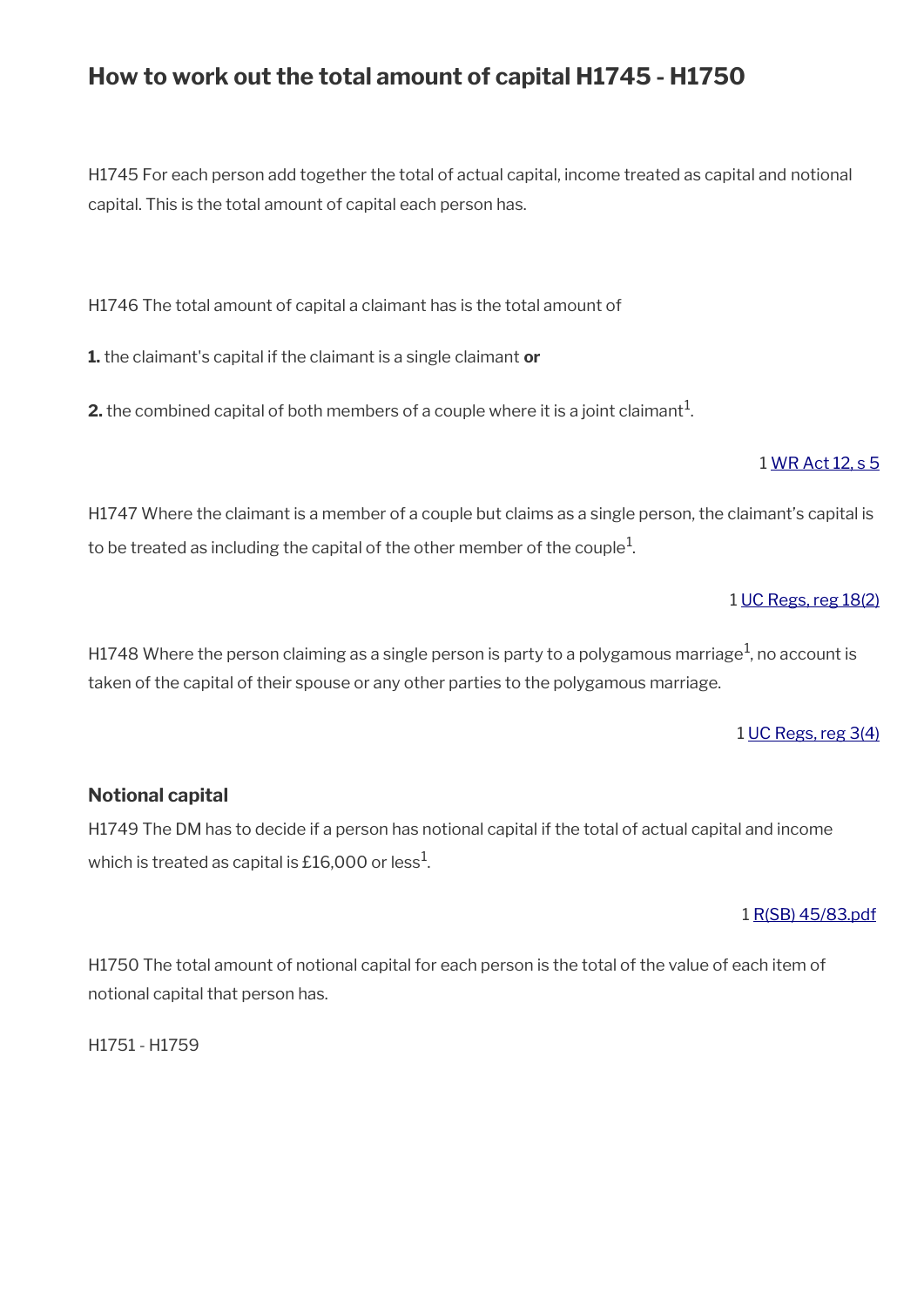# **Effect of capital on benefit H1760 - H1794**

### **When claimant cannot get beneft**

H1760 Claimants cannot get benefit if the total amount of capital is more than £16,000 $^{\rm 1}$ .

#### 1 [WR Act 12, s 5;](http://www.legislation.gov.uk/ukpga/2012/5/section/5) [UC Regs, reg 18](http://www.legislation.gov.uk/uksi/2013/376/regulation/18)

#### **Assumed yield from capital**

H1761 Claimants are treated as having an assumed yield of £4.35 a month for

**1.** each complete £250 of capital over £6,000 up to and including £16,000 **and**

**2.** any capital which is left and which is not a complete  $\pounds 250^1$ .

See Appendix 1 to this Chapter for a table which shows how to work out assumed yield.

1 [UC Regs, reg 72\(1\)](http://www.legislation.gov.uk/uksi/2013/376/regulation/72)

H1762 Assumed yield does not apply $^1$  where

- **1.** the capital has been disregarded **or**
- **2.** the actual income from that capital is taken into account where that income is from
	- **2.1** an annuity **or**

**2.2** a trust.

#### 1 [UC Regs, reg 72\(2\)](http://www.legislation.gov.uk/uksi/2013/376/regulation/72)

H1763 Where assumed yield has been applied, any actual income that comes from the capital such as rent, interest or dividends, should be treated as part of the person's capital from the day it is due to be paid to the person $^{\rm 1}$ .

1 [UC Regs, reg 72\(3\)](http://www.legislation.gov.uk/uksi/2013/376/regulation/72)

#### **When capital does not affect benefit**

H1764 Capital does not affect what benefit claimants can get if their capital is £6,000 or less.

H1765 - H1794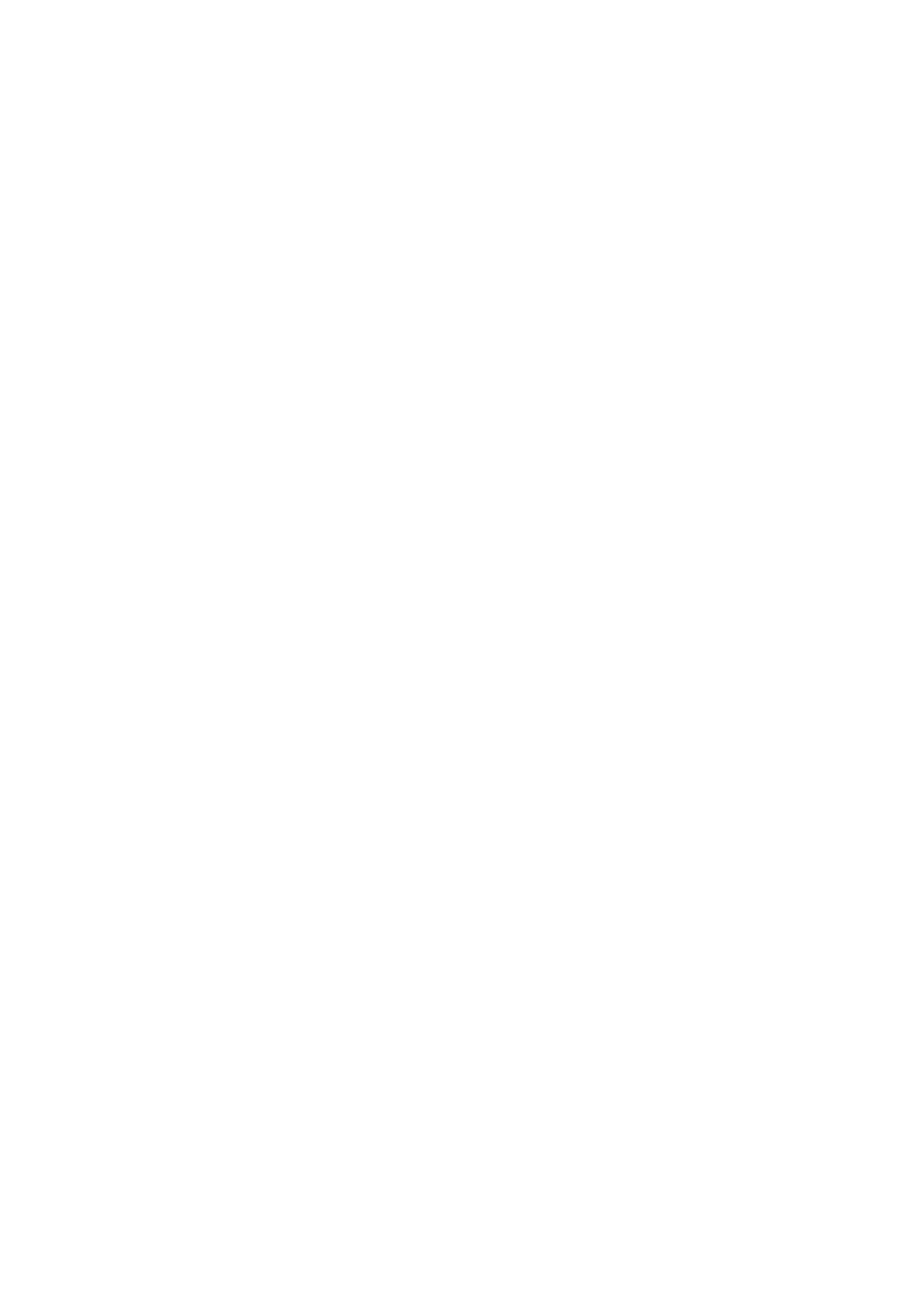# **Deprivation of capital H1795 - H1873**

[Have people deprived themselves of capital](#page-63-0) H1815 - H1820

[Have people deprived themselves of capital for the purpose of getting UC or more](#page-65-0) UC H1825 - H1827

[Facts which the DM should consider H](#page-66-0)1830 - H1846

### **The law**

H1795 The law says people are treated as having capital they do not have if they deprive themselves of capital to get UC or more UC $^1$ . The capital people are treated as having is called notional capital.

1 [UC Regs, reg 50\(1\)](http://www.legislation.gov.uk/uksi/2013/376/regulation/50)

H1796 People are not treated as having capital of which they have deprived themselves if

**1.** it reduces or pays a debt owed by the person **or** 

**2.** they purchase goods and services and that expenditure was reasonable in the circumstances of that person's case $^{\rm 1}$ .

1 [UC Regs, reg 50\(2\)](http://www.legislation.gov.uk/uksi/2013/376/regulation/50)

### **Who the law applies to**

H1797 The law applies to claimants and partners only if they were the beneficial owner or joint beneficial owners of the capital. So if a claimant is the joint beneficial owner of a building society account which has £10,000 in it and the claimant's share is £4,000 the law

**1.** applies if the claimant spends or gives away that £4,000 or any part of it for the purpose of getting benefit or more benefit **and** 

**2.** does not apply if the other £6,000 or any part of it is spent or given away.

H1798 The law does not apply to claimants and partners if another person, such as

**1.** an appointee appointed by the DM to act for the claimant **or**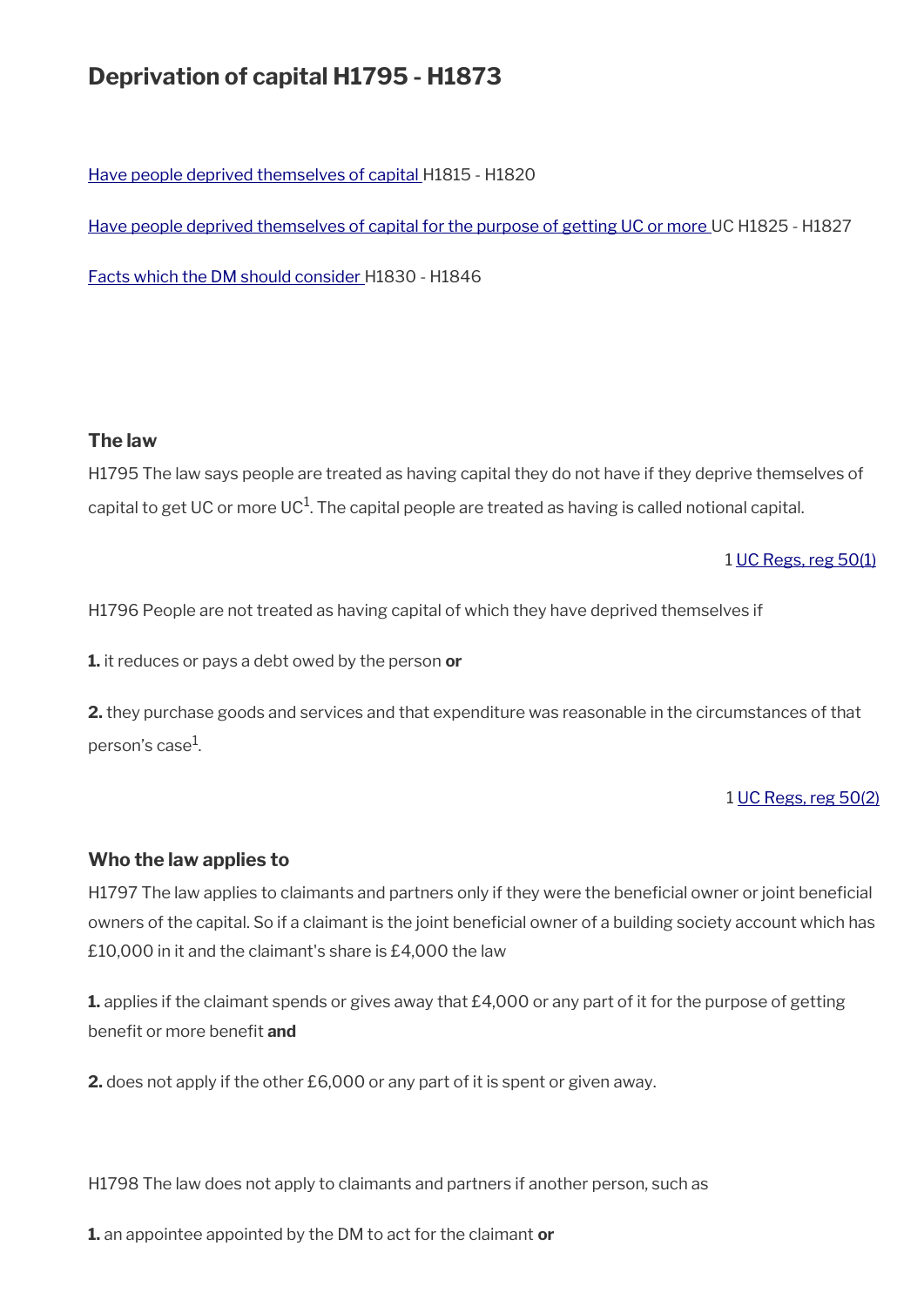**2.** someone with power of attorney (unless H1290 applies)

deprives claimants' of their capital. H1289 gives guidance on how to treat claimants capital in these circumstances.

H1799 DMs should decide the question of deprivation each time benefit is claimed because

**1.** a decision on a claim is final **and** 

**2.** any fact found or determination made in connection with that decision cannot be carried forward to decide the next claim $^{\rm 1}$ .

1 [SS Act 98, s 17](http://www.legislation.gov.uk/ukpga/1998/14/contents) 

H1800 - H1814

# <span id="page-63-0"></span>**Have people deprived themselves of capital**

#### **Meaning of deprive**

H1815 The meaning of deprive is not a question of law and should be given its normal every day meaning $^{\! 1}$ . So claimants have deprived themselves of capital if they no longer have it even if they use it to get other capital<sup>2</sup> or personal possessions.

**Note:** This is subject to the provisions of H1796. So for example a person may have bought a second car but they are single and can provide no reason for why they need 2 cars, so the DM does not think the expenditure was reasonable.

1 [R\(SB\) 40/85.pdf](../file/887115/download/R%2528SB%2529%252040%252F85.pdf) ; 2 [R\(SB\) 40/85](../file/887115/download/R%2528SB%2529%252040%252F85.pdf)

### **Onus of proof**

H1816 People have to show they no longer have capital $^1$ .

#### 1 [R\(SB\) 38/45](../file/887119/download/R%2528SB%2529%252038%252F45.pdf)

### **Evidence that people no longer have capital**

H1817 Evidence that people no longer have capital can include

**1.** a conveyance which shows ownership of real or heritable property (see H1020 **4.**), such as a house, has been transferred to another person **or**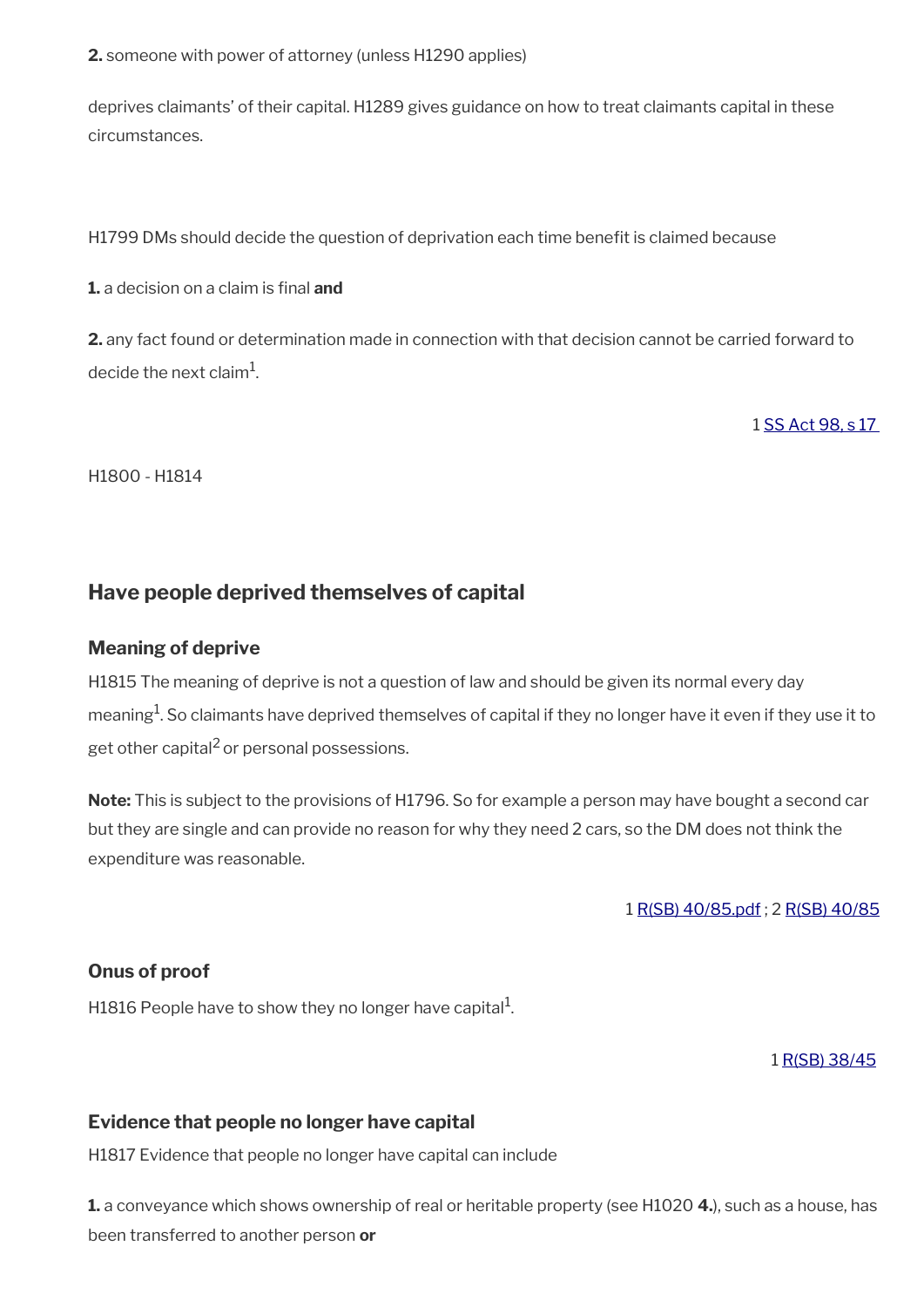**2.** a deed, such as a deed of

**2.1** gift **or** 

**2.2** trust **or** 

**2.3** settlement

which shows capital has been given to another person **or** 

**3.** receipts which show

**3.1** what the capital has been spent on **or** 

**3.2** which debts have been paid out of the capital.

### **What the DM decides**

H1818 The DM decides if a single claimant or a partner for joint claimants have

**1.** the capital **or** 

**2.** deprived themselves of it.

DMs do not have to decide if single claimants or partners have deprived themselves of capital for the purpose of getting benefit or more benefit if they decide claimants or partners still have the capital. Such capital is included when working out what actual capital the claimant or partner has.

H1819 DMs should decide claimants or partners have actual capital if

**1.** there is evidence to show claimants or partners had the capital **and** 

**2.** claimants or partners cannot show they no longer have it $^1$ .

1 [R\(SB\) 38/85](../file/887119/download/R%2528SB%2529%252038%252F45.pdf) 

### **Evidence which may show people had capital**

H1820 Evidence which may show people had capital can include information

**1.** given when UC was claimed or claimed previously, such as when claimants have said they

**1.1** had capital and do not say they have capital now **or**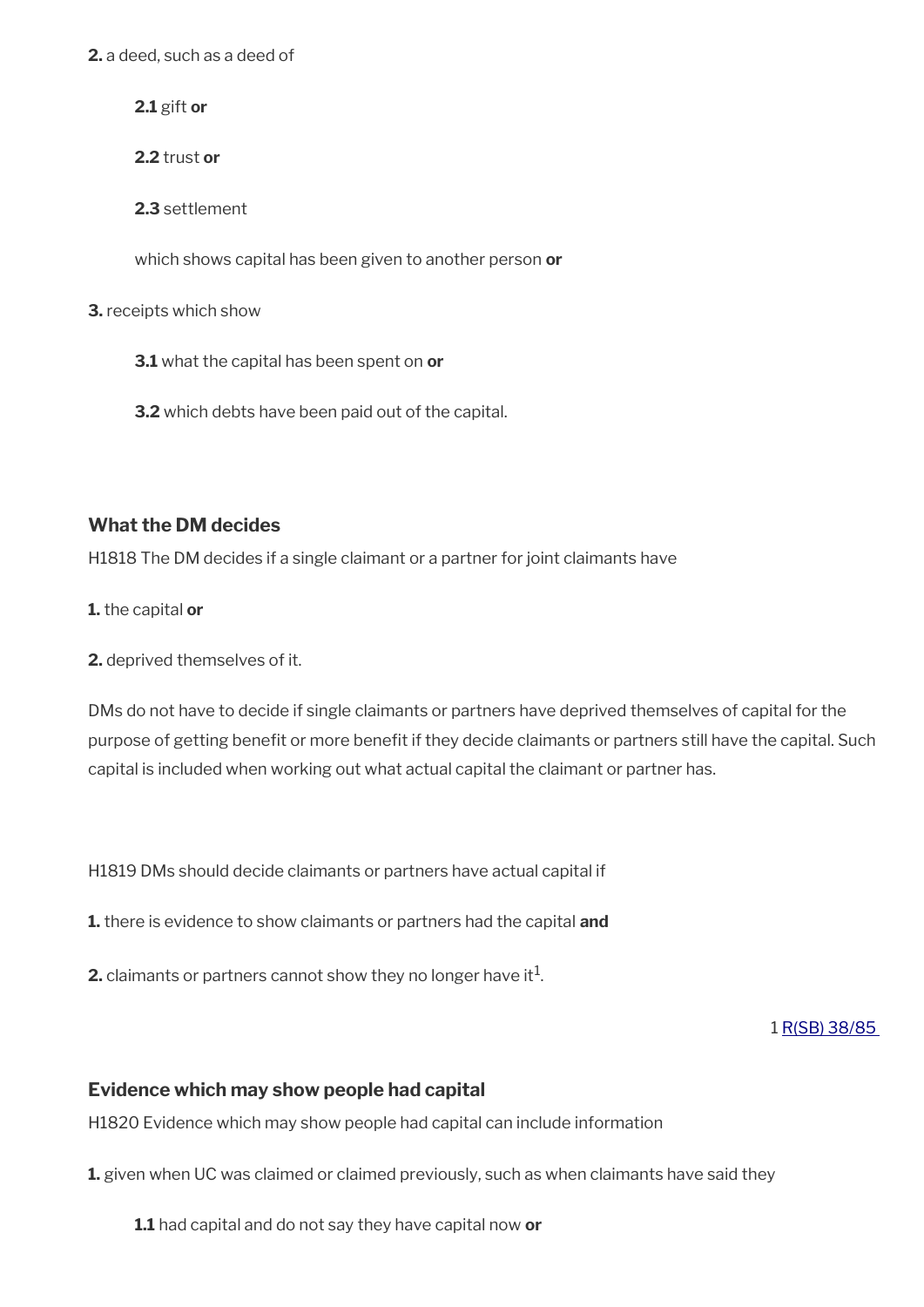**1.2** owned the house in which they used to live and do not say what has happened to the house when they move into accommodation they do not own **or** 

**2.** information from another source, such as from the former employer, which shows claimants have got a one-off payment.

H1821 - H1824

# <span id="page-65-0"></span>**Have people deprived themselves of capital for the purpose of getting UC or more UC**

## **Onus of proof**

H1825 DMs have to show the claimant's or partner's purpose was to get UC or more beneft if they decide claimants or partners have deprived themselves of capital<sup>1</sup>. Getting UC or more UC may not be the claimant's or partner's predominant purpose but it must be a significant one<sup>2</sup>. So when claimants give away all their capital to a relative just before claiming UC their

**1.** main, or predominant, purpose may be to benefit the relative and

**2.** intention, or significant purpose, may be to reduce their capital so they can get UC or more UC.

#### 1 [UC Regs, reg 50\(1\)](http://www.legislation.gov.uk/uksi/2013/376/regulation/50); 2 [R\(SB\) 40/85](../file/887121/download/R%2528SB%2529%252040%252F85.pdf)

### **What the DM decides**

H1826 DMs have to decide if the claimant's or partner's significant purpose was to get UC or more UC. The DM has to make such a decision each time claimants or partners deprive themselves of capital. So if a claimant has spent their capital on several things the DM has to decide the claimant's purpose for each act of deprivation.

H1827 Normally there is no direct evidence to show the claimant's or partner's purpose was to get UC or more UC. So the DM has to consider all the facts of each case when making the decision $^1\!$ 

1 [R\(SB\) 9/91](../file/887122/download/R%2528SB%2529%25209%252F91.pdf)

H1828 - H1829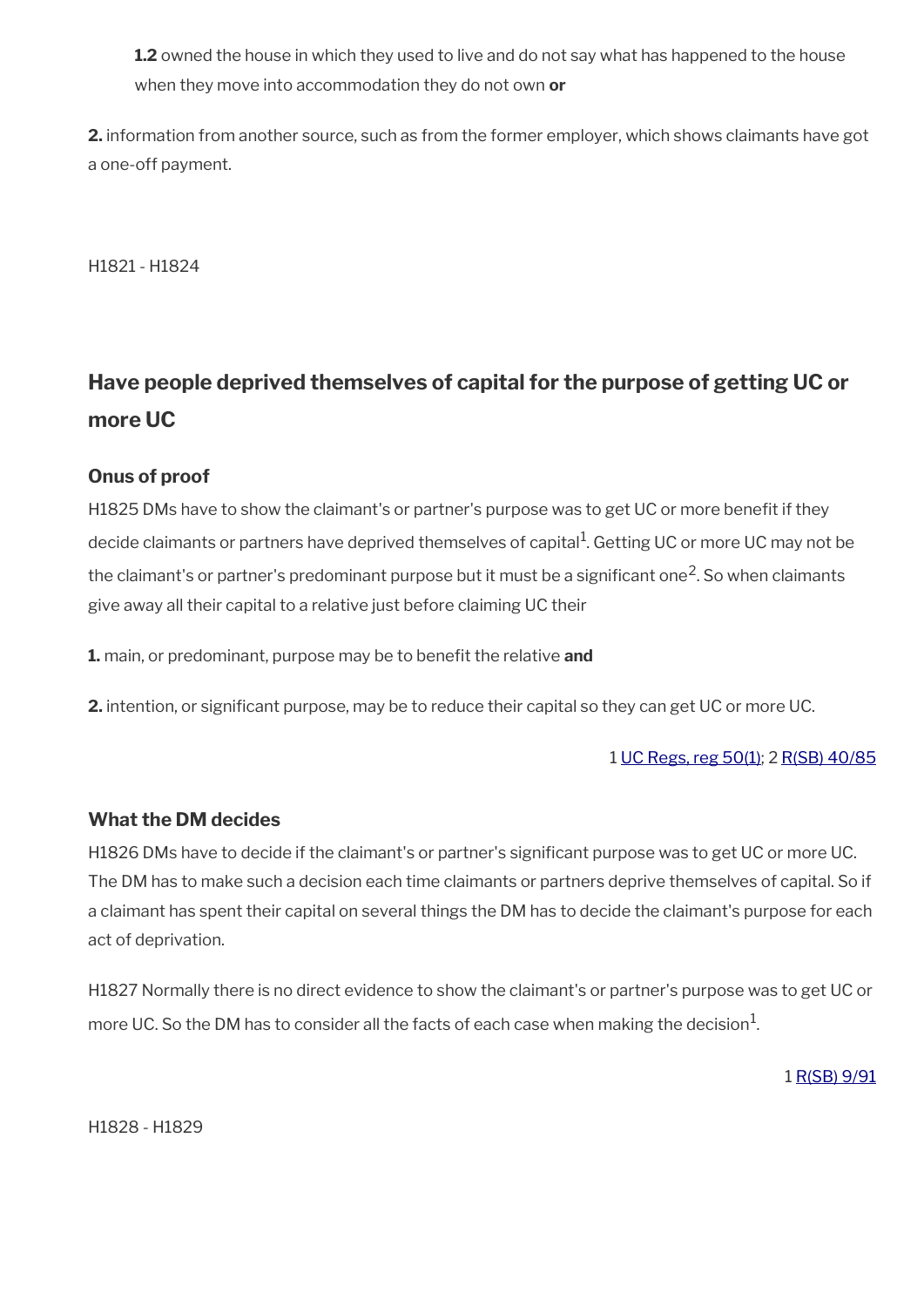# <span id="page-66-0"></span>**Facts which the DM should consider**

# **Were people mentally capable when they deprived themselves of capital**

H1830 Claimants or partners who are not mentally capable have not deprived themselves of capital for the purpose of getting UC or more UC if they were not mentally capable at the time they deprived themselves of capital.

H1831 Such claimants or partners have actual capital if they gave their capital to another person because the gift is not valid. The person who has been given the capital is holding it on trust for the claimant or partner

# **Did claimants have a choice when they deprived themselves of capital**

H1832 The DM has to decide why claimants or partners chose to deprive themselves of capital when they did if they had a choice in the matter $^1$ . The fact that claimants had a choice does not mean their purpose was to get UC or more UC. It is a fact which the DM should take into account when deciding the claimant's or partner's purpose.

1 [R\(SB\) 12/91](../file/887123/download/R%2528SB%2529%252012%252F91.pdf)

H1833 Claimants or partners have no choice if they use their capital to pay

**1.** for the necessities of life, such as food and fuel **or** 

**2.** debts **or**

**3.** the Department to repay an overpayment.

Claimants or partners who had no choice have not deprived themselves of capital to get UC or more UC.

H1834 Claimants or partners have a choice if they

**1.** give their capital away

**2.** spend their capital extravagantly or imprudently even if they say they have used it to pay for the necessities of life

**Note:** See H1339 if a person has a certain and immediate liability to repay capital that has been given to them.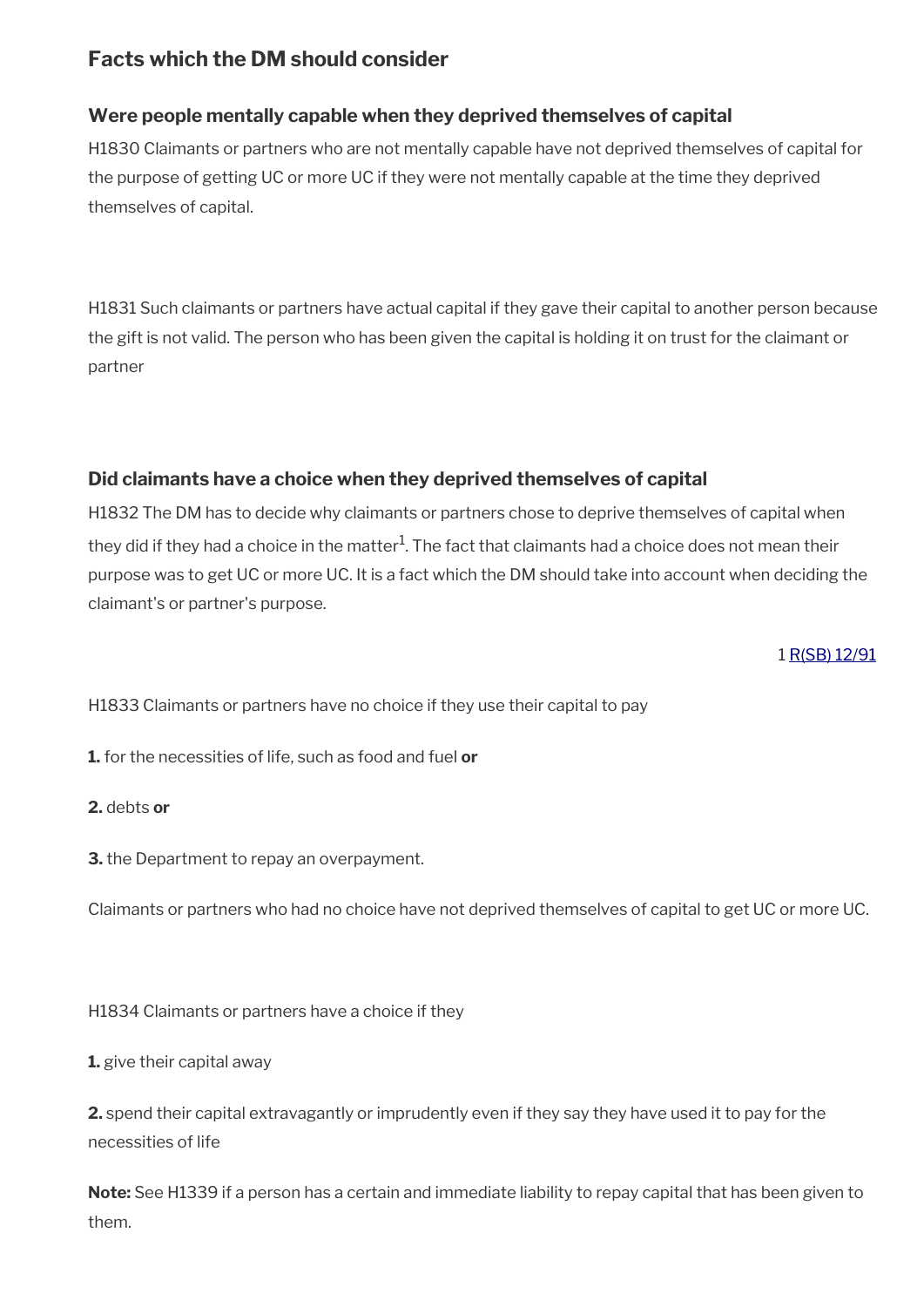#### **Did people know capital affects the amount of universal credit they can get**

H1840 Claimants or partners have not deprived themselves of capital for the purpose of getting UC or more UC if they did not know that the capital they have deprived themselves of would affect the amount of UC they could get<sup>1</sup>.

#### 1 [R\(SB\) 12/91](../file/887123/download/R%2528SB%2529%252012%252F91.pdf)

H1841 DMs have to show claimants or partners did have such knowledge if they are to decide the purpose was to get UC or more UC. Facts which the DM should consider include

**1.** previous claims for UC or other means-tested benefits (IS, JSA for example) which may show claimants or partners

**1.1** did not get UC/other means-tested benefts, or got a reduced amount, because of the capital they had **or** 

**1.2** have been told about the effect of capital on UC/other means-tested benefits

**2.** official forms and leaflets which claimants or partners have been given when claiming UC/other means-tested benefits<sup>1</sup> and

**3.** the claimant's or partner's educational standing<sup>2</sup>.

### 1 [R\(SB\) 12/91](../file/887123/download/R%2528SB%2529%252012%252F91.pdf) ; 2 [R\(SB\) 12/91](../file/887123/download/R%2528SB%2529%252012%252F91.pdf)

### **Did people say what they were going to do with their capital**

H1842 Claimants or partners have not deprived themselves of capital for the purpose of getting UC or more UC if they

**1.** say exactly what they are going to do with their capital **and** 

**2.** are told by an officer of DWP it will not affect the amount of UC they can get and

**3.** do what they said they were going to do with their capital.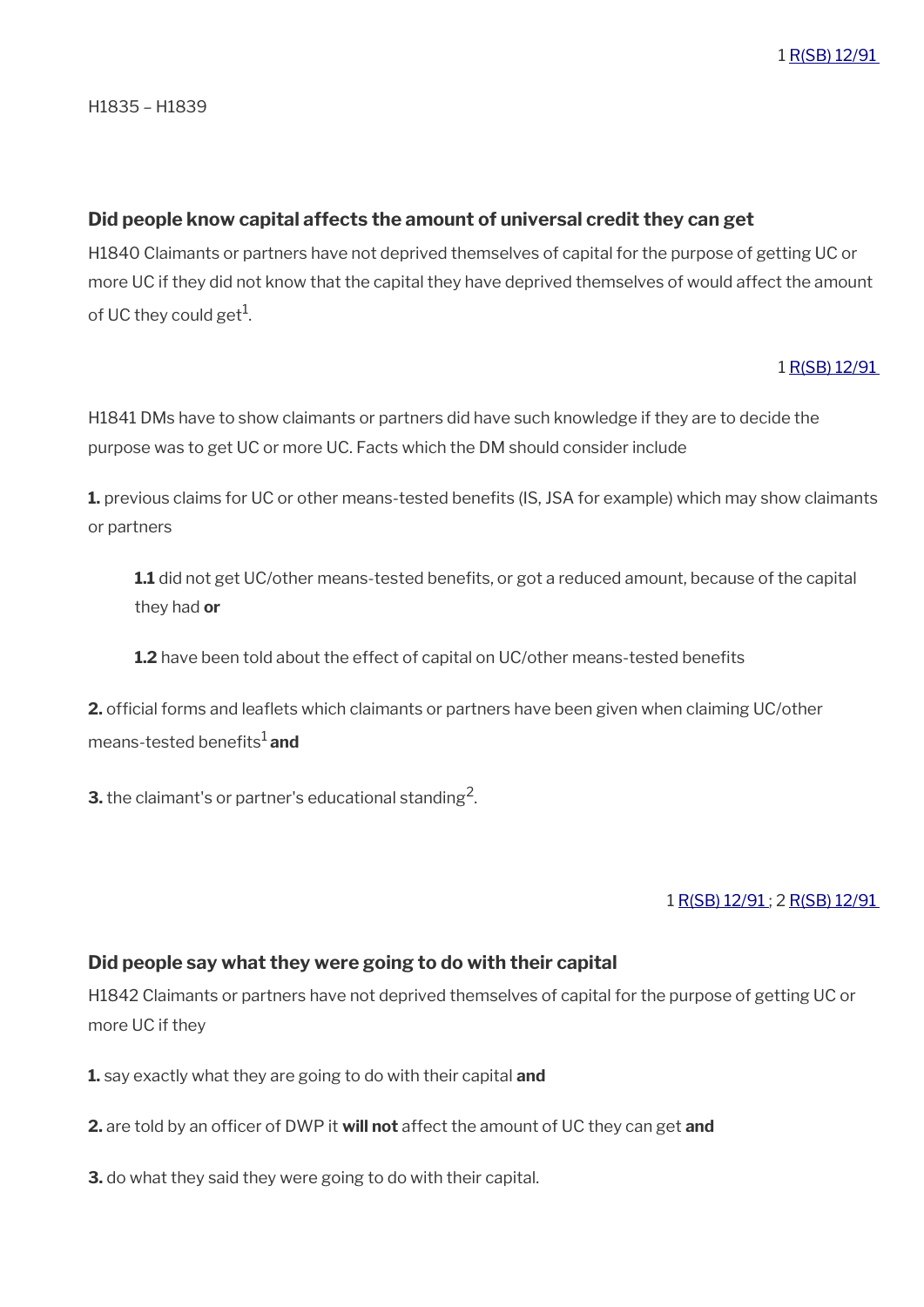H1843 However, DMs should consider whether claimants or partners have deprived themselves of capital for the purpose of getting UC or more UC if they

**1.** say exactly what they are going to do with their capital **and**

**2.** are told by an officer of DWP it will affect the amount of UC they can get and

**3.** do what they said they were going to do with their capital.

## **When did people deprive themselves of capital**

H1844 The DM should consider the date claimants or partners deprived themselves of capital. Such a fact is more relevant if deprivation is near to the date of the claim or the date the claimant's circumstances change $^{\rm 1}$ .

#### **Example**

Ruth has been in receipt of UC since 2013. On 25.2.15 she transfers legal and benefcial ownership of her house to her daughters and goes to live with her sister. Ruth says that she transferred ownership of her home to her daughters so they still had somewhere to live when she went to live with her sister. The DM decides that there are grounds to revise or supersede the decision awarding UC to Ruth. The DM also decides that, although her predominant motive was to provide a home for her daughters, a significant purpose was to receive UC. The DM therefore decides that Ruth deprived herself of the value of her house in order to receive UC.

1 [R\(SB\) 9/91](../file/887122/download/R%2528SB%2529%25209%252F91.pdf) 

## **What are people going to live on after they have deprived themselves of capital**

H1845 The DM should consider what claimants or partners say they are going to live on after they have deprived themselves of capital. Such a fact is more relevant if they have no other capital or income to live  $\circ$ n<sup>1</sup>.

#### 1 [R\(SB\) 9/91](../file/887122/download/R%2528SB%2529%25209%252F91.pdf)

H1846 The DM cannot decide the purpose of the deprivation was to get UC or more UC if the only fact is that after depriving themselves of capital

**1.** claimants or partners should have realized **or** 

**2.** the effect of it would be

```
they would need UC^1.
```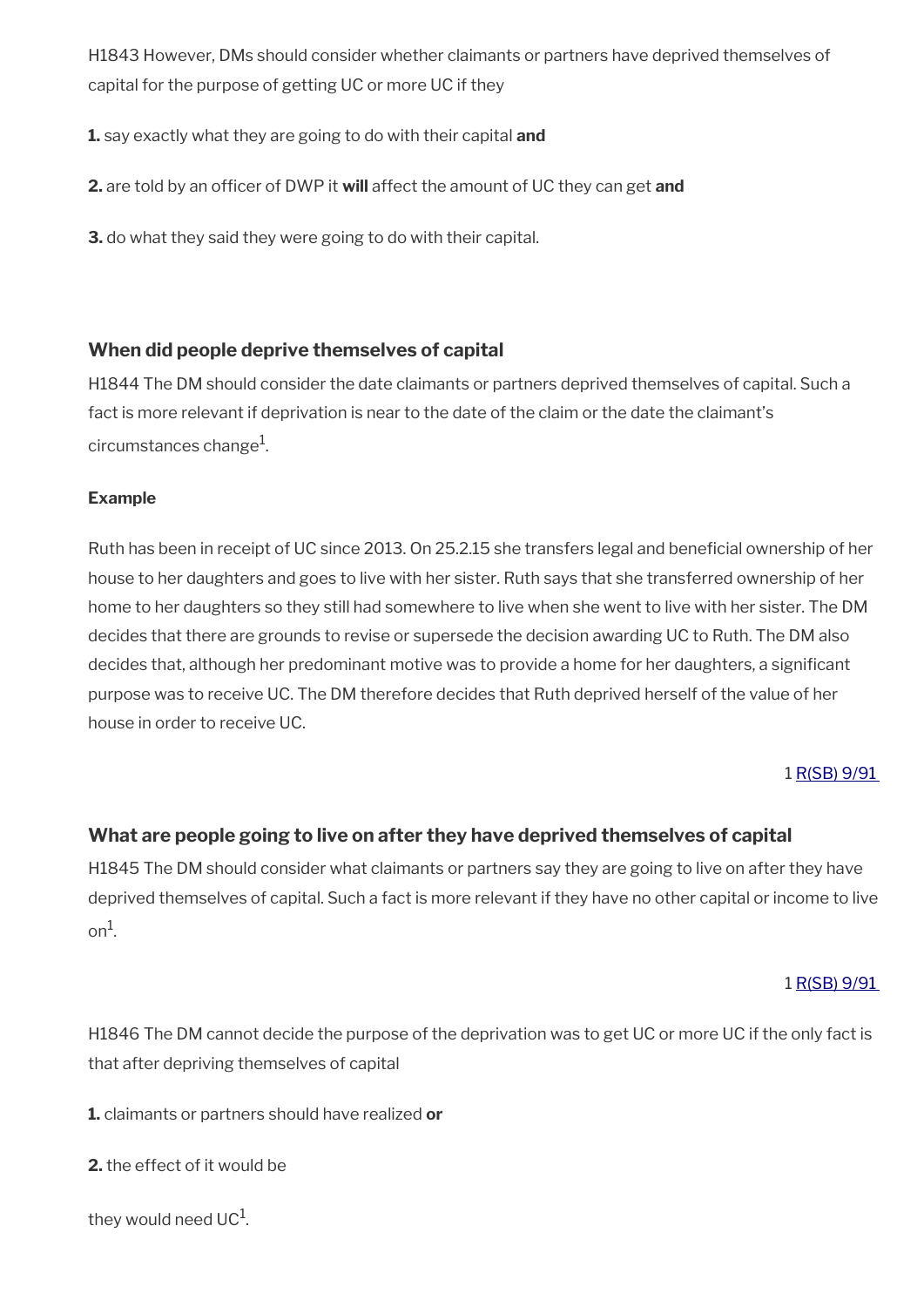H1847 - H1873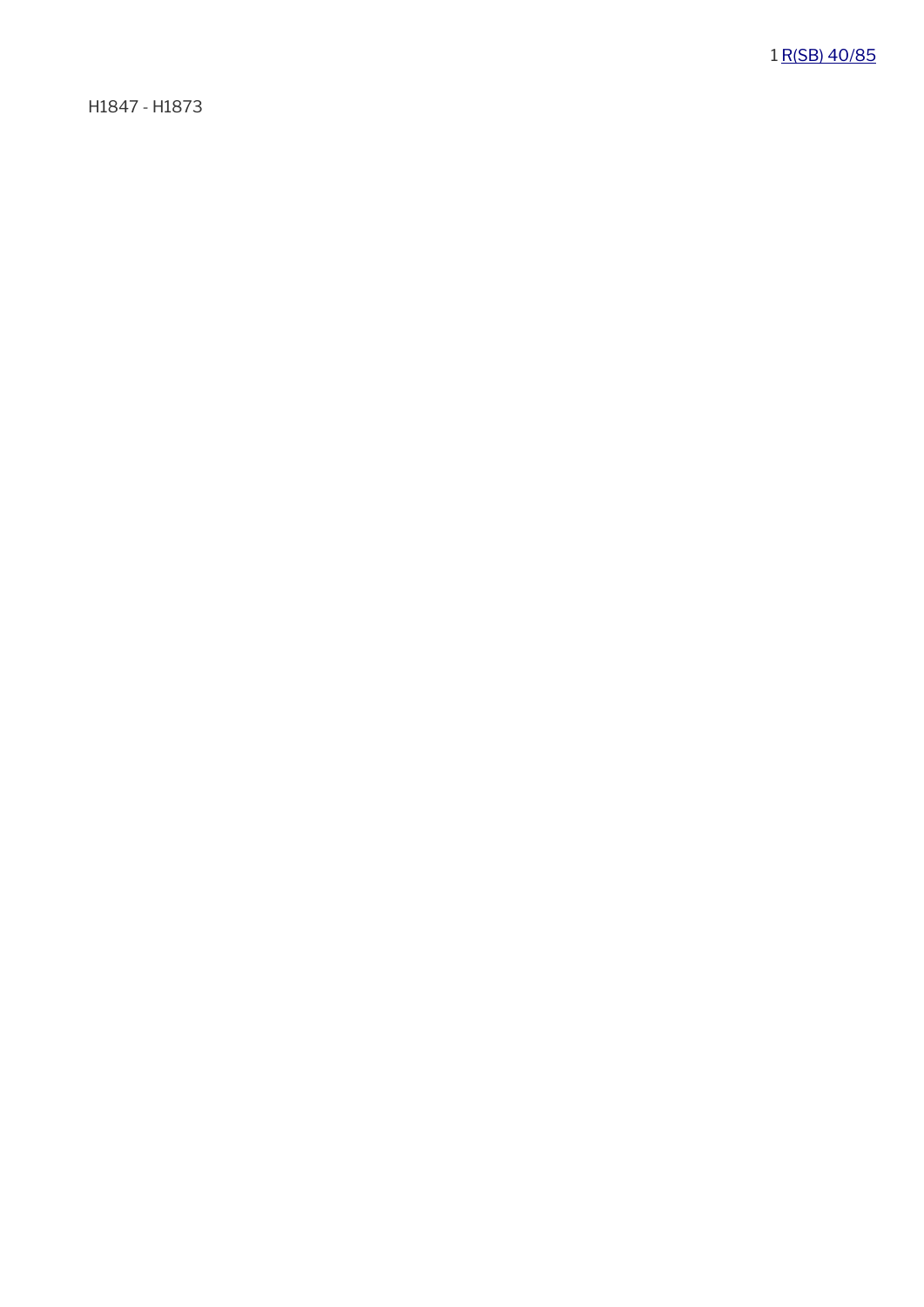# **Person treated as sole owner or partner in a company H1874 - H1884**

#### **The law**

H1874 Where a person works in a company

**1.** in a situation similar to that of a sole owner or partner **and**

**2.** that company is carrying on a trade or a property business<sup>1</sup>

that person shall be treated as a sole owner or partner $^2\!$ 

#### 1 [Corporation Tax Act 09, s 204;](http://www.legislation.gov.uk/ukpga/2009/4/section/204) 2 [UC Regs, reg 77\(1\)](http://www.legislation.gov.uk/uksi/2013/376/regulation/77)

H1875 "Property business" refers to a person deriving income from property (usually in the form of rent) but not as part of carrying on a trade. So this would be a person who bought one or more properties for investment. So where a person has put such property in the name of the company the property will be treated as part of the claimant's capital and **no** disregard would apply<sup>1</sup>.

1 [UC Regs, reg 77\(3\)\(a\)](http://www.legislation.gov.uk/uksi/2013/376/regulation/77)

H1876 Where H1874 above applies

**1.** the value of the person's holding in the company is disregarded when working out what capital the person has **and** 

**2.** the person is treated as having capital which is equal to

**2.1** the value of the capital of that company **or** 

**2.2** the person's share of the value of the capital of that company

depending on whether they are like a sole owner or a partner $^1$ .

1 [UC Regs, reg 77\(2\)](http://www.legislation.gov.uk/uksi/2013/376/regulation/77) 

#### **Like a sole owner or partner**

H1877 Whether a person who has shares in a company is like a sole owner or partner in the business of that company is a question of fact in each case $^1$ . A person who does not work for the company can be like a sole owner or partner<sup>2</sup>.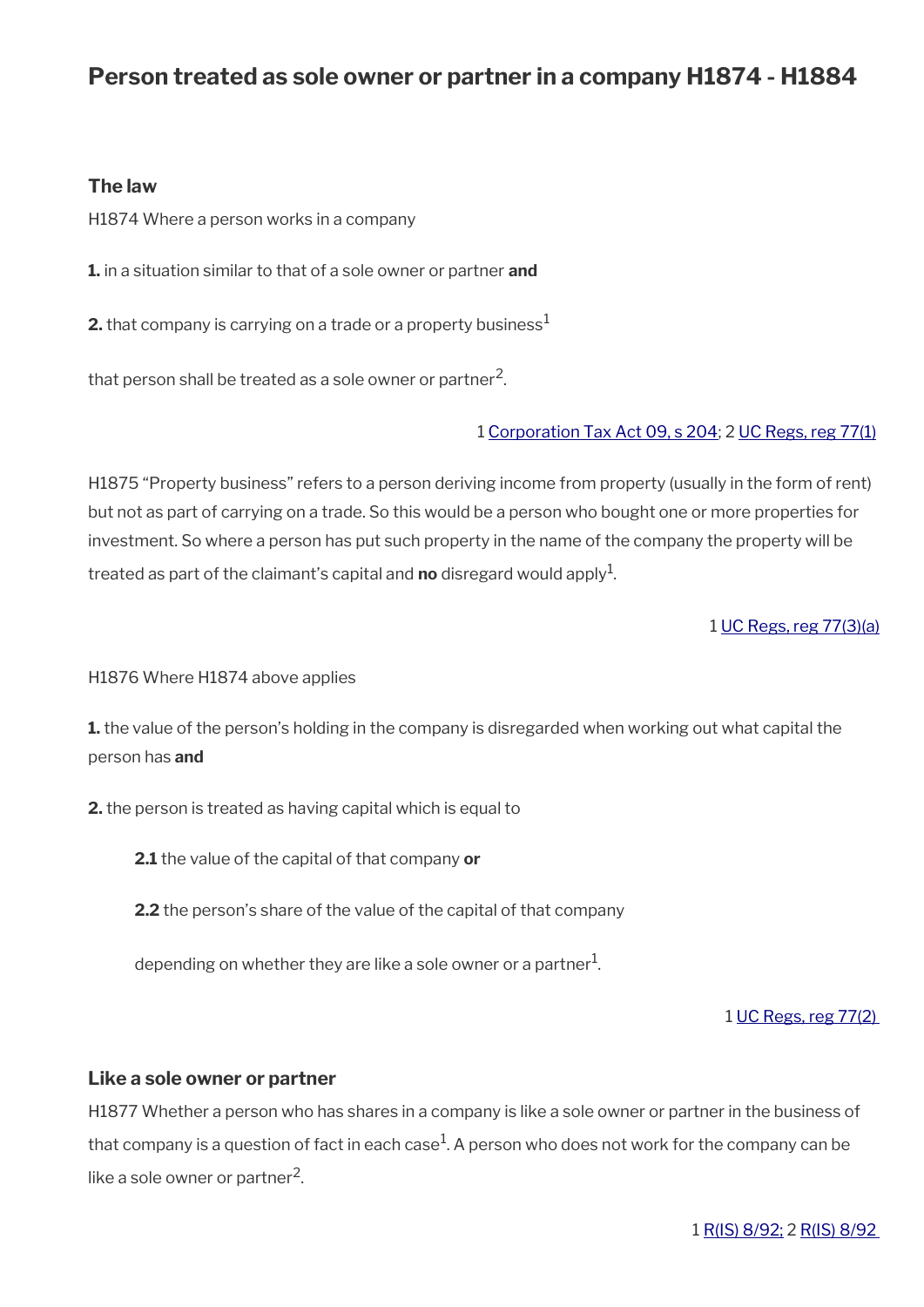H1878 The sole owner of a business has total infuence over the day to day running of the business. When a business is jointly owned the number of partners is normally small and the infuence a partner has over the day to day running of the business will depend on the terms of the partnership agreement. So for a person to be like a

**1.** sole owner in the business of the company that person should have total infuence over the day to day running of the company, such as when a person owns 99% of the shares in a company<sup>1</sup> and

**2.** partner in the business of the company the

**2.1** number of shareholders in the company should be small **and** 

**2.2** person should have some meaningful influence over the day to day running of the company<sup>2</sup>.

### 1 [R\(IS\) 13/93](http://intranet.dwp.gov.uk/manual/decision-benefit/ris-13-93); [2 R\(IS\) 8/92](http://intranet.dwp.gov.uk/manual/decision-benefit/ris-8-92)

H1879 A person who has some shares in a company which has a large number of shareholders, such as BP, is an investor because such a person has no influence over the day to day running of the company $^{\rm 1}$ .

1 [R\(IS\) 8/92](http://intranet.dwp.gov.uk/manual/decision-benefit/ris-8-92) 

H1880 Where H1874 applies $^1$  in respect of a company which is carrying on a trade

**1.** any assets of the company that are used wholly or mainly for the purposes of the trade are disregarded from the persons capital while they are engaged in activities in the course of that trade2**and**

**2.** the income or the person's share of the income of the company is treated as the person's income and calculated as if they were self-employed earnings $^3$  (see ADM Chapter H4: Earned income - selfemployed earnings) **and**

**3.** where the person's activities in the course of their trade are their main employment

**3.1** the person is treated as if they were in gainful self-employment **and**

**3.2** the minimum income floor (see ADM Chapter H4: Earned income - self-employed earnings) applies in relation to any assessment period where the person's earned income is below the specified amount $^4$ .

## 1 [UC Regs, reg 77\(3\); 2 reg 77\(3\)\(a\); 3](http://www.legislation.gov.uk/uksi/2013/376/regulation/77) [reg 77\(3\)\(b\);](http://www.legislation.gov.uk/uksi/2013/376/regulation/77) [reg 57;](http://www.legislation.gov.uk/uksi/2013/376/regulation/57) 4 [reg 77\(3\)\(c\);](http://www.legislation.gov.uk/uksi/2013/376/regulation/77) [reg 62](http://www.legislation.gov.uk/uksi/2013/376/regulation/62)

H1881 Any self-employed earnings that a person is treated as having as in H1880 **2.** above are in addition to any employed earnings that the person receives as a director or employee of the company $^{\rm 1}$ .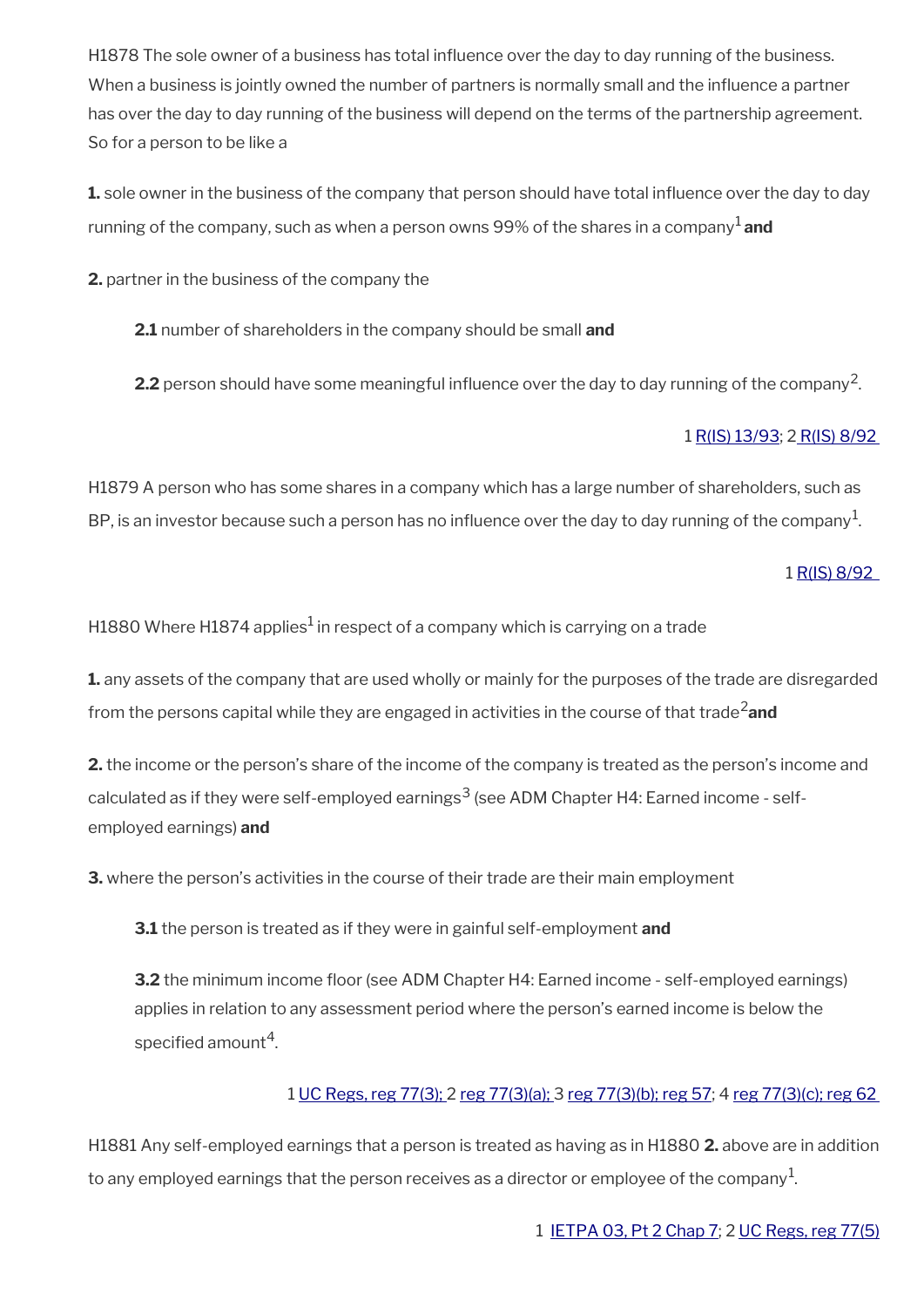H1882 Where a person's earnings come from working through a company as an intermediary or through a managed service company (generally to avoid national insurance and known as "off-payroll or IR35 workers) then such earnings are **not** to be calculated as if they were self-employed and the guidance at H1874 to H1881 will not apply. Income under these arrangements is covered by PAYE and so is counted as employed earnings $^1$ . This exemption also applies to people whose earnings come from workers services provided to the public sector through intermediaries. Where UC claimants have engagements as both off-payroll and as genuinely self-employed contractors, whichever is their main employment will determine how they are treated under UC<sup>2</sup>.

1 [UC Regs, reg 77\(5\);](http://www.legislation.gov.uk/uksi/2013/376/regulation/77) [ITEPA 03, Pt 2 Chap 7](http://www.legislation.gov.uk/ukpga/2003/1/part/2/chapter/7)

H1883 - H1884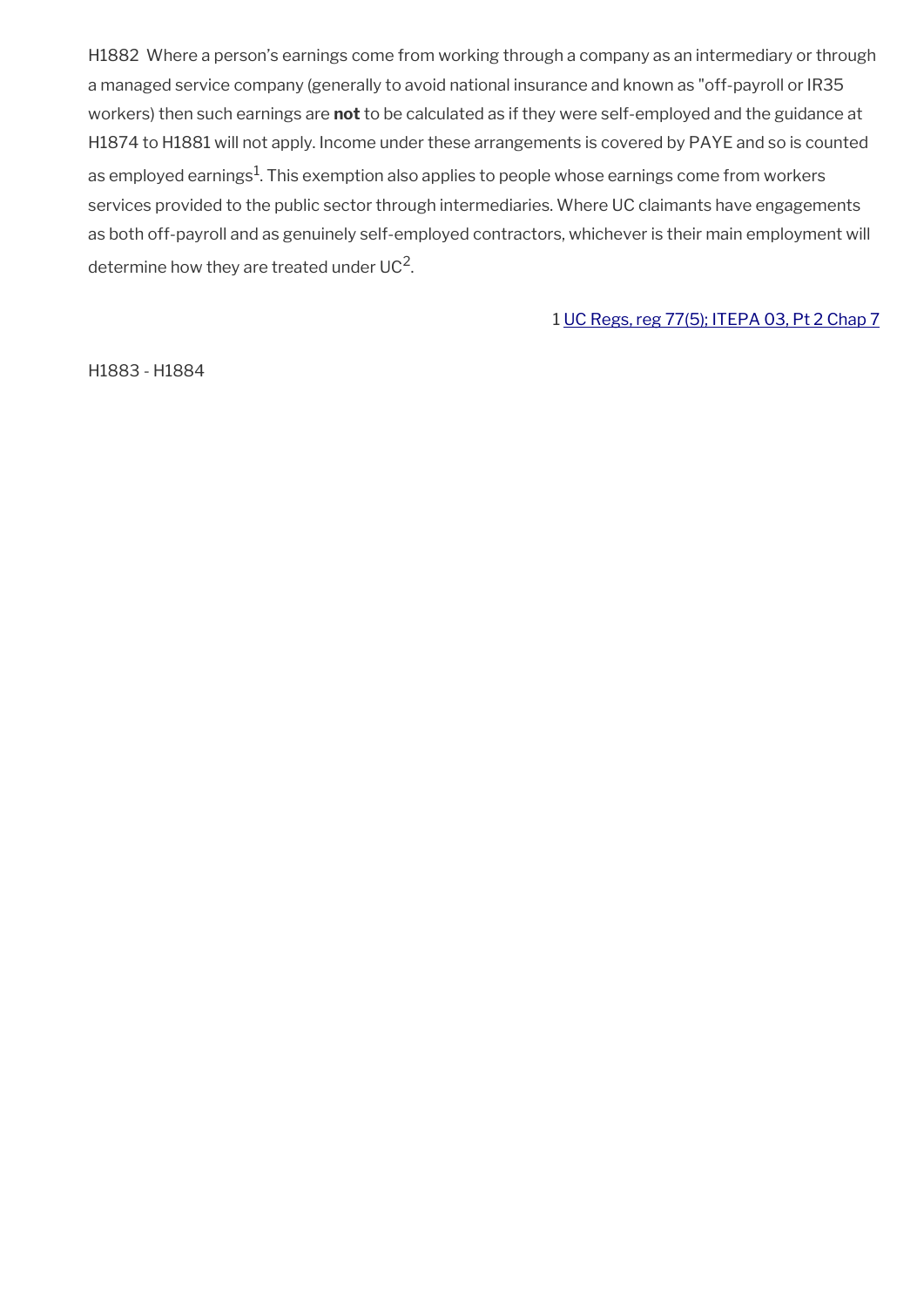## **What is the amount of notional capital H1885 - H1902**

[How to work out the amount of notional capital H](#page-73-1)1885 - H1886

[Value](#page-73-0) H1891 - H1896

[Diminishing notional capital rule](#page-75-0) H1900 - H1902

## <span id="page-73-1"></span>**How to work out the amount of notional capital**

H1885 The amount of notional capital is worked out in the same way as if the person has the capital and this includes applying appropriate disregards.

## **What the DM decides**

H1886 The DM decides

**1.** what notional capital can be disregarded (see ADM Chapter H2: Capital disregards) **and** 

**2.** the value of notional capital which cannot be disregarded (see H2601).

H1887 – H1890

## <span id="page-73-0"></span>**Value**

## **Capital of a company**

H1891 Normally a person has no beneficial interest in the capital of a company. But if a person who has shares in a company is treated as a

**1.** sole owner **or** 

#### **2.** partner

in the business of the company the person is also treated as having the value or a share of the value of the capital of the company if it is not disregarded.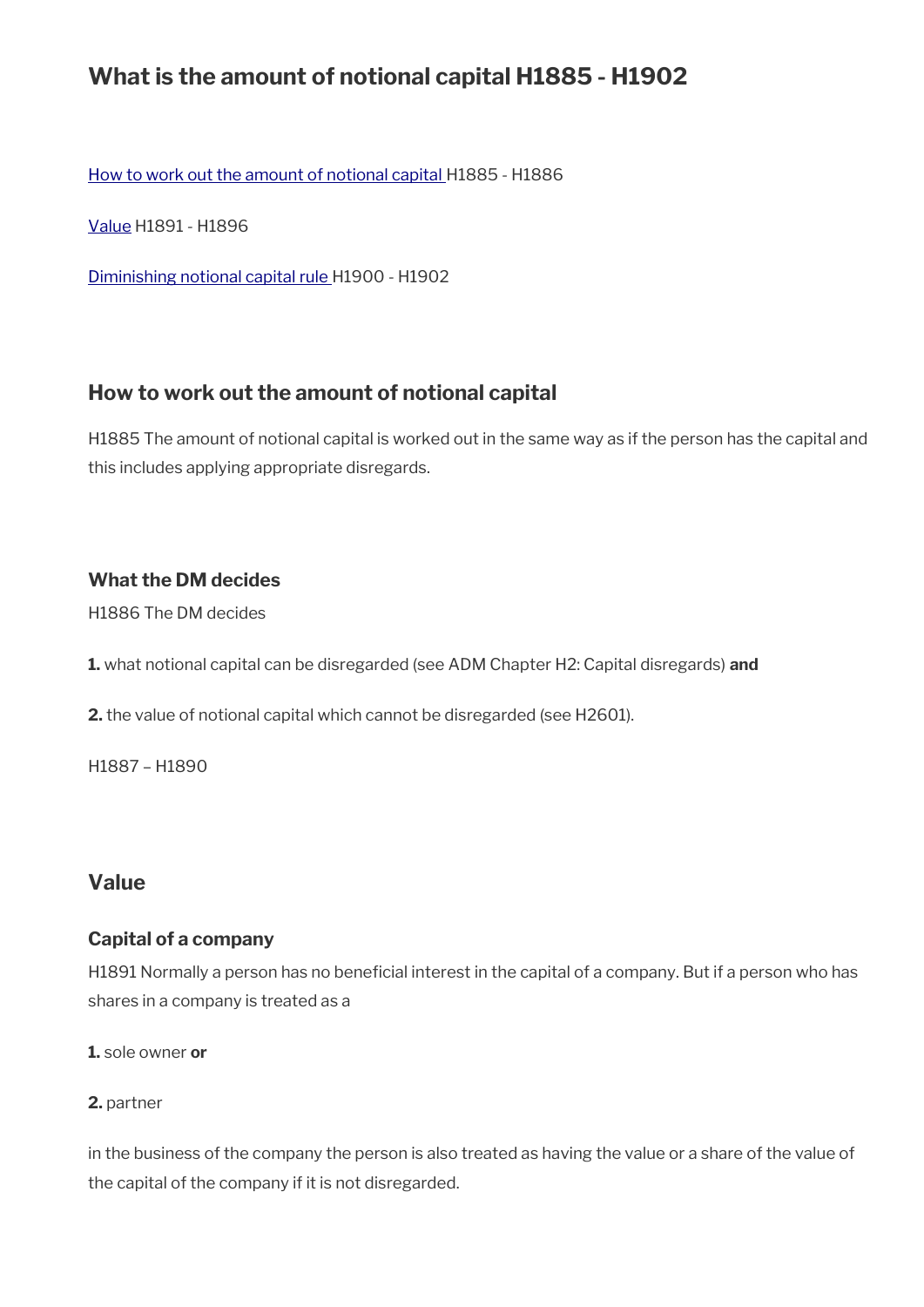H1892 The value of the capital of the company is the net value of the capital of that company. The net value is the difference between

**1.** the total value of the capital of the company **and** 

**2.** the amount of any liabilities the company has $^1$ .

It is not the value of some of the capital of the company<sup>2</sup>.

**Note:** An expert valuation will be needed if the company's auditors do not provide evidence of the net value of the capital of the company.

#### 1 [R\(IS\) 13/93](http://intranet.dwp.gov.uk/manual/decision-benefit/ris-13-93); 2 [R\(IS\) 13/93](http://intranet.dwp.gov.uk/manual/decision-benefit/ris-13-93)

H1893 The value the person is treated as possessing is

**1.** all the value if the person is treated as a sole owner **and** 

**2.** a share of the value if the person is treated as a partner.

The share at **2.** is the same fraction as the fraction of shares the person has in the company. So a person who has 40 out of a 100 shares in a company has a two ffth's share of the value.

H1894

#### **Capital spent on a resource which is not worth as much**

H1895 If claimants or partners have deprived themselves of capital to get UC or more UC and they spent their capital on a resource which is not worth as much as the capital spent, the value of notional capital is the difference between the value of the

#### **1.** capital spent **and**

**2.** resource which was bought $^1$ .

**Note:** This may apply when a person has spent capital on personal possessions to get UC or more UC because personal possessions are not normally worth as much as a person paid for them. The DM should **not** consider any further increase in the difference between the amount paid for a personal possession and its current market value<sup>2</sup>.

#### **Example**

Jens makes a claim for UC. Two weeks before making his claim, Jens buys a car for £7,250. The DM decides that Jens bought the car to get beneft. When Jens makes his claim the value of the car is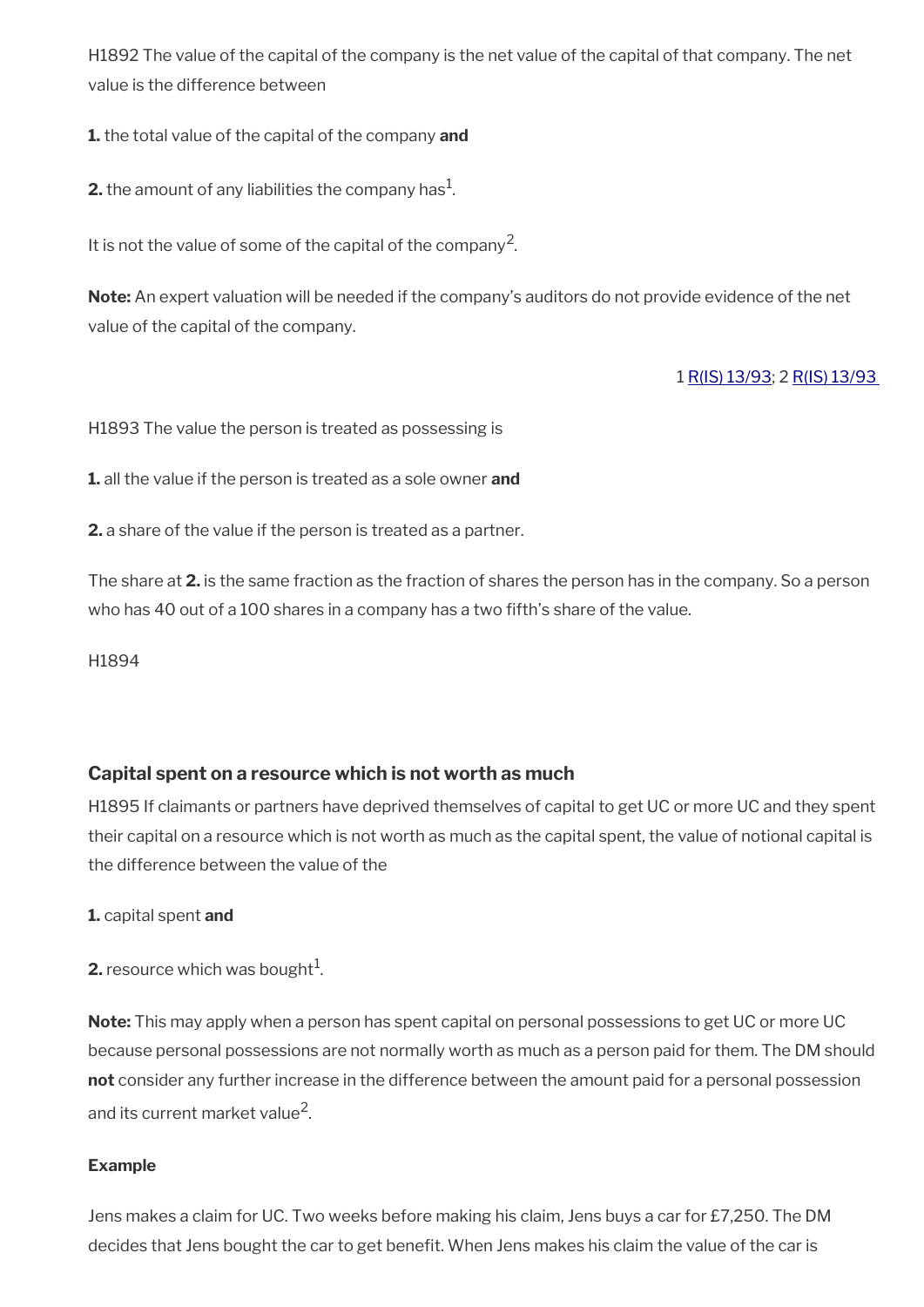£6,500. The DM decides that Jens has actual capital of £6,500 and notional capital of £750. Although the value of the car reduces, the DM does not make an increase in the amount of notional capital.

1 [R\(SB\) 38/85](../file/887134/download/R%2528SB%2529%252038%252F85.pdf) ; 2 [R\(IS\) 8/04](http://intranet.dwp.gov.uk/manual/decision-benefit/ris-8-04) 

#### **Capital which people have deprived themselves of**

H1896 If claimants or partners deprive themselves of capital to get UC or more UC the value of the capital they are treated as having is the difference between

**1.** its value on the date of claim, revision or supersession **and** 

 $\mathbf 2$ . the amount of any reduction under the diminishing notional capital rule $^1$ .

1 [UC Regs, reg 50\(3\)](http://www.legislation.gov.uk/uksi/2013/376/regulation/50) 

H1897 – H1899

## <span id="page-75-0"></span>**Diminishing notional capital rule**

#### **The law**

H1900 The law says

**1.** when the amount of notional capital should be reduced **and** 

**2.** how the amount of the reduction is worked out $^1$ .

1 [UC Regs, reg 50](http://www.legislation.gov.uk/uksi/2013/376/regulation/50) 

## **What the DM decides**

H1901 The DM decides

**1.** when the capital a claimant is treated as having because of deprivation should be reduced **and** 

**2.** the amount of the reduction.

## **The diminishing notional capital rule**

H1902 Where a claimant is treated as having capital because of deprivation, the amount of capital reduces $^1$  for each subsequent assessment period $^2$  (see ADM Chapter E2: Awards, benefit units and maximum amounts, for meaning of assessment period), or where the award has terminated, each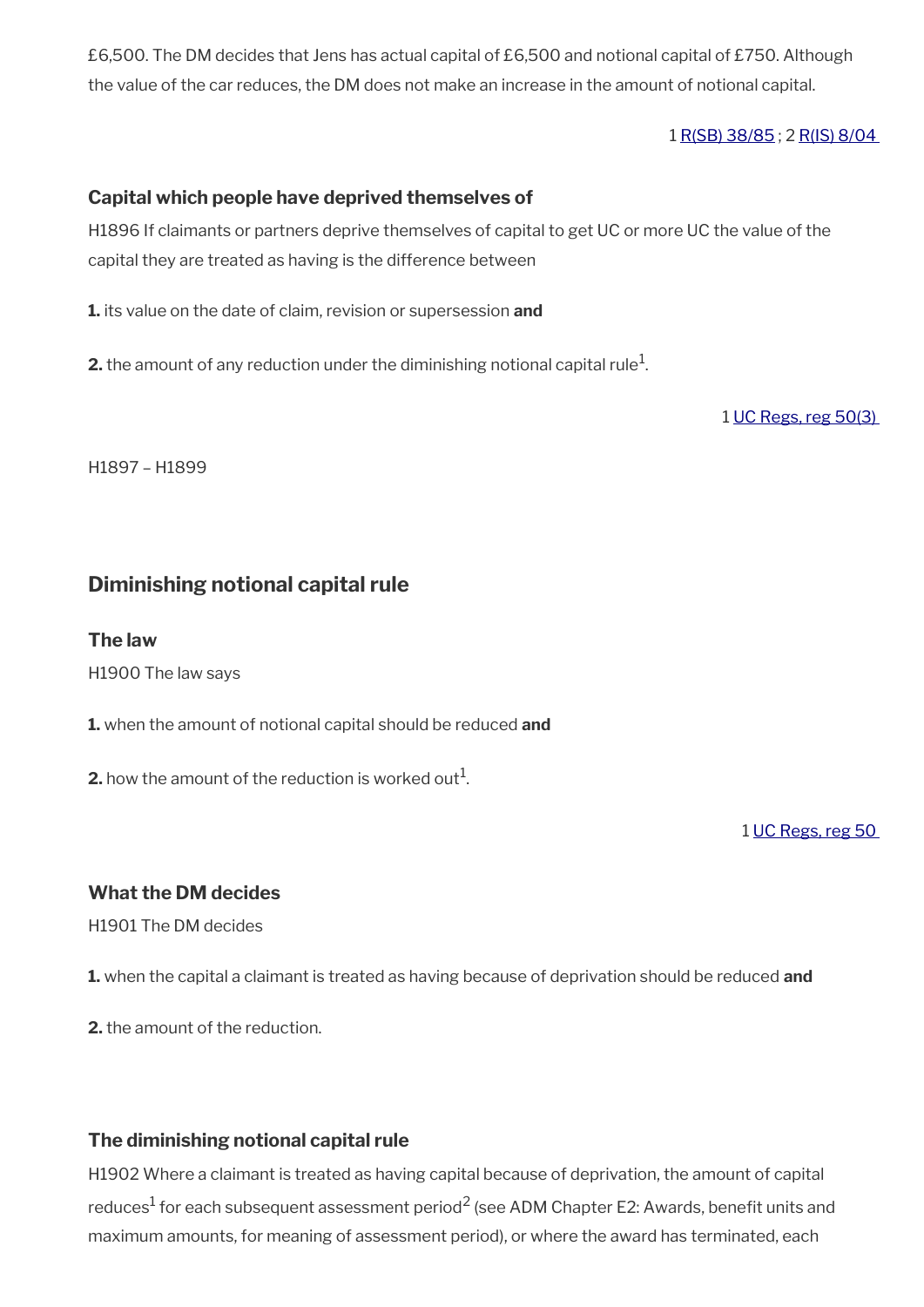subsequent month, where the notional capital exceeds

**1.** £16,000, by the amount of an award of UC that would be made to that person assuming they met the other basic and fnancial conditions for UC if it were not for the notional capital **or**

**2.** £6000 but not £16,000 (including where the notional capital has reduced below £16,000 as in **1.** above), by the amount of assumed income generated by that capital<sup>3</sup> (see H1761).

1 [UC Regs, reg 50\(3\); 2](http://www.legislation.gov.uk/uksi/2013/376/regulation/50) [reg 21](http://www.legislation.gov.uk/uksi/2013/376/regulation/21); 3 [reg 72\(1\)](http://www.legislation.gov.uk/uksi/2013/376/regulation/72)

H1903 - H1999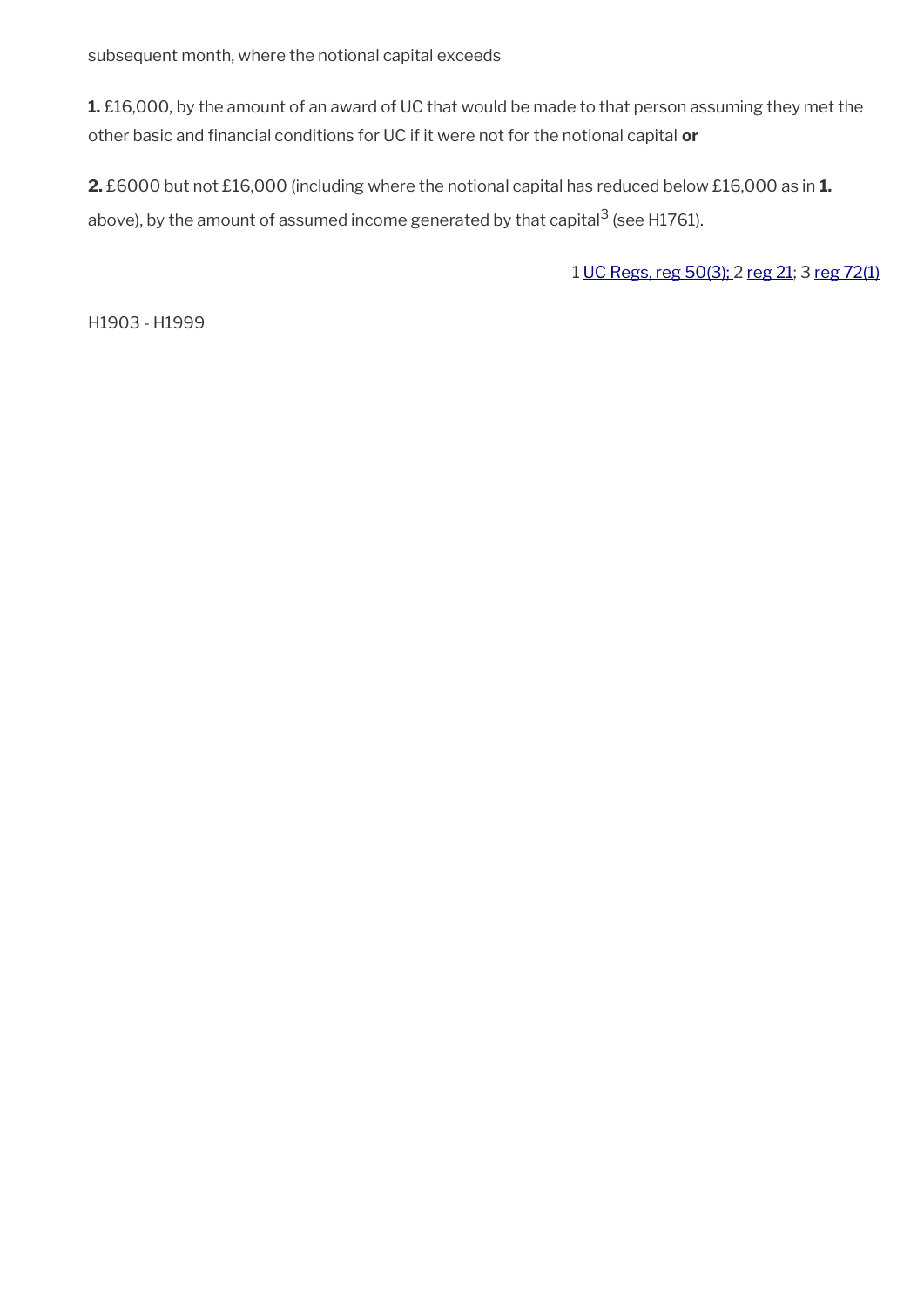# **Appendix 1 How to work out monthly assumed yield**

| From £ To £ |                           | <b>Assumed yield £</b> |
|-------------|---------------------------|------------------------|
| <b>NIL</b>  | 6,000.00 NIL              |                        |
|             | 6,000.01 6,250.00 4.35    |                        |
|             | 6,250.01 6,500.00 8.70    |                        |
|             | 6,500.01 6,750.00 13.05   |                        |
|             | 6,750.01 7,000.00 17.40   |                        |
|             | 7,000.01 7,250.00 21.75   |                        |
|             | 7,250.01 7,500.00 26.10   |                        |
|             | 7,500.01 7,750.00 30.45   |                        |
|             | 7,750.01 8,000.00 34.80   |                        |
|             | 8,000.01 8,250.00 39.15   |                        |
|             | 8,250.01 8,500.00 43.50   |                        |
|             | 8,500.01 8,750.00 47.85   |                        |
|             | 8,750.01 9,000.00 52.20   |                        |
|             | 9,000.01 9,250.00 56.55   |                        |
|             | 9,250.01 9,500.00 60.90   |                        |
|             | 9,500.01 9,750.00 65.25   |                        |
|             | 9,750.01 10,000.00 69.60  |                        |
|             | 10,000.01 10,250.00 73.95 |                        |
|             | 10,250.01 10,500.00 78.30 |                        |
|             | 10,500.01 10,750.00 82.65 |                        |
|             | 10,750.01 11,000.00 87.00 |                        |